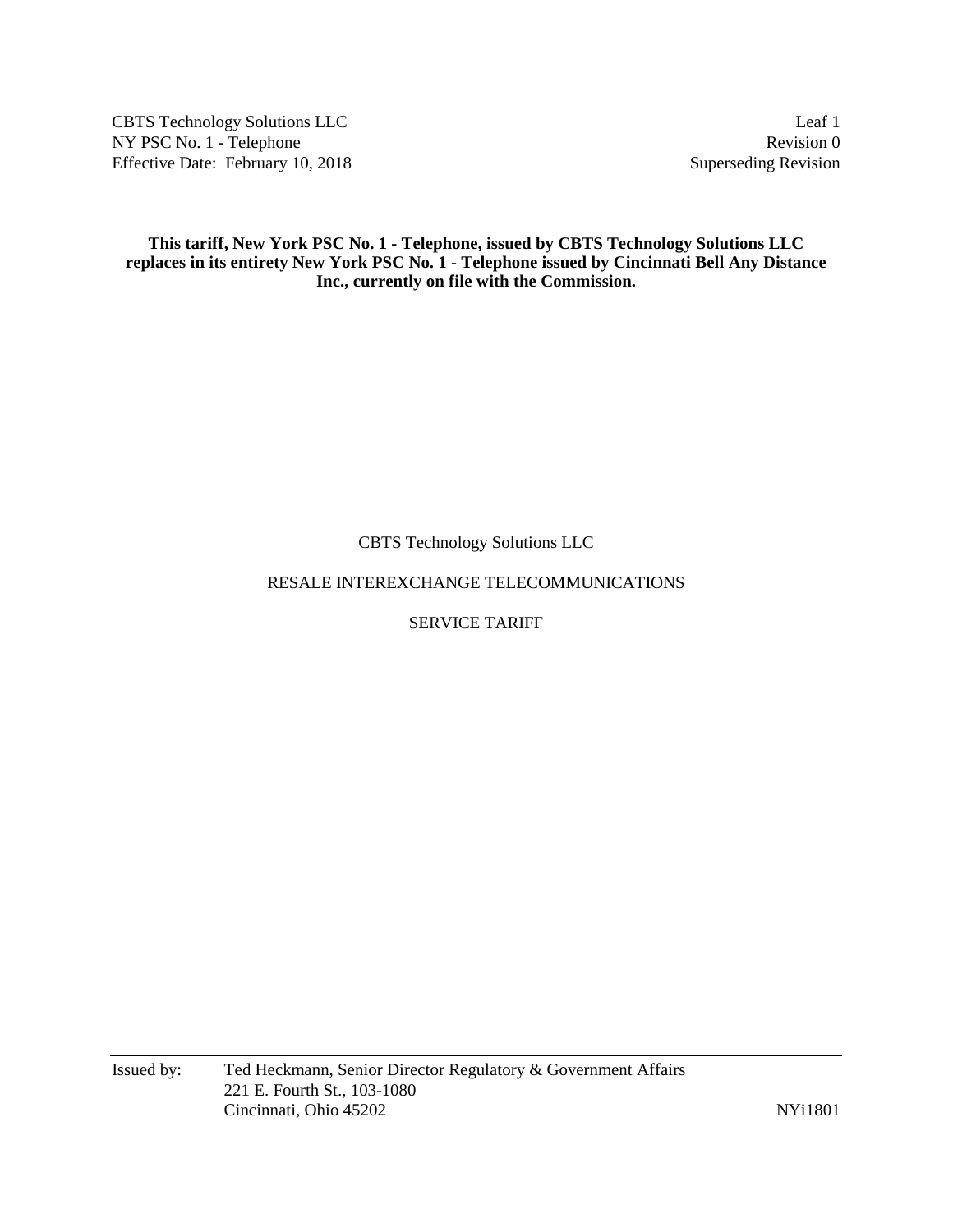## TABLE OF CONTENTS

|                                                            | <u>Leaf</u> |
|------------------------------------------------------------|-------------|
| <b>TABLE OF CONTENTS</b>                                   | 2           |
| <b>SYMBOLS</b>                                             | 3           |
| CONTACTING THE PUBLIC SERVICE COMMISSION                   | 3           |
| <b>TARIFF FORMAT</b>                                       | 4           |
| <b>SECTION 1 - Technical Terms and Abbreviations</b>       | 5           |
| <b>SECTION 2 - Rules and Regulations</b>                   | 10          |
| <b>SECTION 3 - Long Distance Plan Service Descriptions</b> | 39          |
| <b>SECTION 4 - Long Distance Plan Rates</b>                | 43          |
| <b>SECTION 5 - Promotional Offerings</b>                   | 50          |
| ADDENDUM – Price List                                      |             |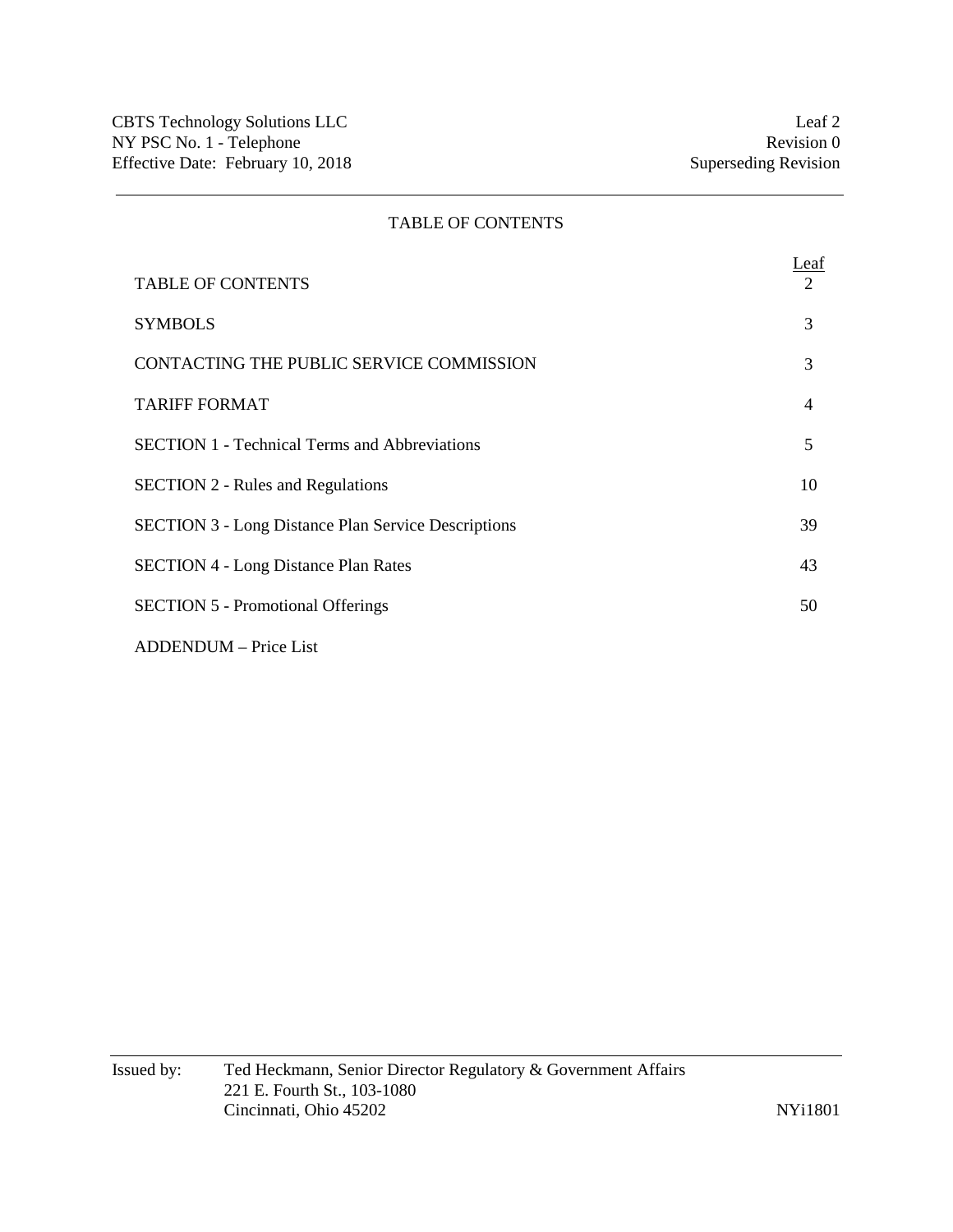# SYMBOLS

The following symbols shall be used in this tariff for the purpose indicated below:

- C To signify changed regulation.
- D To signify discontinued rate or regulation.
- I To signify increased rate.
- M To signify a move in the location of text.
- N To signify new rate or regulation.
- R To signify reduced rate.
- S To signify reissued rate or regulation.
- T To signify a change in text but not change in rate or regulation.

### CONTACTING THE PUBLIC SERVICE COMMISSION

In the case of a dispute between the Customer and the Company which cannot be resolved with mutual satisfaction, the Customer may file a complaint by contacting the New York State Department of Public Service by phone, online or by mail.

1. By Phone:

Helpline (for complaints/inquiries): 1-800-342-3377 for Continental United States or, 1-800-662-1220 for Hearing/Speech Impaired: TDD or,518-472-8502 for fax

- 2. Online: http://www.dps.ny.gov/complaints.html or,
- 3. By Mail:

NYS Department of Public Service Office of Consumer Services 3 Empire State Plaza Albany, NY 12223-1350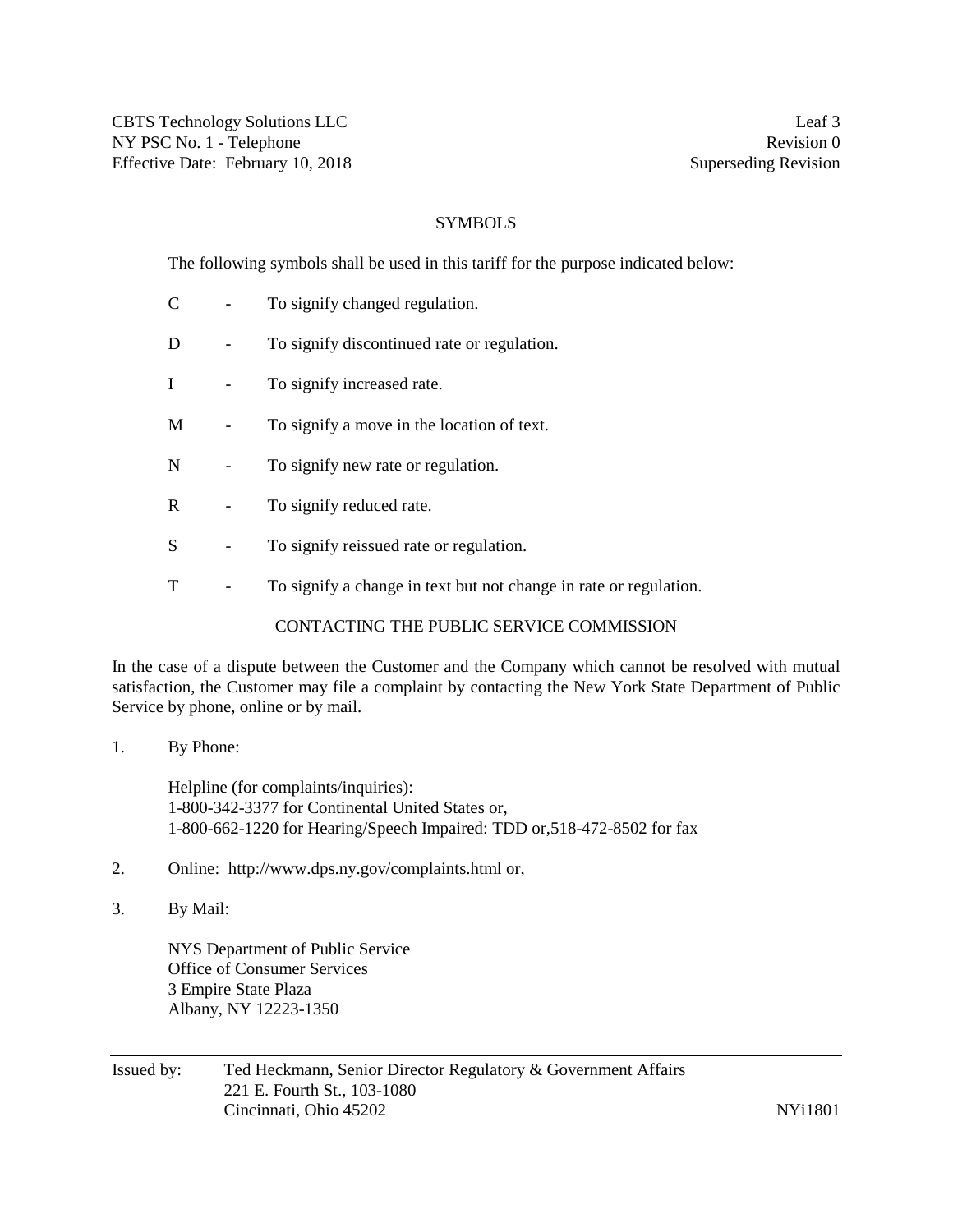# TARIFF FORMAT

- A. Leaf Numbering Leaf numbers appear in the upper right corner of the leaf and are numbered sequentially. However, new leafs are occasionally added to the tariff. When a new leaf is added between leafs already in effect, a number is added. For example, a leaf added between Leaf 14 and 15 would be 14.1
- B. Leaf Revision Numbers Revision numbers also appear in the upper right corner of each leaf. These numbers are used to determine the most current leaf version on file with the NYDPS. Because of various suspension periods, deferrals, etc. the NYDPS follows in its tariff approval process, the most current leaf number on file with the Department is not always the tariff leaf in effect.
- C. Paragraph Numbering Sequence There are nine levels of paragraph coding. Each level of coding is subservient to its next higher level:

2. 2.1. 2.1.1. 2.1.1.A. 2.1.1.A.1. 2.1.1.A.1.(a). 2.1.1.A.1.(a).I.  $2.1.1.A.1.(a).I.(i).$  $2.1.1.A.1.(a).I.(i).(1).$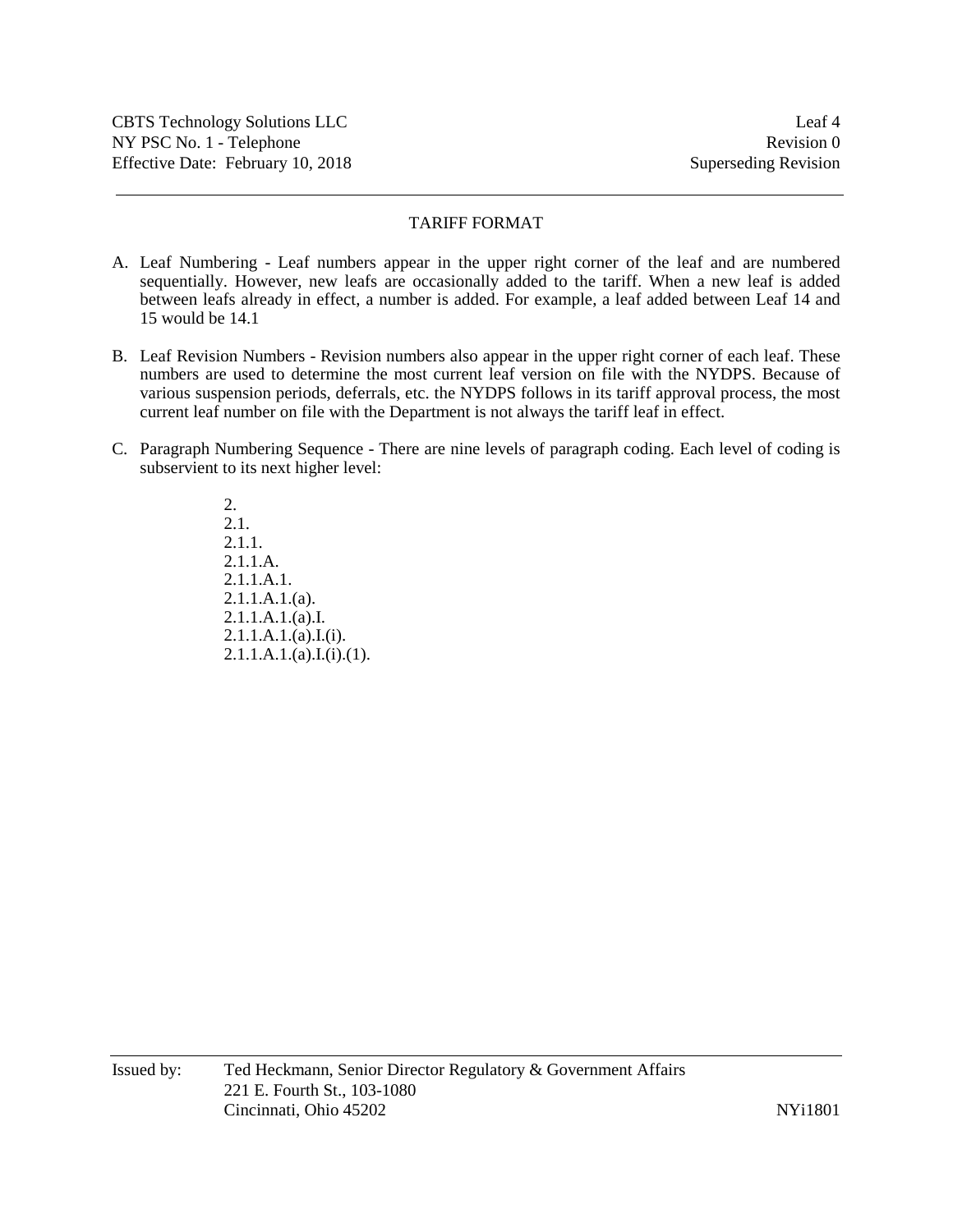## SECTION 1 - TECHNICAL TERMS AND ABBREVIATIONS

#### 1.1 Definitions

Application for Service - a standard order form which includes all pertinent billing, technical and other descriptive information which will enable the carrier to provide the communication service.

Authorization Code - a numerical code, one or more of which are assigned to a customer to enable a reseller to identify use of service on its account and to bill the customer accordingly for such service. Multiple authorization codes may be assigned to a customer to identify individual users or groups of users on its account.

Authorized User - a person, firm, corporation or other entity authorized by the customer to receive or send communications.

Automatic Dialing Device - an apparatus provided by the carrier which, when attached to customer's telephone equipment, dials the carrier's facilities, emits an authorization code, and forwards the called number to the carrier's facilities.

Bandwidth - the total frequency band allocated for a channel.

Busy Hour - the two consecutive half hours during which the greatest volume of traffic is handled.

Cancellation of Order - a customer-initiated request to discontinue processing a service order, either in part or in its entirety, prior to its completion.

Carrier - CBTS Technology Solutions LLC (CBTS), unless specifically stated otherwise.

Company – CBTS Technology Solutions LLC, sometimes referred to as "carrier."

Completed Calls - calls answered at the distance end. If a customer is charged for an incomplete call, the Company will issue a one minute credit upon the customer's request.

Custom Account Coding - key, legend or table created by the customer for a unique project or account numbers for its private use.

Customer - the person, firm, corporation or other entity that orders or uses service and is responsible for payment of the rates and charges under a contract or this tariff.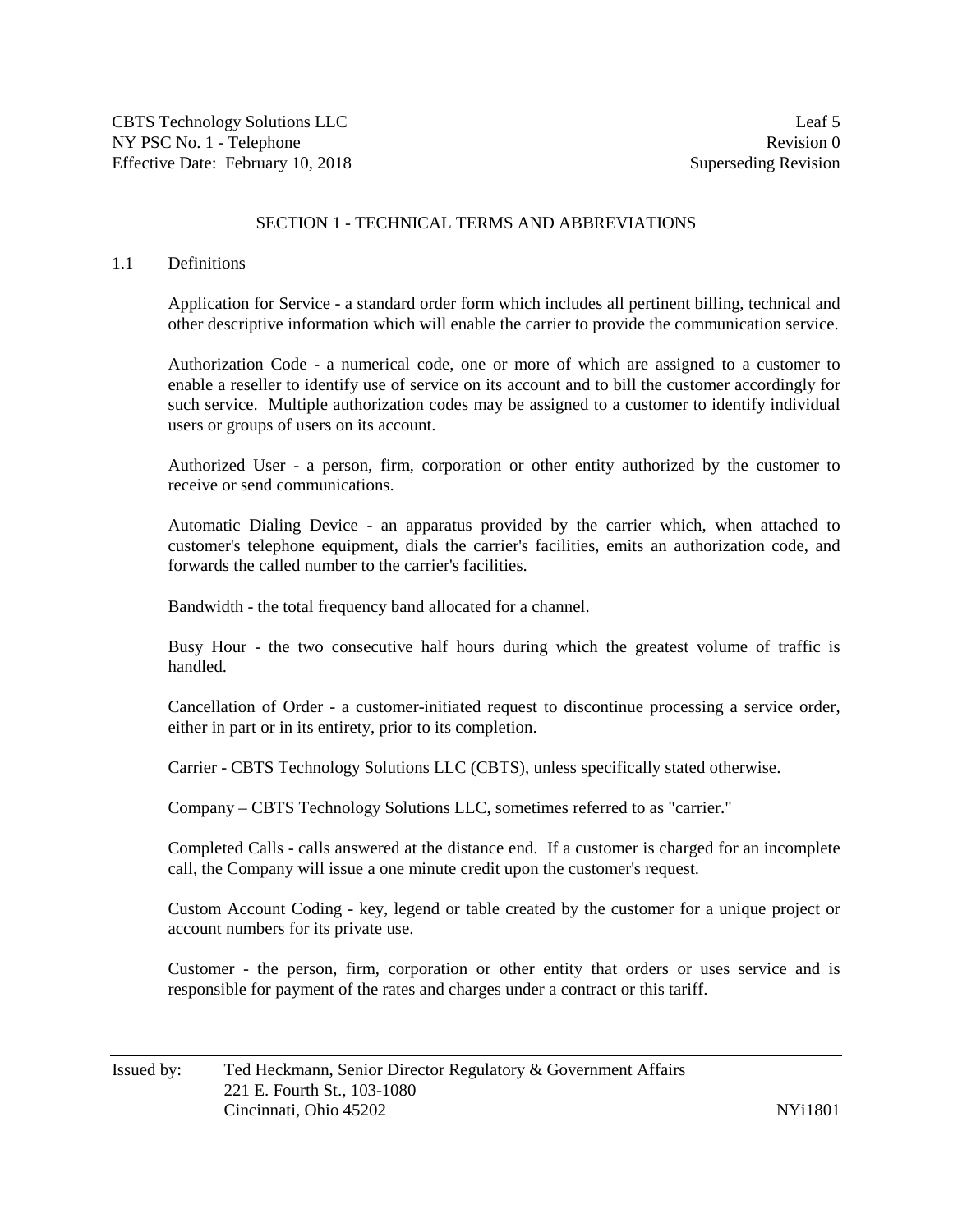### 1.1 Definitions (Cont'd.)

Customer Premises Equipment - communications equipment located at the customer's premises. Such equipment may be provided by the customer or by the Company.

Casual Caller – A caller that has not affirmatively selected the Company as its choice of a long distance service provider in advance of placing a long distance call.

Day Rate Period - unless otherwise specified in this tariff, the Day Rate Period applies during the hours of 8:00 a.m. to, but not including 5:00 p.m., Monday through Friday.

Delinquent or Delinquency - an account for which a bill or payment agreement for services or equipment has not been paid in full on or before the due date. Amounts due and unpaid after the due date may be subject to a late payment charge.

Disconnect - to render inoperable or to disable circuitry thus preventing outgoing and incoming toll communications service.

Evening Rate Period - unless otherwise specified in this tariff, the Evening Rate Period applies during the hours of 5:00 p.m. to, but not including 11:00 p.m., Sunday through Friday.

Excessive Call Attempt - a customer attempt to call over the carrier's network using an invalid authorization code during a measured 15-minute period, within which 10 or more incomplete call attempts are made by the customer from the same customer line, and where those attempts do not complete because the customer has not used a valid authorization code.

Expedite - The best effort acceleration of the installation date in advance of commitment date provided by the Company.

Holidays - for the purposes of this tariff recognized holidays are New Year's Day, Memorial Day, Independence Day, Labor Day, Thanksgiving Day and Christmas Day.

Holiday Rate Period - the evening rate will apply to calls made on the Company recognized holidays, provided, however, the calls made on holidays during the Night/Weekend Rate Period shall be billed at the lower of the Evening Rate and the Night/Weekend Rate.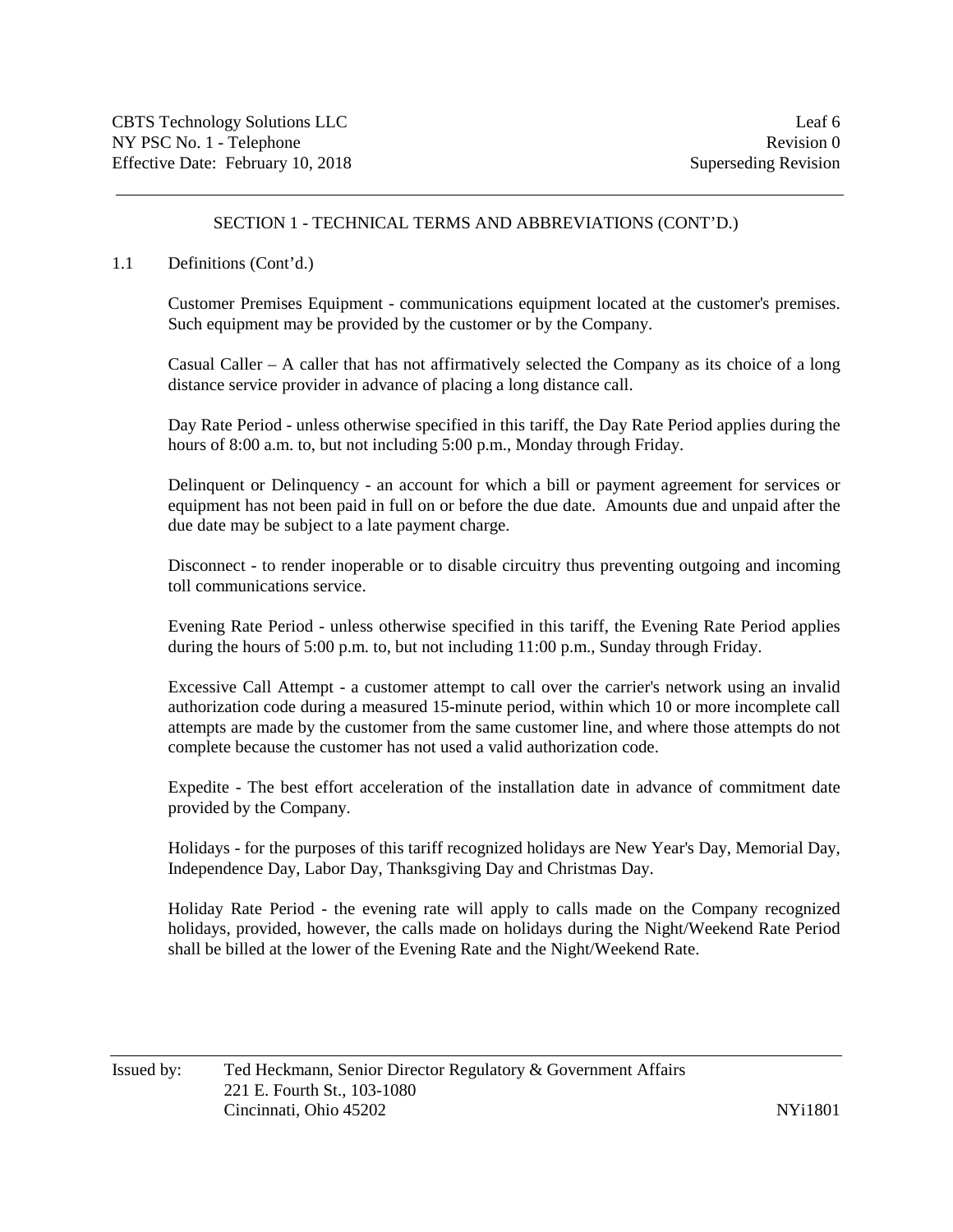### 1.1 Definitions (Cont'd.)

Interexchange Utility - a utility, resale carrier or other entity that provides intrastate telecommunications services and facilities between exchanges within the state, without regard to how such traffic is carried. A local exchange utility that provides exchange service may also be considered an interexchange utility.

Local Distribution Area - metropolitan locations served by the Company which have been defined by the local exchange telephone company as a local calling area under its local exchange tariff.

Measured Use Service - the provision of long distance measured time communications telephone service to customers who access the carrier's services at its switching and call processing equipment by means of access facilities obtained from another carrier by the customer or otherwise provided at its own expense (the customer is responsible for arranging for the access line).

Message - a completed telephone call by a customer or end user.

Network Terminal - any location where the Company provides services described herein.

Night/Weekend Rate Period - unless otherwise specified in this tariff, the Night/Weekend Rate Period applies during the hours of 11:00 p.m. to, but not including 8:00 a.m., Monday through Friday; all day Saturday; and from 8:00 a.m. to, but not including 5:00 p.m. Sunday.

Normal Business Hours - the hours of 8:00 a.m. to 5:00 p.m., Monday through Friday, excluding holidays.

Physical Change - the modification of a circuit, dedicated access line, or port at the request of the customer requiring an actual material change.

Post-engineering - After provisioning of service elements.

Pre-engineering - Prior to provisioning of service elements.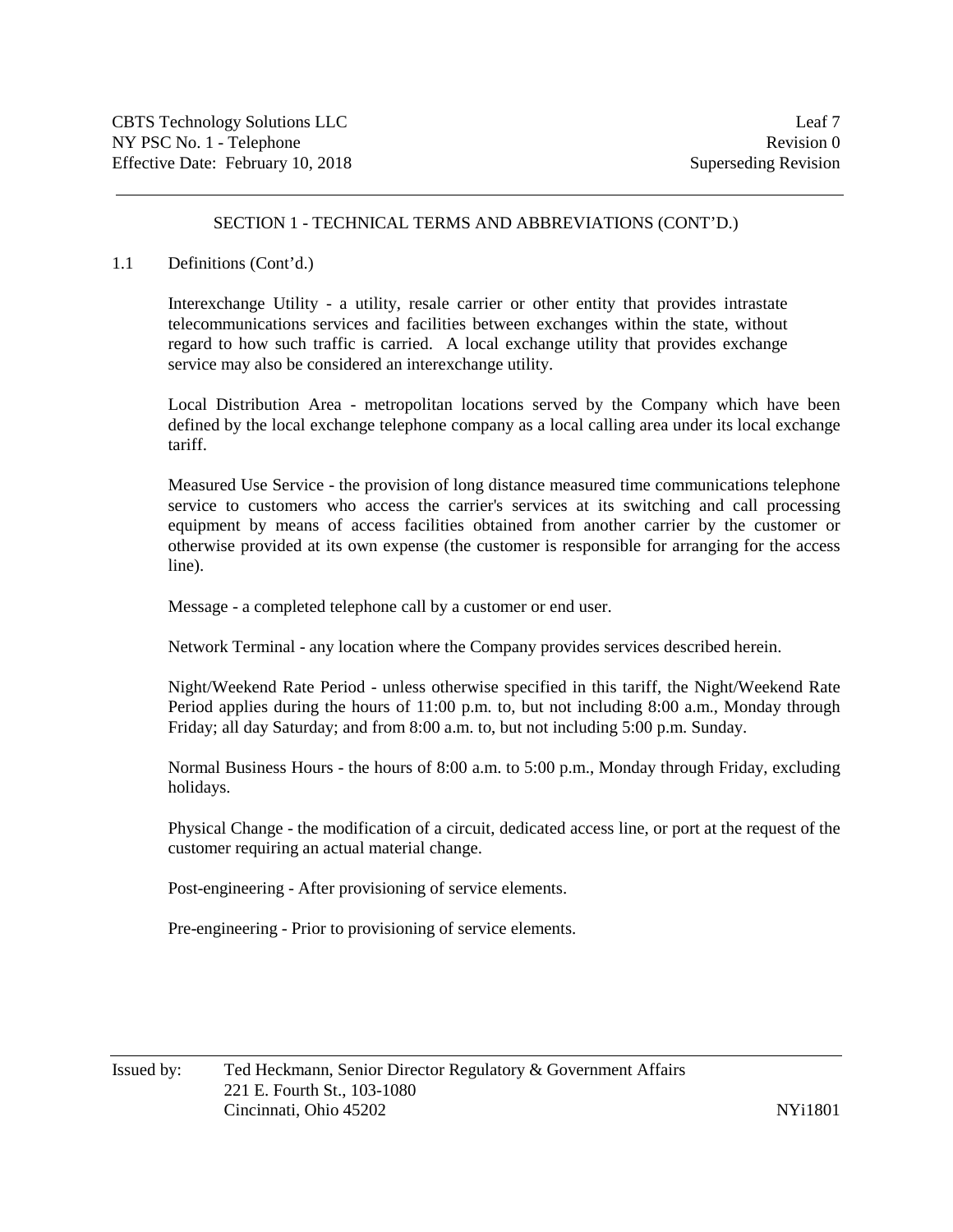### 1.1 Definitions (Cont'd.)

Premises - the space occupied by an individual customer in a building, in adjoining buildings occupied entirely by that customer, or on contiguous property occupied by the customer separated only by a public thoroughfare, a railroad right of way or a natural barrier.

Rate - money, charge, fee or other recurring assessment billed to customers for services or equipment.

Residential Customer - For the purpose of this tariff, a Residential Customer is a Customer of the Company whose primary use of the Company's service is for personal use in a house, apartment or other residential dwelling. A Residential Customer is also a Customer who accesses the Company's service using an access line that has not been assigned a business class of service by the local service provider.

Suspension - temporary disconnection or impairment of service which disables either outgoing or incoming toll communications services provided by the Company.

Terminal Equipment - telephone instruments, including pay telephone equipment, the common equipment of large and small key and PBX systems and other devices and apparatus, and associated wiring, which are intended to be connected electrically, acoustically or inductively to the telecommunication system.

Toll Free Service - a service that provides long distance calling to a predesignated destination where charges are the responsibility of the call terminated party.

United States - the forty-eight contiguous United States and the District of Columbia.

Validated Account Codes - account codes that have restricted access.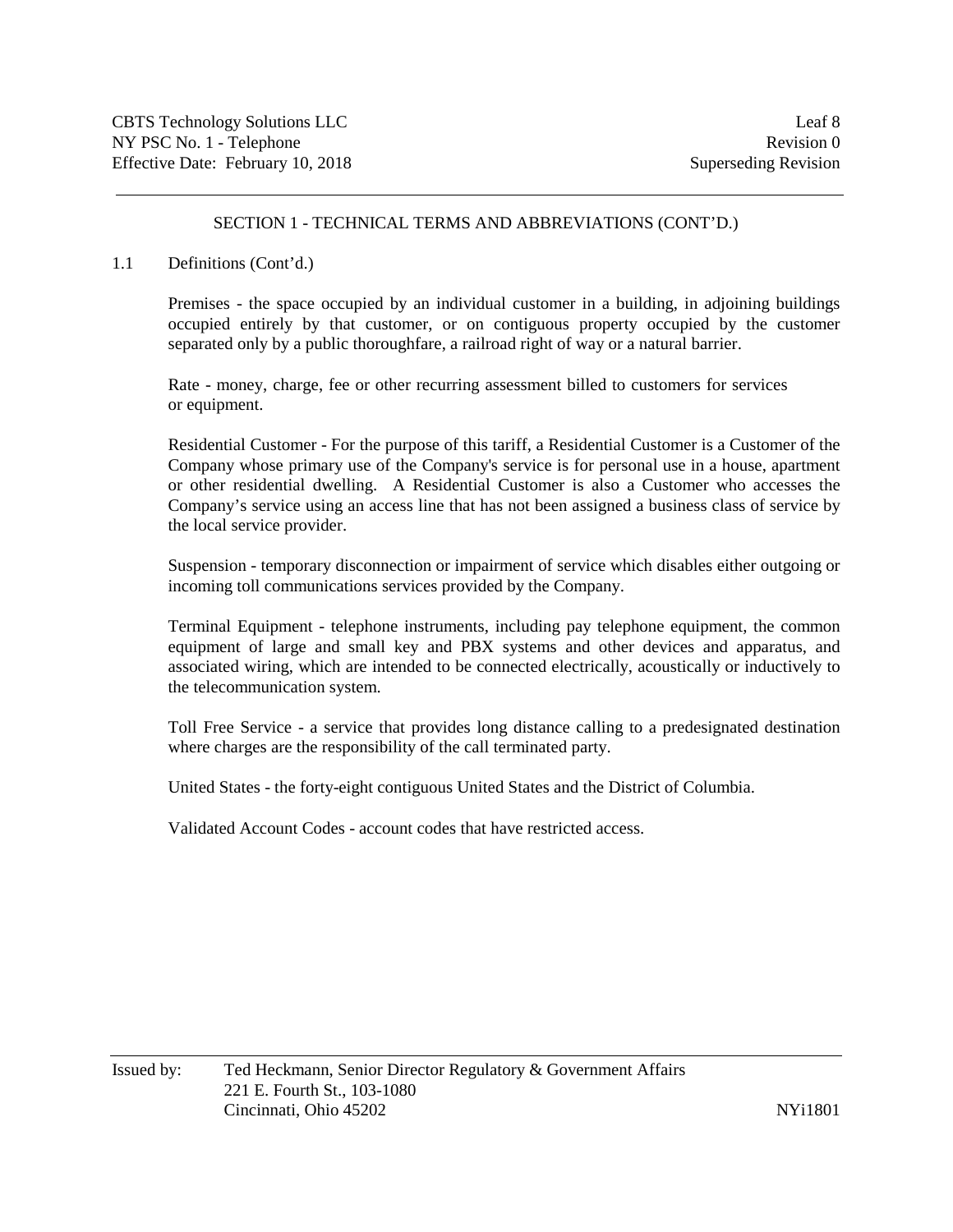### 1.2 Abbreviations:

- CPE Customer Premises Equipment
- LATA Local Access and Transport Area
- LEC Local Exchange Carrier
- MTS Message Telecommunications Service
- PBX Private Branch Exchange
- V&H Vertical and Horizontal Coordinates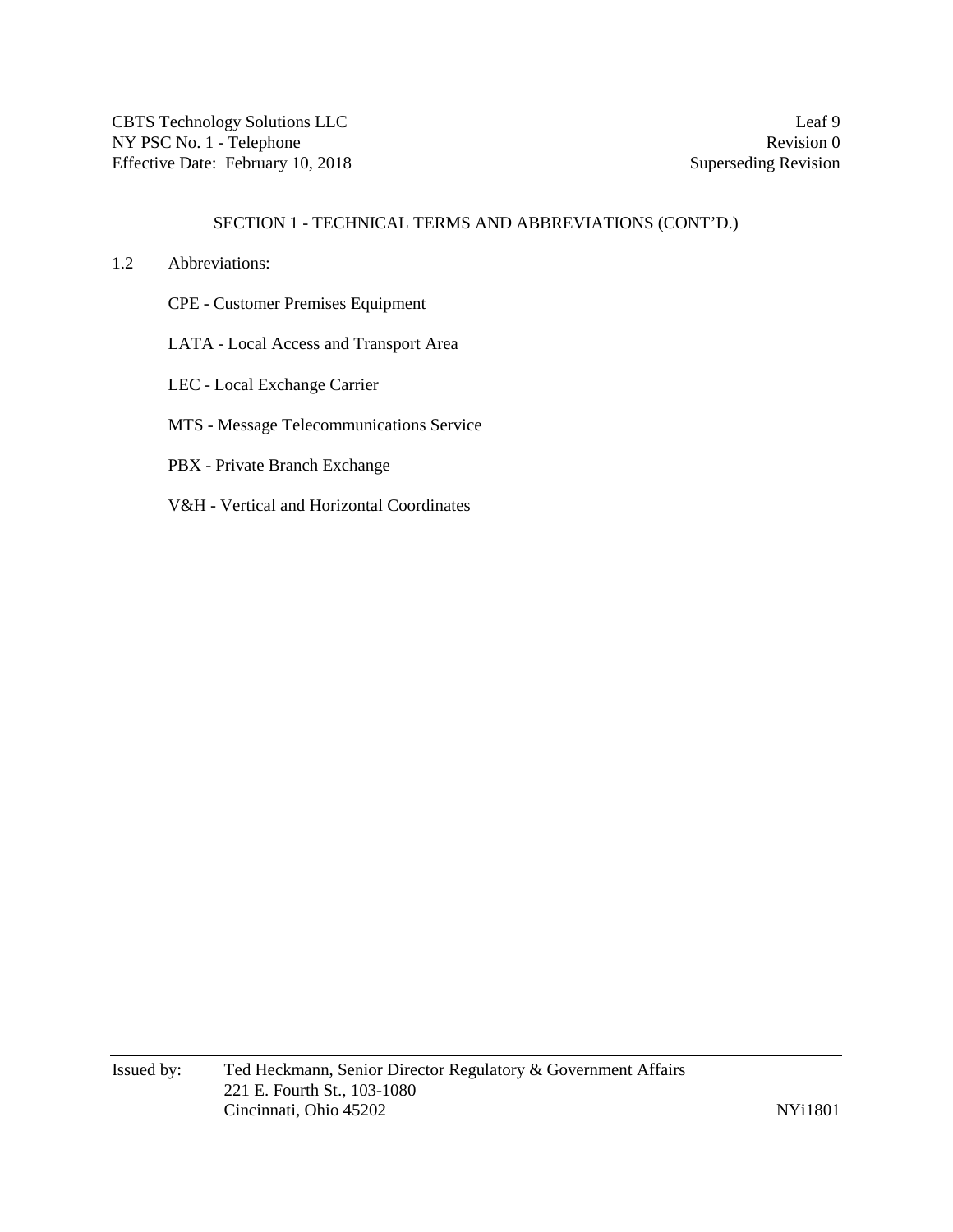## SECTION 2 - RULES AND REGULATIONS

#### 2.1 Undertaking of the Company

The Company provides long distance message telecommunications service to customers for their direct transmission of voice, data and other types of telecommunications.

Communications originate when the customer accesses the Company directly or through the facilities of another carrier via one or more access lines, equal access or on a dial-up basis. The Company may act as the customer's agent for ordering access connection facilities provided by other carriers or entities when authorized by the customer, to allow connection of a customer's location to the Company's network. The customer shall be responsible for all charges due for such service arrangements.

The Company's services are provided on a monthly basis, unless otherwise stated in this tariff. Services are available twenty-four (24) hours per day, seven (7) days per week.

### 2.2 Limitations on Service

- 2.2.1 Service is offered subject to the availability of the necessary facilities and/or equipment and subject to the provisions of this tariff.
- 2.2.2 The Company reserves the right to discontinue furnishing service upon written notice, when necessitated by conditions beyond its control or when the customer is using the service in violation of the provisions of this tariff or in violation of the law.
- 2.2.3 To the extent that any conflict arises between the terms and conditions of a service agreement or other contract and the terms and conditions of this tariff, the tariff shall prevail.
- 2.2.4 Title to all equipment provided by the Company under this tariff remains with the Company.
- 2.2.5 The customer may not transfer or assign the use of service provided under this tariff except with the prior written consent of the Company. Such transfer or assignment shall only apply where there is no interruption in the use or location of the service, and all regulations and conditions contained in this tariff, as well as all conditions for service, shall apply to all such permitted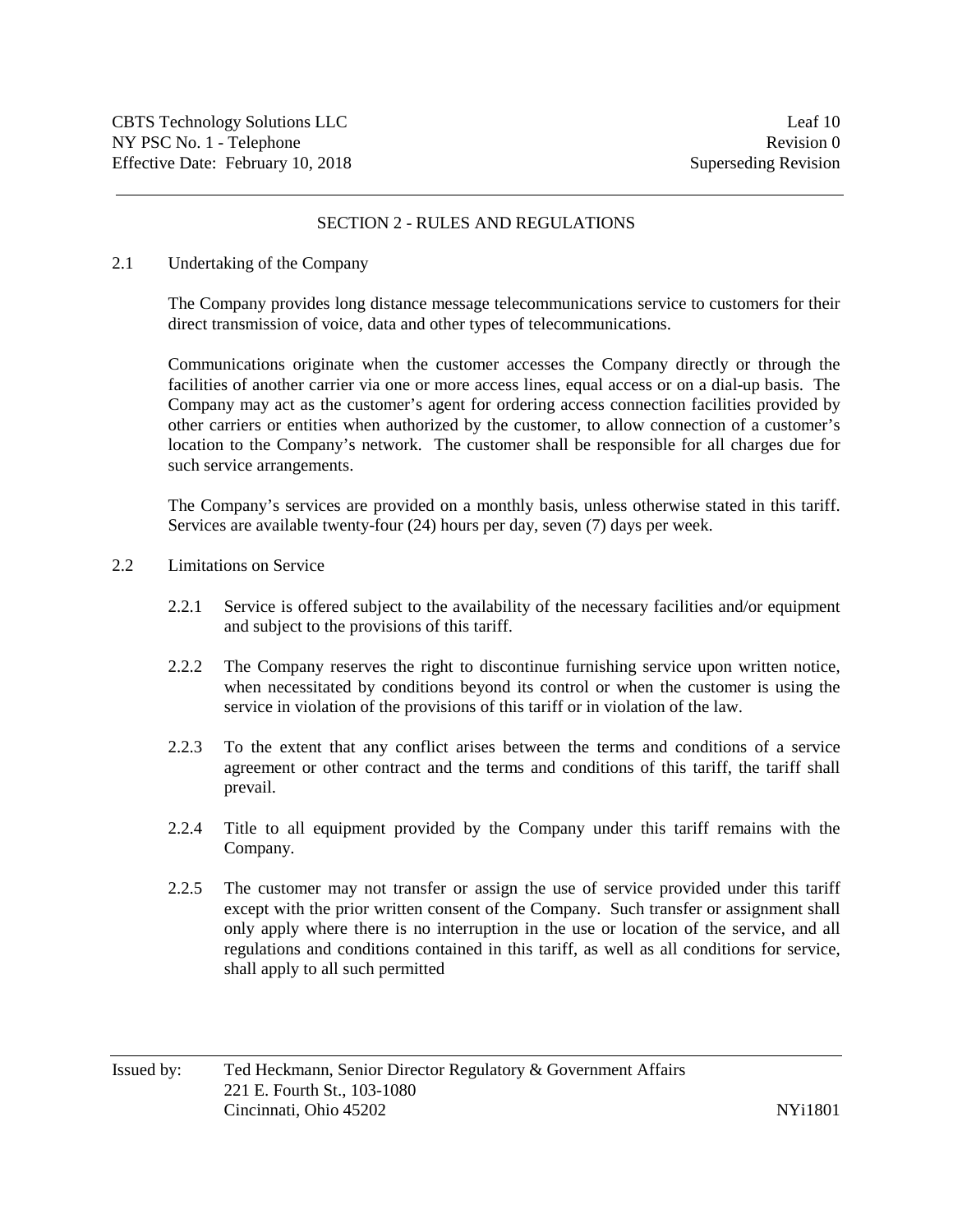### 2.2 Limitations on Service (Cont'd.)

2.2.6 Customer may request Carrier to assign one or more sub-accounts for billing purposes, and to direct sub-account invoices to customer's affiliates or other designated entities for payment. Such requests shall not affect the liability of the customer, who shall remain solely liable to the Company for payment of all invoices for service requested and obtained by customer, whether invoiced by the Company to the customer, the customer's affiliates, or other designated entities.

#### 2.3 Use of Service

Service may not be used for any unlawful purposes or for any purpose for which any payment or other compensation is received by the customer, except where the customer is a duly authorized and regulated common carrier.

#### 2.4 Limitation of Liability

- 2.4.1 In view of the fact that the customer has exclusive control of its communications over the facilities furnished by the Company, and other uses for which facilities may be furnished by the Company, and because of the unavoidableness of errors incident to the services and to the use of such facilities of the Company, the services and facilities furnished by the Company are subject to the regulations and limitations specified herein.
- 2.4.2 The Company's failure to provide or maintain facilities under this tariff shall be excused by labor difficulties, governmental orders, civil commotions, acts of God and other circumstances beyond the Company's reasonable control, subject to the interruption allowance provisions under this tariff.
- 2.4.3 Defacement of premises No liability shall attach to the Company by reason of any defacement or damage to the customer's premises resulting from the existence of the Company's equipment or facilities on such premises, or by the installation or removal thereof, when such defacement or damage is not the result of the negligence of the Company or its employees.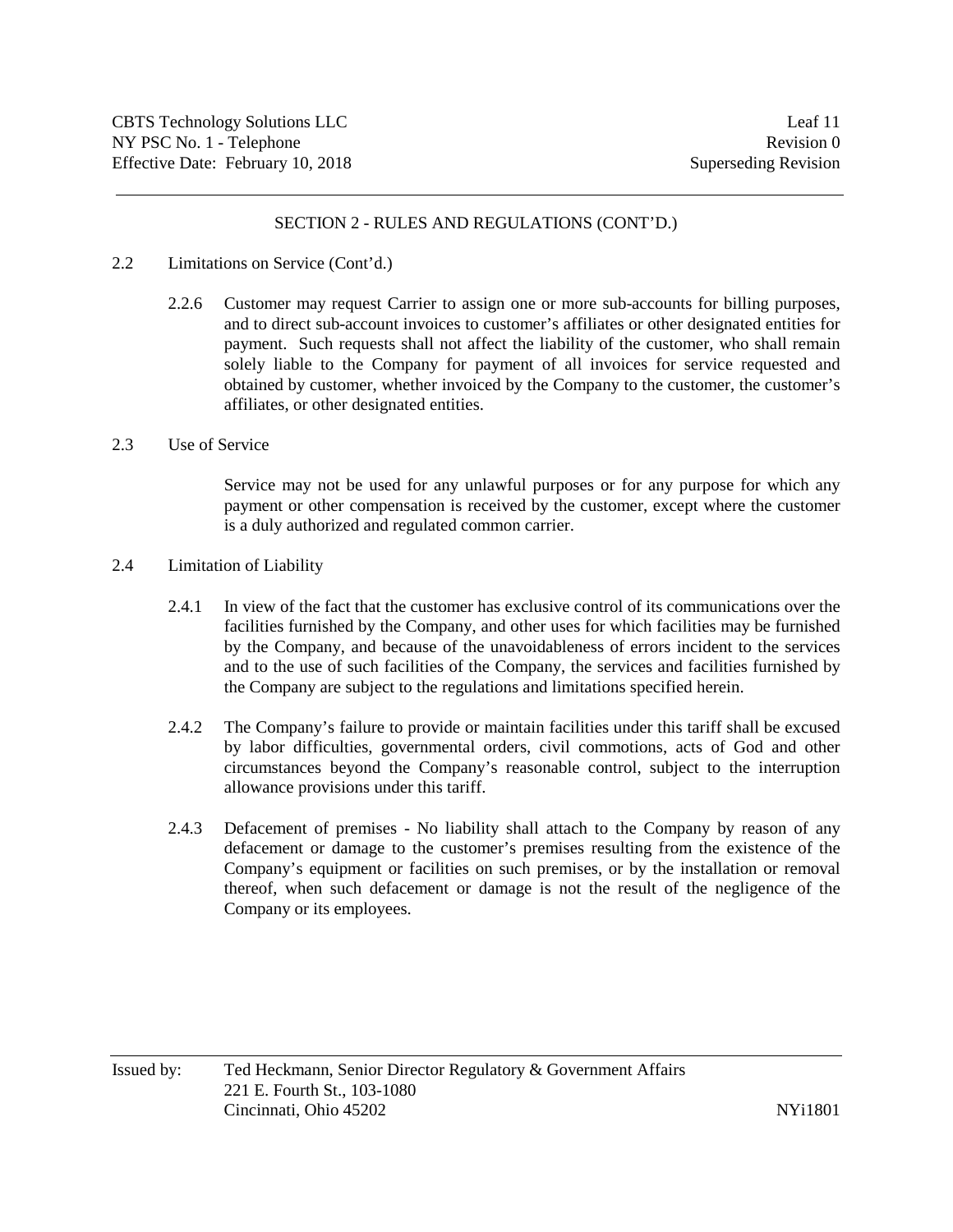- 2.4 Limitations of Liability (Cont'd.)
	- 2.4.4 Indemnification The Company's liability, if any, for its gross negligence or willful misconduct is not limited by this tariff. With respect to any other claim or suit by a customer or by any others, the customer indemnifies and saves harmless the Company against claims, losses or suits for injury to or death of any person, or damage to any property which arises from the use, placement or presence of the Company's equipment, facilities and associated wiring of the customer's premises and further the customer indemnifies and saves harmless the Company against claims for libel, slander, invasion of privacy or the infringement of copyright arising directly or indirectly from the material transmitted over the facilities of the Company or the use thereof by the customer; against claims for infringement of patents arising from combining with or using in connection with, facilities furnished by the Company and apparatus, equipment and systems provided by the customer; and against all other claims arising out of any act or omission of the customer in connection with the services or facilities provided by the Company. No agents or employees of other carriers shall be deemed to be agents or employees of the Company.
	- 2.4.5 The Company's liability, if any, for its gross negligence or willful misconduct is not limited by this tariff. With respect to any other claim or suit, by a customer or any others, for damages arising out of mistakes, omissions, interruptions, delays or errors, or defects in transmission occurring in the course of furnishing service hereunder, the Company's liability, if any, shall not exceed an amount equivalent to the proportionate charge to the customer for the period of service during which such mistake, omission, interruption, delay, error, or defect in transmission or service occurs and continues. This liability shall be in addition to any amounts that may otherwise be due to the customer under this tariff as an allowance for interruptions. However, any such mistakes, omission, interruptions, delays, errors, or defects in transmission or service which are caused or contributed to by the negligence or willful act of the customer, or authorized user, or joint user, or which arise from the use of customer provided facilities or equipment shall not result in the imposition of any liability whatsoever upon the Company.
	- 2.4.6 The Company shall not be liable for any damages, including usage charges, that the customer may incur as a result of the unauthorized use of authorization codes or communications equipment. The unauthorized use of communications equipment includes, but is not limited to, the placement of calls from the customer's premises, and the placement of calls through equipment controlled and/or provided by the customer, that are transmitted over the Company's network without the authorization of the customer. The customer shall be fully liable for all such usage charges.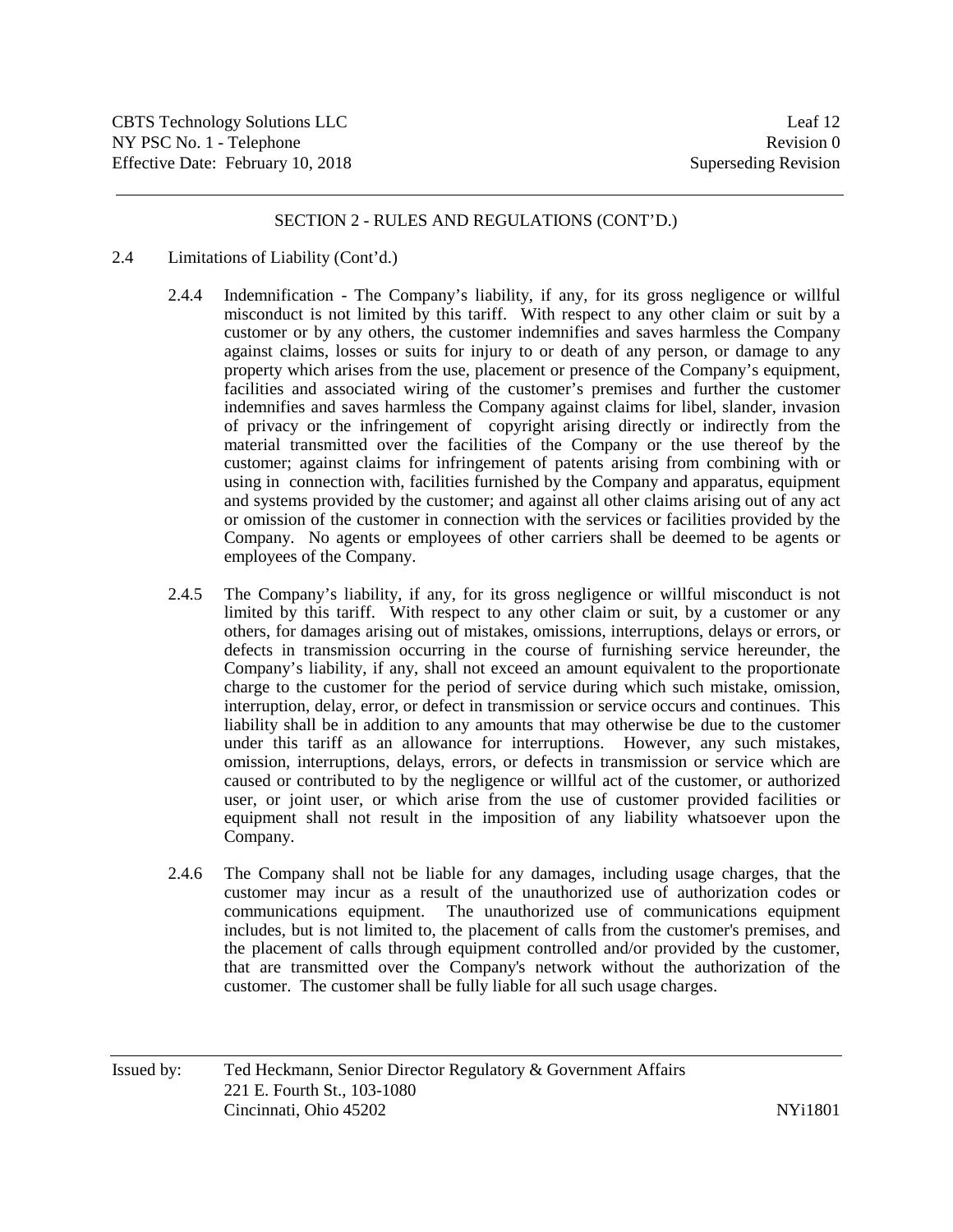#### 2.5 Interruption of Service

- 2.5.1 If a customer's service is interrupted other than by the negligence or willful act of the customer, and it remains out of order for eight normal working hours or longer after access to the premises is made available and after being reported to be out of order, appropriate adjustments or refunds shall be made to the customer. The amount of adjustment or refund shall be determined on the basis of the known period of interruption; generally beginning from the time the service interruption is first reported. The refund to the customer shall be a pro rata part of the monthly recurring charges (but not for per minute or per call charges) for the period of days and that portion of the service facilities rendered useless or inoperative. The refund may be accomplished by a credit on a subsequent bill for the service.
- 2.5.2 A credit allowance for interruptions of service which are not due to the Company's testing or adjusting, to the negligence of the customer, or to the failure of the channels, equipment, and/or communications systems provided by the customer, are subject to the general liability provisions set forth herein. It shall be the obligation of the customer to notify the carrier of any interruption in service. Before giving such notice, the customer shall ascertain that the trouble is not being caused by any action or omission by or within the customer's control and is not in wiring or equipment connected to the carrier terminal.
- 2.6 Restoration of Service

The use and restoration of service in emergencies shall be in accordance with the Part 64, Subpart D of the Federal Communications Commission's rules and Regulations which specifies the priority system for such activities.

- 2.7 Customer Responsibility
	- 2.7.1 All customers assume general responsibilities in connection with the provisions and use of the Company's service. When facilities, equipment and/or communication systems provided by others are connected to the Company's facilities, the customer assumes additional responsibilities. All customers are responsible for the following:
		- A. The customer is responsible for placing orders for service, paying all charges for service rendered by the Company and complying with all of the Company's regulations governing the service. The customer is also responsible for assuring that its users comply with regulations.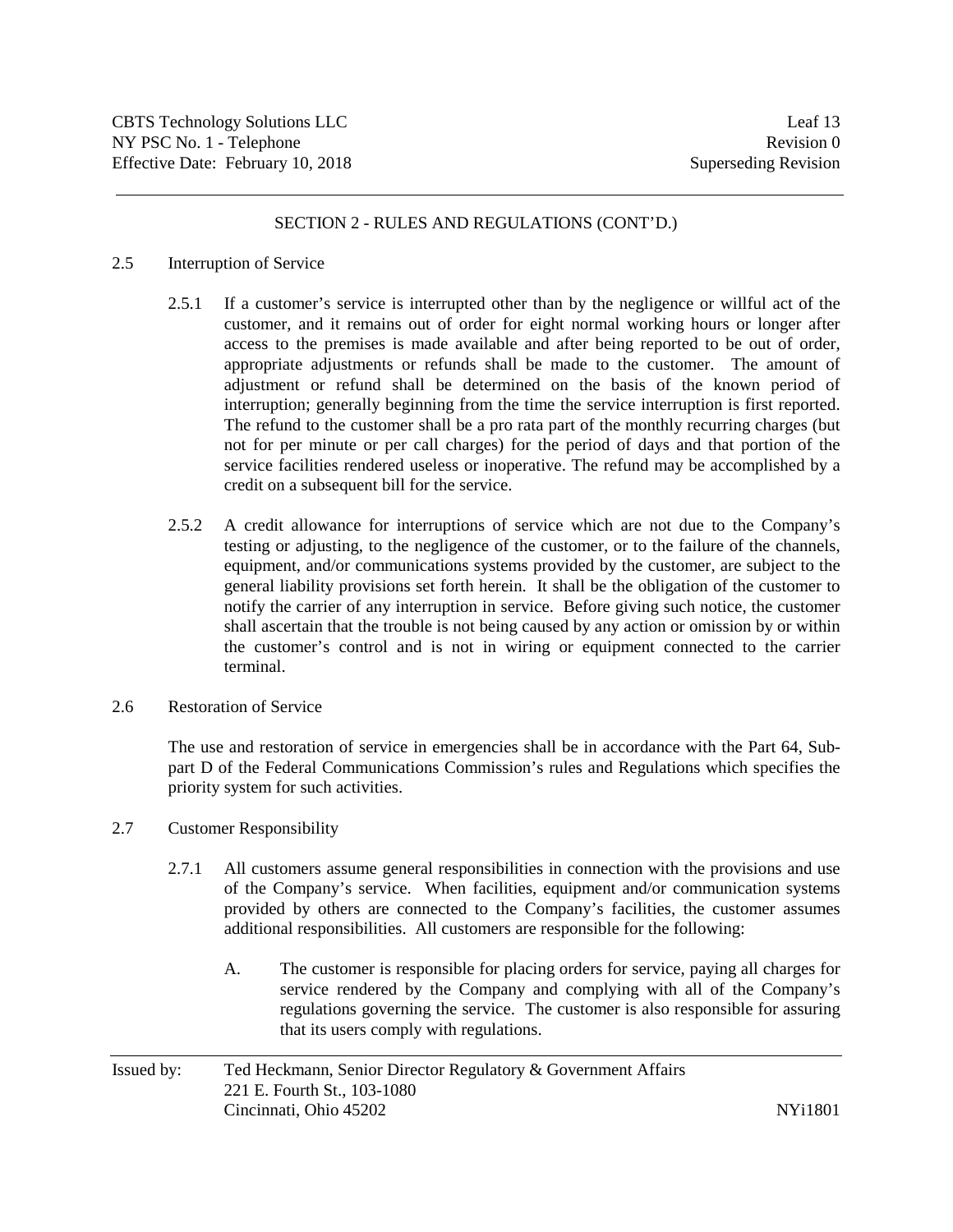- 2.7 Customer Responsibility (Cont'd.)
	- 2.7.1 (Cont'd.)
		- B. When placing an order for service, the customer must provide:
			- 1. The names and addresses of the persons responsible for the payment of service charges, and
			- 2. The names, telephone numbers, and addresses of the customer contact persons.
		- C. The customer must pay the Company for the replacement or repair of the Company's equipment when the damage results from:
			- 1. The negligence or willful act of the customer or user;
			- 2. Improper use of service; and
			- 3. Any use equipment or service provided by others.
		- D. After receipt of payment for the damages, the Company will cooperate with the customer in prosecuting a claim against any third party causing damage.
	- 2.7.2 Upon reasonable notice, the equipment provided by the Company shall be made available for such tests and adjustments as may be necessary to maintain them in satisfactory condition. No interruption allowance will be granted for the time during which such tests and adjustments are made.
	- 2.7.3 Credit Allowance

Credit for failure of service or equipment will be allowed only when failure is caused by or occurs in equipment owned, provided and billed for, by the Company.

A. Credit allowances for failure of service or equipment starts when the customer notifies the Company of the failure or when the Company becomes aware of the failure and ceases when the operation has been restored and an attempt has been made to notify the customer.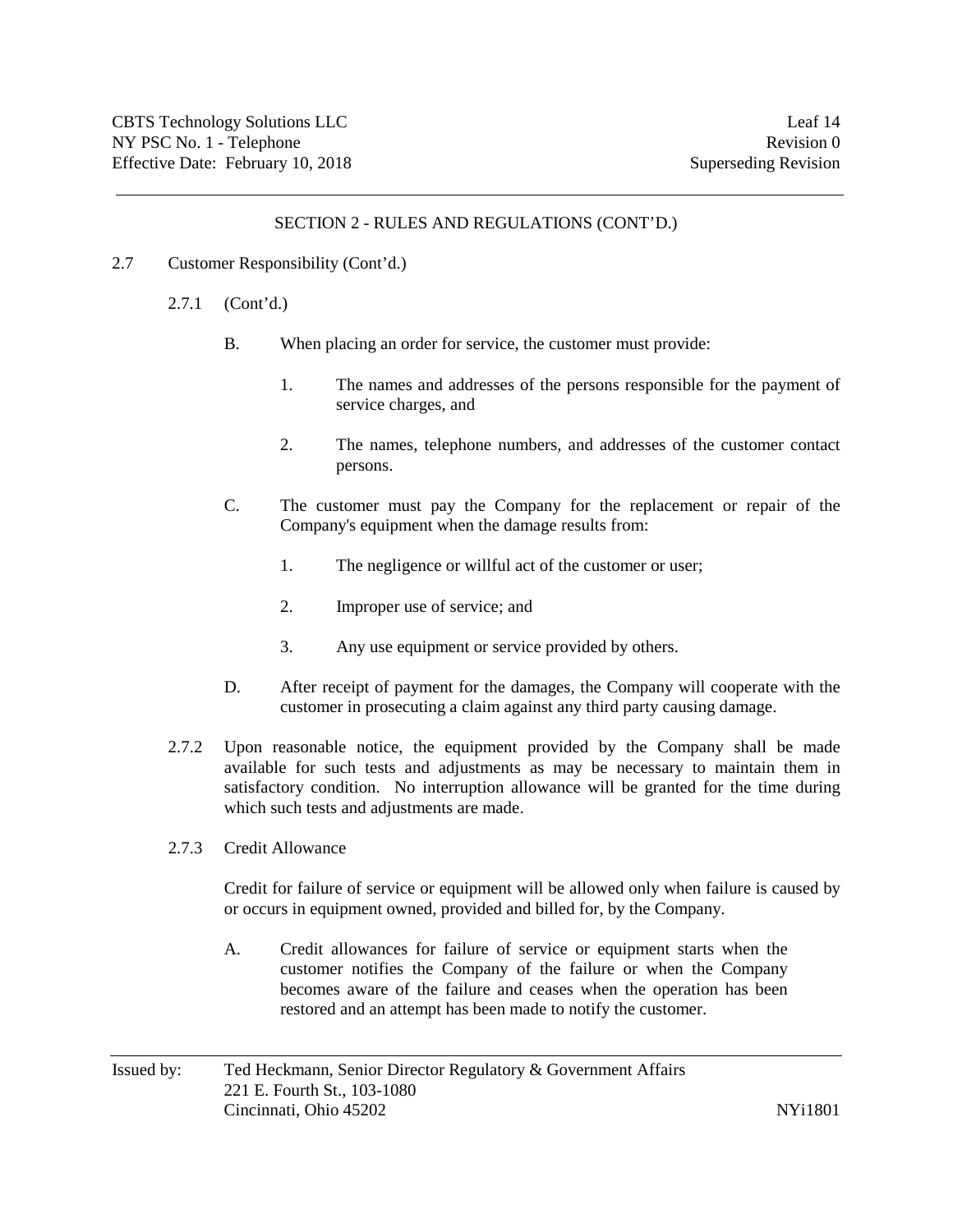### 2.7 Customer Responsibility (Cont'd.)

- 2.7.3 Credit Allowance, (Cont'd.)
	- B. The customer shall notify the Company of failures of service or equipment and make reasonable attempts to ascertain that the failure is not caused by the customer or in wiring or equipment connected to the terminal.
	- C. Only those portions of the service or equipment operation disabled will be credited. No credit allowances will be made for:
		- 1. Interruptions of service resulting from the Company performing routine maintenance;
		- 2. Interruptions of service for implementation of a customer order for a change in the service;
		- 3. Interruption caused by the negligence of the customer or an authorized user;
		- 4. Interruptions of service because of the failure of service or equipment due to the customer or authorized user provided facilities.

### 2.7.4 Cancellation by Customer

If a customer orders services requiring special equipment and/or facilities dedicated to the customer's use and then cancels its order before the service begins, before a completion of the minimum period mutually agreed upon by the customer and the Company, a charge will be made to the customer for the non-recoverable portions of expenditures or liabilities incurred expressly on behalf of the customer by the Company and not fully reimbursed by installation and monthly charges. If, based on such an order, any construction has either begun or been completed, but no such services provided, the non-recoverable cost of such construction shall be borne by the customer.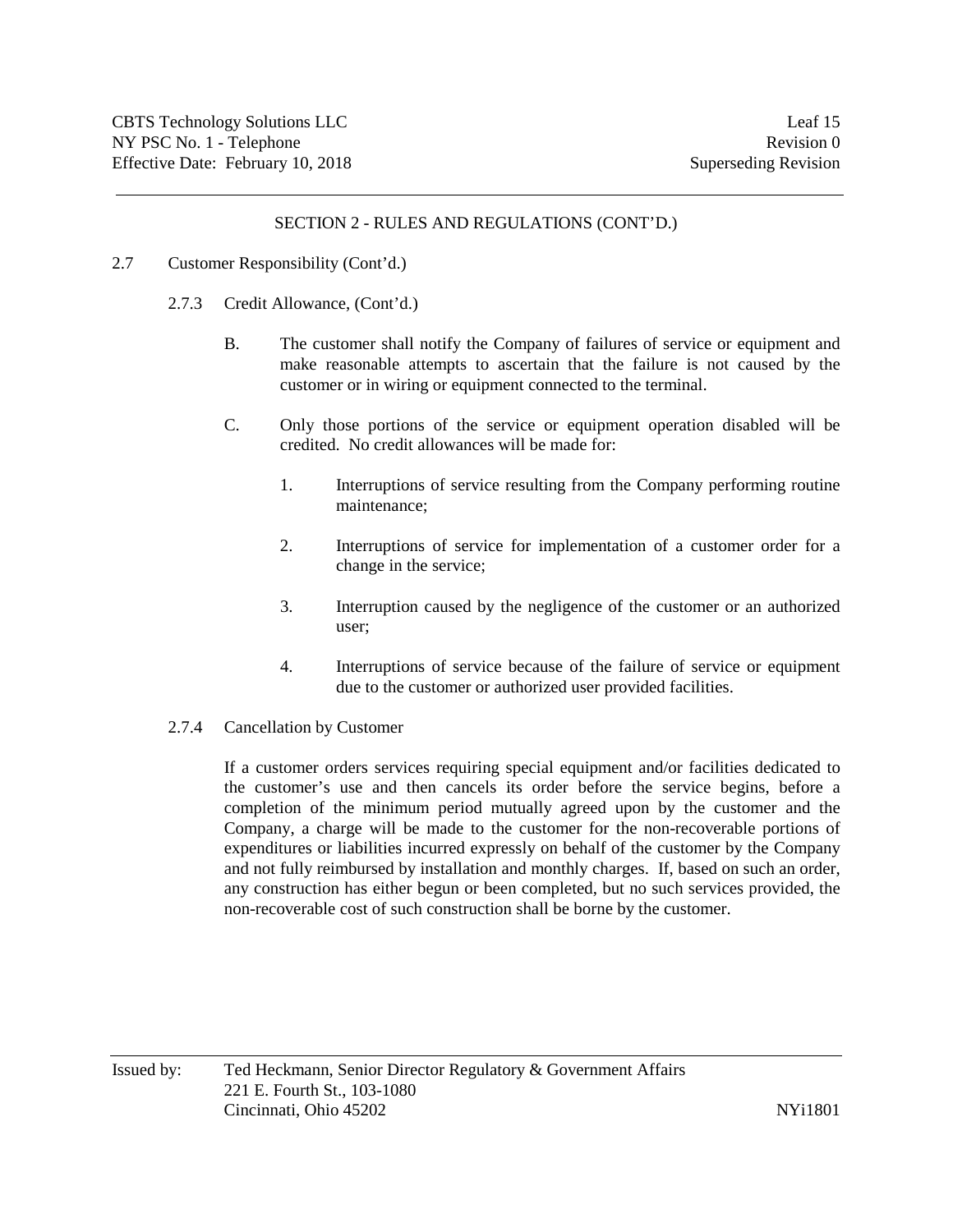- 2.7 Customer Responsibility (Cont'd.)
	- 2.7.5 Payment and Charges for Services

Charges for service are applied on a recurring and nonrecurring basis. Service is provided and billed on a monthly basis. Service continues to be provided until the customer requests disconnection, or until canceled by the Company pursuant to this tariff.

A. Payment of Charges

Payment will be due upon receipt of the statement. A payment is considered delinquent thirty (30) days after rendition of the bill. A bill is considered rendered when deposited in the U.S. Mail for delivery to customer's last known address. A late payment charge of 1.5% applies to all overdue balances.

- 1. The customer is responsible for payment of all charges for service furnished to the customer. Charges based on actual usage during a month will be billed monthly in arrears. All fixed monthly and nonrecurring charges for services ordered will be billed monthly in advance.
- 2. Service may be denied or discontinued by the Company for non-payment of past due or delinquent amounts due the Company. Restoration of service will be subject to all applicable installation charges. Disconnection may not occur before thirty (30) days from invoice and the Company must give five (5) days written notice before any disconnection can occur.
- 2.7.6 Application of Rates

The rates for service are those in effect for the period that service is furnished.

2.7.7 Deposits

The Company does not collect deposits.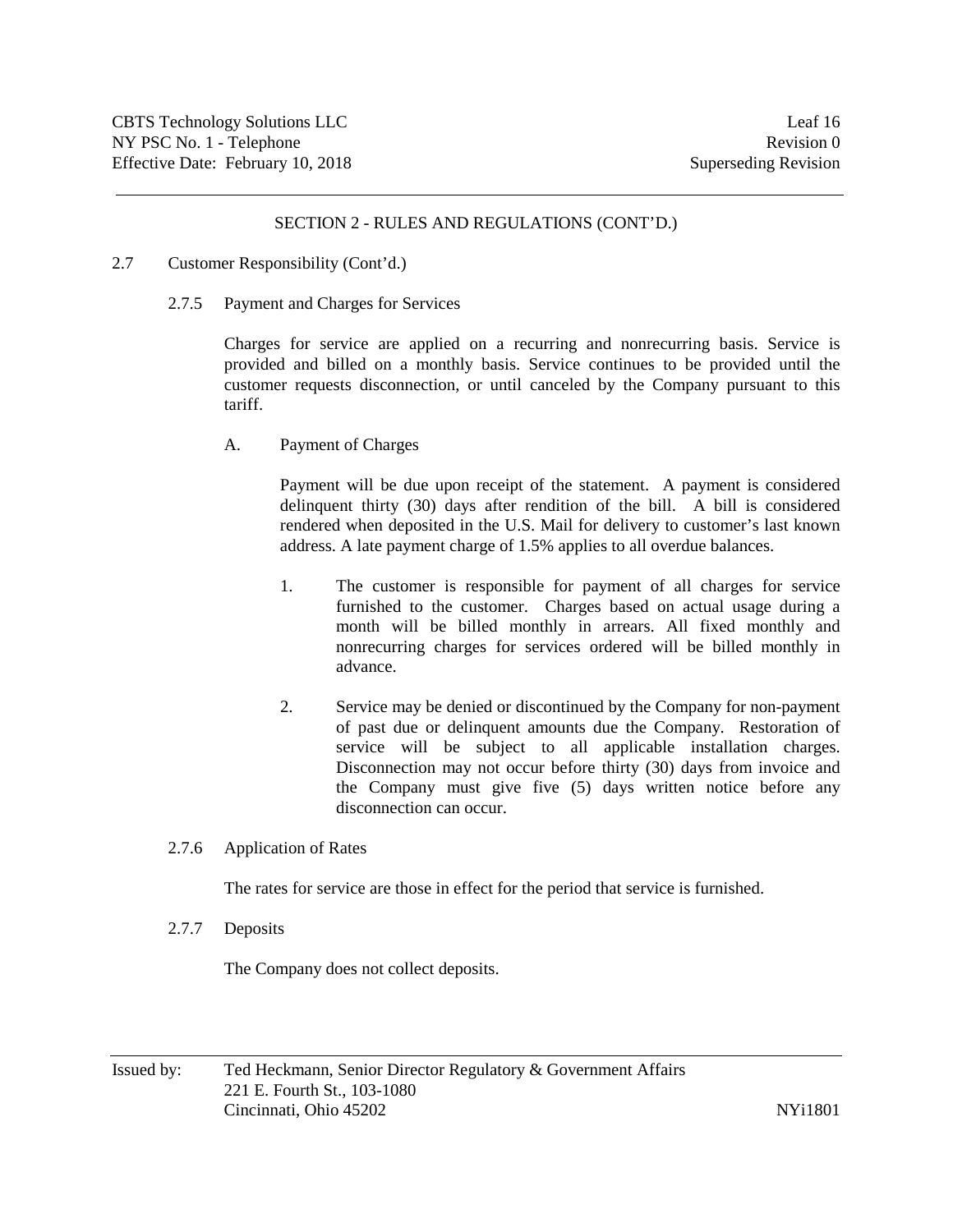### 2.8 Company Responsibility

2.8.1 Calculation of Credit Allowance

Under the limitations of section 2.7.3, when service is interrupted the credit allowance will be computed on the following basis.

- A. No credit shall be allowed for an interruption of less than two hours.
- B. The customer shall be credited for an interruption of two hours or major fraction thereof that the interruption continues.
- C. Where there has been an outage, and a minimum usage charge applies, and the customer fails to meet the minimum usage, a credit shall be applied against that minimum. The credit shall equal 1/360th of the monthly minimum charges associated with the portion of service disabled for each period of two hours or major fraction thereof that the interruption continues.
- 2.8.2 Cancellation of Credit

When the company cancels a service, a final bill will be issued for any unbilled usage and monthly recurring fees. If the customer does not have any unbilled usage a credit will be issued for any monthly recurring fees billed in advance. This credit will be issued to the customer or applied against the balance remaining on the customer's account.

2.8.3 Disconnection of Service by the Company

Upon five (5) days written notice, the Company may discontinue service or cancel an application for service without incurring any liability for any of the following reasons:

- A. Non-payment of any sum due to the Company for service for more than thirty days beyond the date of rendition of the bill for such service;
- B. Violation of any regulation governing the service under this tariff;
- C. Violation of any law, rule, or regulation of any government authority having jurisdiction over the service; or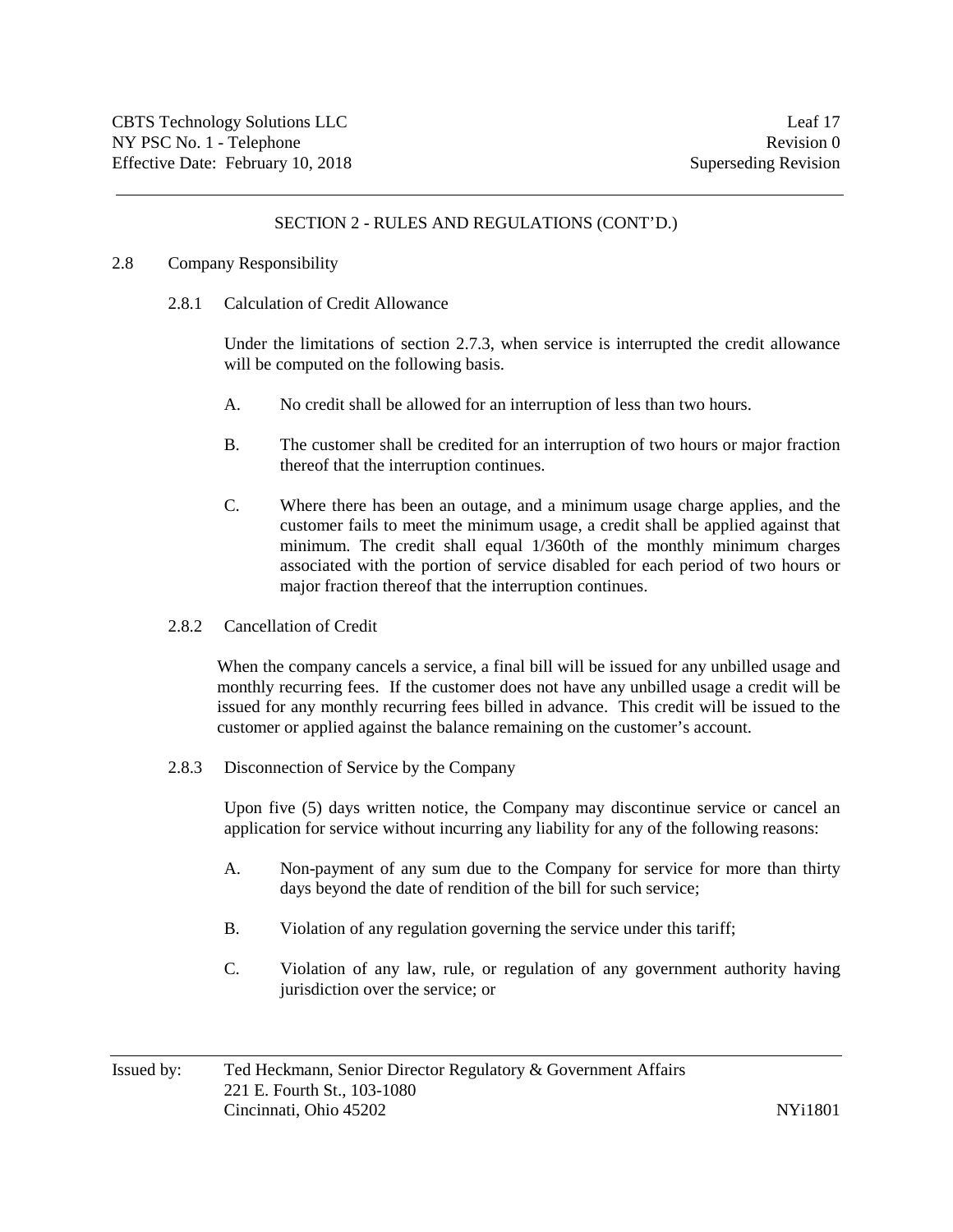### 2.8 Company Responsibility (Cont'd.)

- 2.8.3 Disconnection of Service by the Company (Cont'd.)
	- D. The Company is prohibited from furnishing services by order of a court or other government authority having jurisdiction.
	- E. Customer uses equipment is such a manner as to adversely affect the Company's equipment or service to others.
- 2.8.4 Fractional Charges

Charges for a fractional part of a month (which follows a full month) are calculated by counting the number of days remaining in the billing period after service is furnished or has been discontinued. The numbers of days remaining in the billing period are counted starting with the day after the service was furnished or discontinued. Divide that figure by thirty days. The resultant fraction is then multiplied by the monthly charge to arrive at the fractional monthly charge.

- 2.9 Taxes and Fees
	- 2.9.1 All state and local taxes (e.g., gross receipts tax, sales tax, municipal utilities tax) are not included in the rates under this tariff, but shall be listed as separate line items on the customer's bill.
	- 2.9.2 To the extent that a municipality, other political subdivision or local agency of government, or commission imposes and collects from the Company a gross receipts tax, occupation tax, license tax, permit fee, franchise fee, or regulatory fee, such taxes and fees shall, as allowed by law, be billed pro rata to the customer receiving service from the Company within the territorial limits of such municipality, other political subdivision or local agency of government.
	- 2.9.3 Service shall not be subject to taxes for a given taxing jurisdiction if the customer provides the Company with written verification, acceptable to the Company and to the relevant taxing jurisdiction, that the customer has been granted a tax exemption.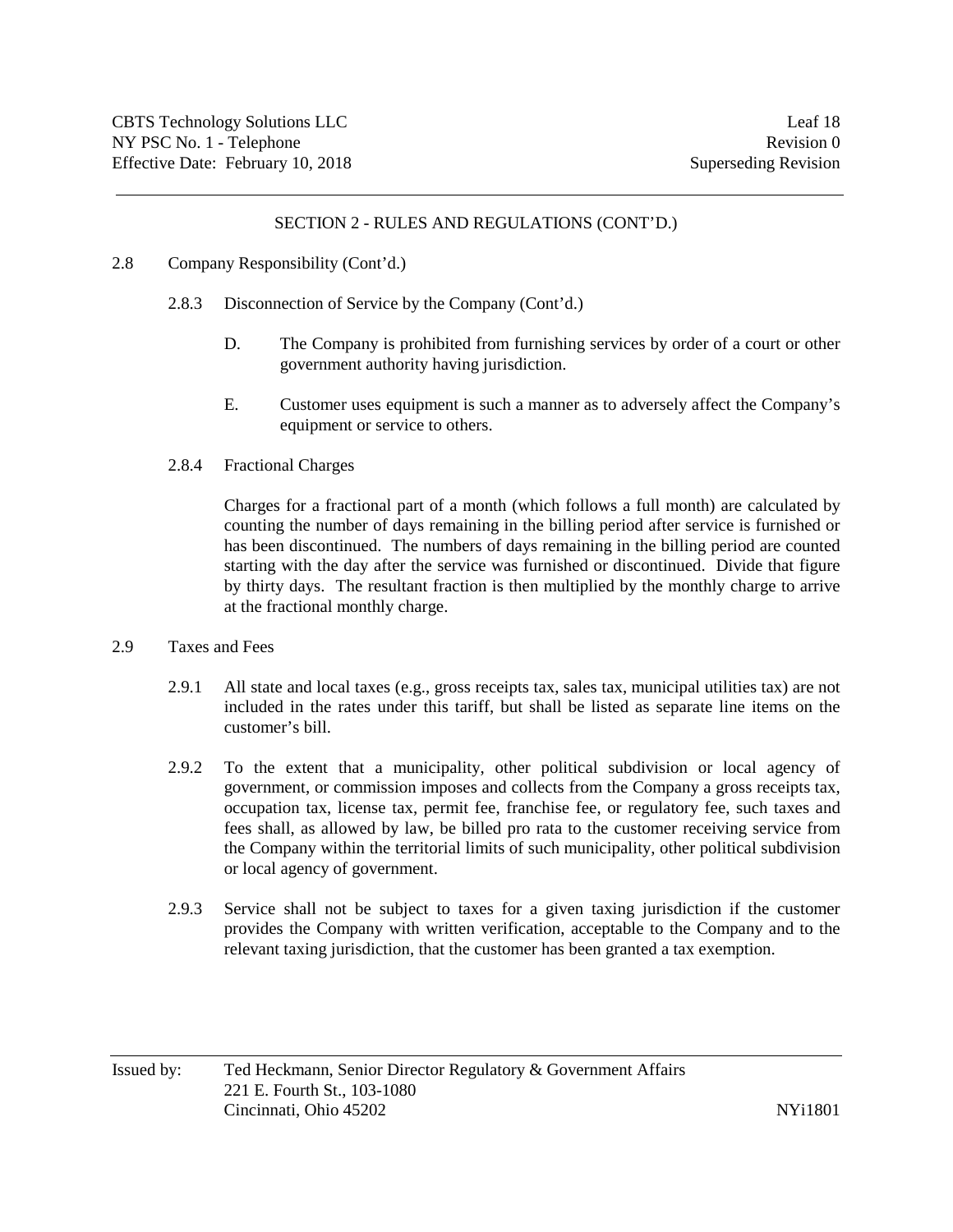### 2.9 Taxes and Fees (Cont'd.)

2.9.4 The Company may adjust its rates or impose additional rates on its customer to recover amounts it is required by governmental or quasi-governmental authorities to collect from or pay to others. The Company may also adjust its rates or impose additional rates to cover the administrative cost of collecting such charges or paying compensation to other entities. Examples of such programs include, but are not limited to, the Universal Service Fund (USF) and compensation to pay telephone service providers for the use of their pay telephones to access the Company's services.

#### 2.10 Timing of Calls

- 2.10.1 The customer's monthly usage charges for the Company service are based upon the total number of minutes the customer uses and the service options to which the customer subscribes. Chargeable time begins when the connection is established between the calling station and the called station or PBX. Chargeable time ends when either party hangs up. If the called station hangs up but the calling station does not, chargeable time ends when the connection is released by automatic timing equipment within the telecommunications network.
- 2.10.2 No charges apply if a call is not completed.
- 2.11 Start of Billing

For billing purposes, the start of service is the day following acceptance by the customer of the Company's service or equipment. The end of service date is the last day of the minimum notification of cancellation or any portion of the last day, after receipt by the Company of notification of cancellation as described in Section 2 of this tariff.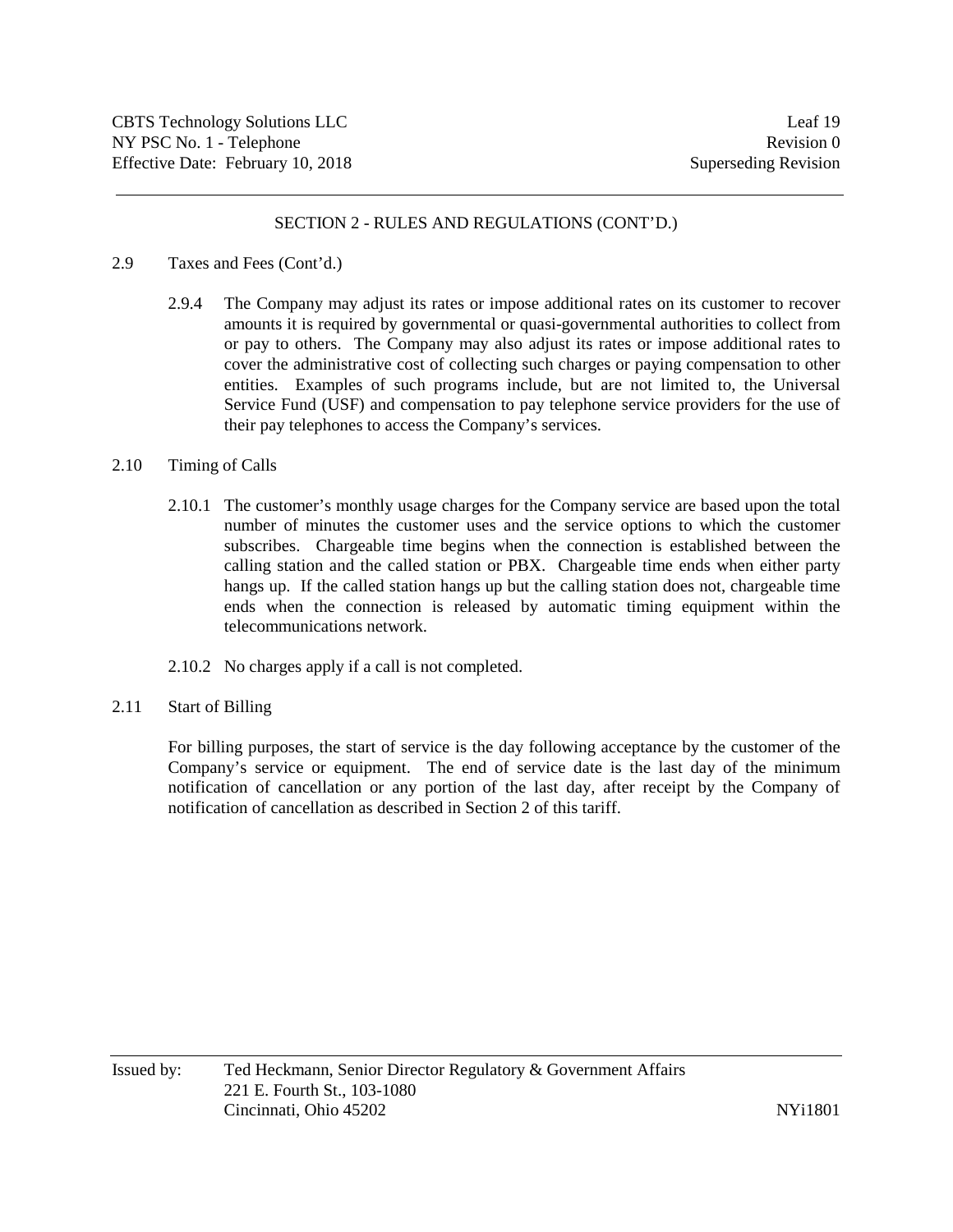#### 2.12 Interconnection

Service furnished by the Company may be interconnected with services or facilities of other authorized communications common carriers and with private systems, subject to the technical limitations established by the Company. Service furnished by the Company is not part of a joint undertaking with such other carriers. Any special interface equipment of the Company and other participating carriers shall be provided at the customer's expense.

Interconnection with the facilities or services of other carriers shall be under the applicable terms and conditions of other carriers' tariffs. The customer is responsible for taking all necessary legal steps for inter-connecting its customer-provided terminal equipment or communications systems with the Company's. The customer shall secure all licenses, permits, right-of-ways, and other arrangements necessary for such interconnection.

### 2.13 Terminal Equipment

The Company's service may be used with or terminated in customer provided terminal equipment or customer provided communication systems, such as teleprinter, handsets, or data sets. Such terminal equipment shall be furnished and maintained at the expense of the customer, except as otherwise provided. The customer is responsible for all costs at its premises, including customer personnel, wiring, electrical power, and the like incurred in its use of the Company's service.

The customer shall ensure that its terminal facilities are of the proper mode, band-width, power, data, speed, and signal level for the intended use of the customer, and that the signals do not damage the Company's equipment, injure personnel or degrade service to other customers.

If the customer fails to maintain and operate its terminal equipment properly, resulting in the occurrence or possibility of harm to the Company's equipment or personnel, or impairment to the quality of service to other customers, the Company may, upon written notice, require the use of protective equipment at the customer's expense. If this fails to produce satisfactory quality and safety of service, the Company may, upon written notice, terminate the customer's service.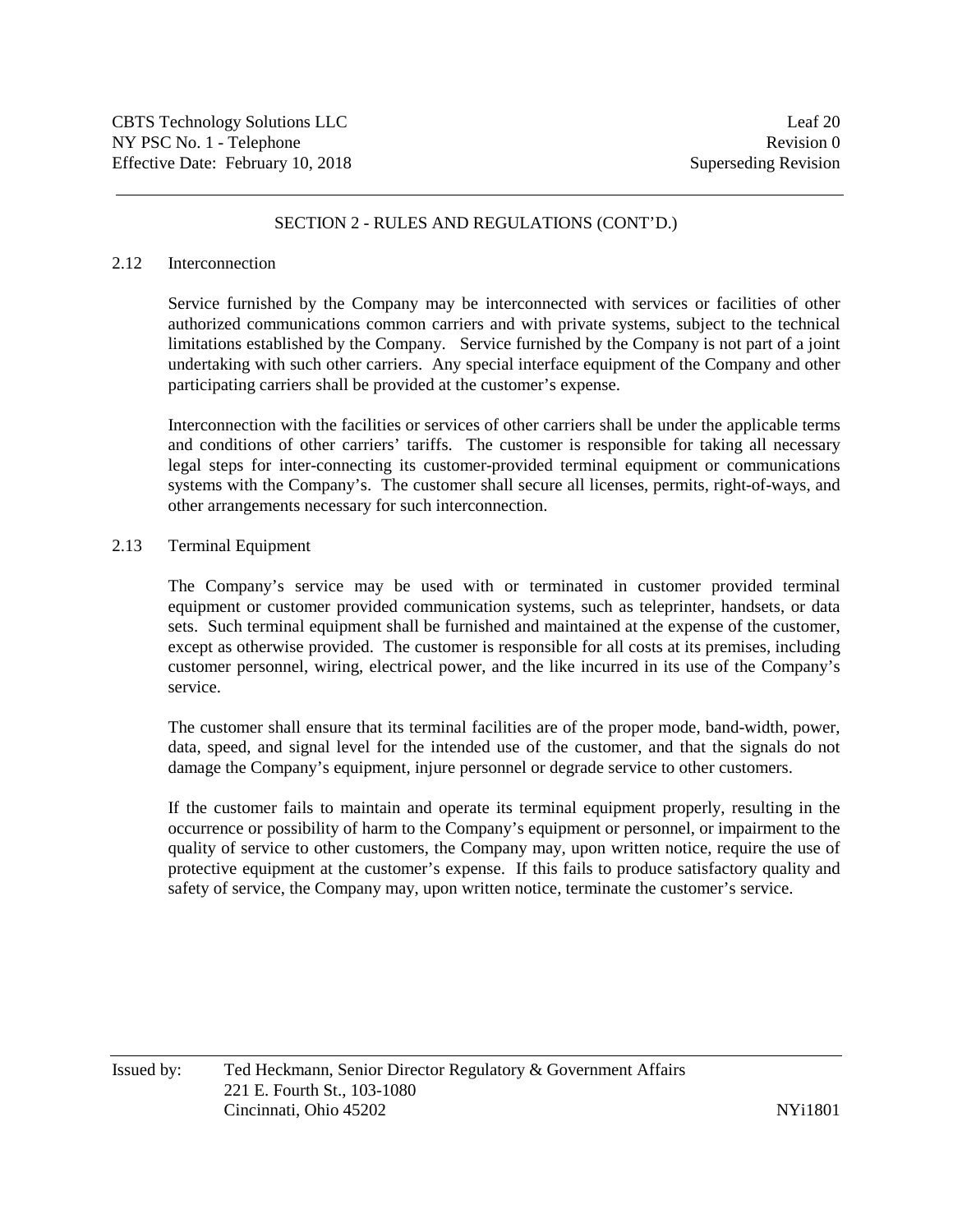#### 2.14 Calculation of Distance

Usage charges for all mileage sensitive products are based on the airline distance between rate centers associated with the originating and terminating points of the call.

The airline mileage between rate centers is determined by applying the formula below to the vertical and horizontal coordinates associated with the rate centers involved. The Company uses the rate centers and associated vertical and horizontal coordinates that are currently being used within the industry.

Formula:

$$
\sqrt{\frac{(V_{1}-V_{2})^{2}+(H_{1}-H_{2})^{2}}{10}}
$$

2.15 Special Service Arrangements

Special Service Arrangement charges will be based on the estimated cost of furnishing such services including the cost of operating and maintaining such a service, the cost of equipment and materials used in providing such a service, the cost of installation including engineering, labor supervision, transportation, and the cost of any other specific item associated with the particular Special Service Arrangement request.

2.16 Automatic Number Identification

Carrier shall provide Automatic Number Identification ("ANI") associated with an intrastate long distance call under this tariff to any entity ("ANI Recipient"), only under the following terms and conditions:

- 2.16.1 ANI Recipient or its designated billing agent may use, or transmit ANI information to third parties, for billing and collection, routing, screening, ensuring network performance, and completion of a telephone subscriber's call or transaction, or for performing a service directly related to the telephone subscriber's original call or transaction.
- 2.16.2 ANI Recipient may offer to any telephone subscriber with whom ANI Recipient has an established customer relationship, a product or service that is directly related to the products or services previously purchased by the telephone subscriber from ANI Recipient.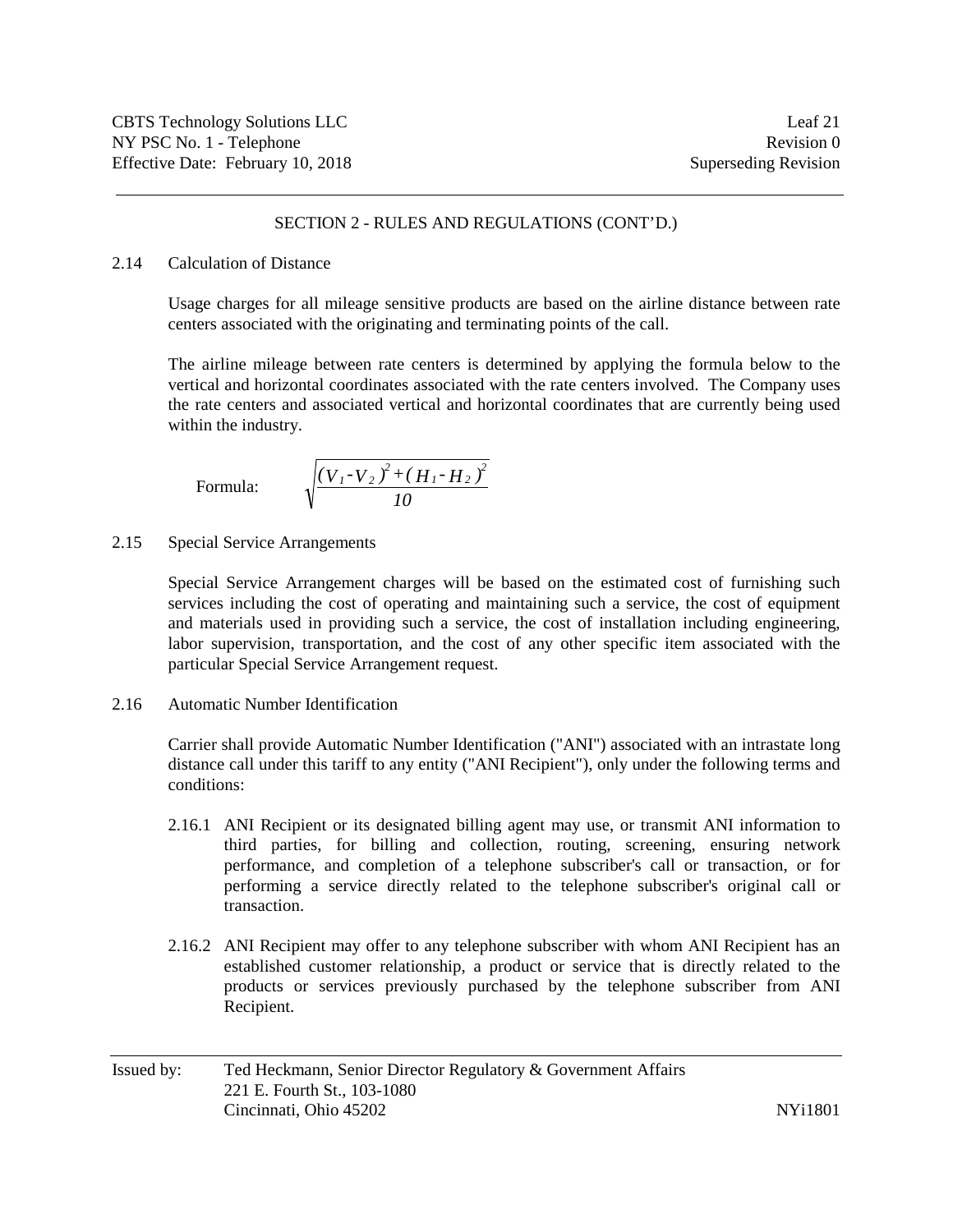- 2.16 Automatic Number Identification, (Cont'd.)
	- 2.16.3 ANI Recipient or its designated billing agent is prohibited from utilizing ANI information to establish marketing lists or conduct outgoing marketing calls, except as permitted by the preceding paragraph, unless ANI Recipient obtains the prior written consent of the telephone subscriber permitting the use of ANI information for such purposes. The foregoing provisions notwithstanding, no ANI Recipient or its billing agent may utilize ANI information if prohibited elsewhere by law
	- 2.16.4 ANI Recipient or its designated billing agent is prohibited from reselling or otherwise disclosing ANI information to any other third party for any use other than those listed in paragraph 2.16.1 above, unless ANI Recipient obtains the prior written consent of the telephone subscriber permitting such resale or disclosure.
	- 2.16.5 Violation of any of the foregoing terms and conditions by ANI Recipient shall result, after a determination through Commission's complaint process, in suspension of the transmission of ANI information by Carrier until such time as Commission receives written confirmation from ANI Recipient that the violations have ceased or have been corrected. If Commission determines that there have been three (3) or more separate violations within a twenty-four (24) month period, delivery of ANI information to the offending party by Carrier shall be terminated under the terms and conditions determined by Commission.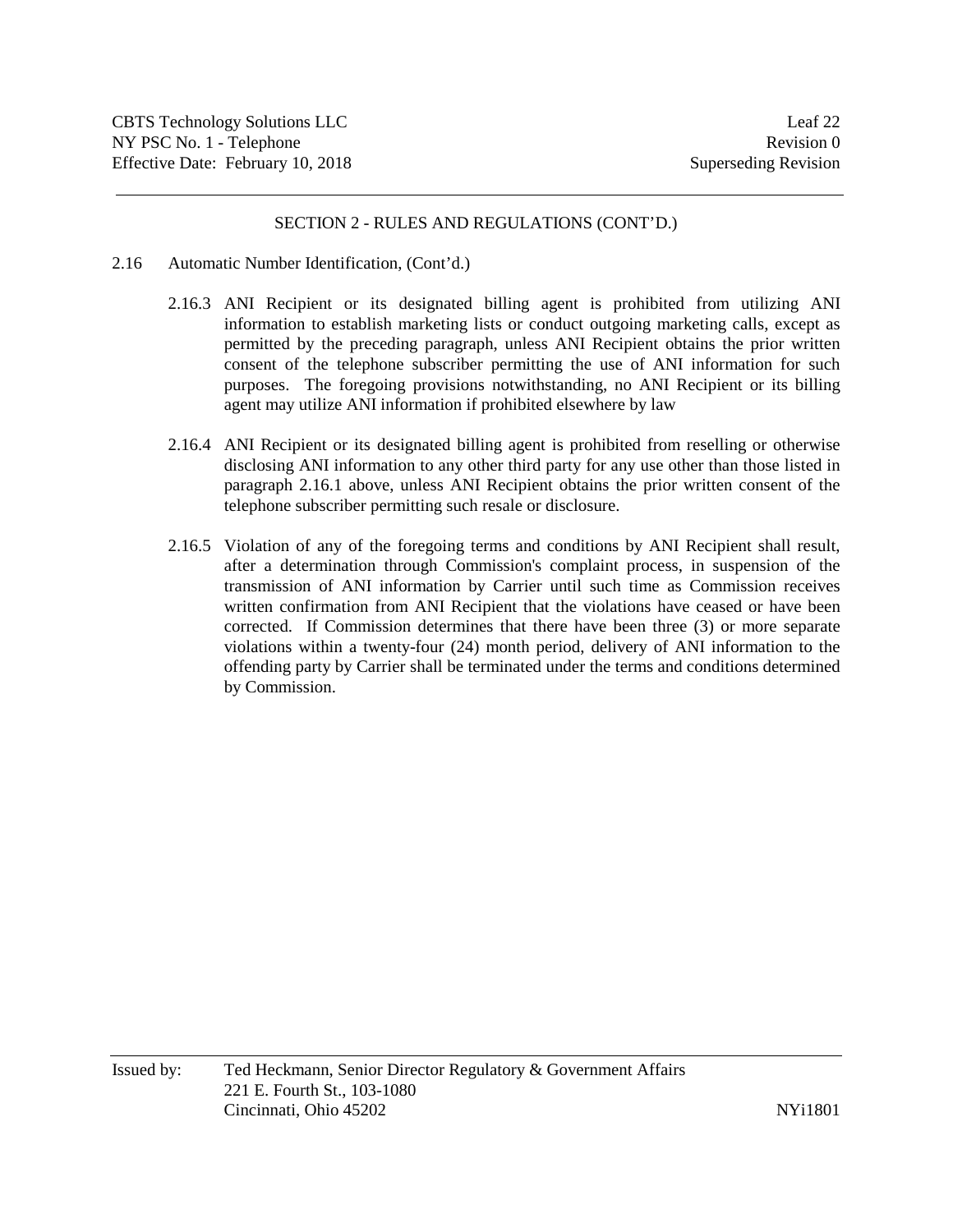### 2.17 Schools and Libraries Discount Program

### 2.17.1 General

The Schools and Libraries Discount Program permits eligible schools (public and private, grades Kindergarten through 12) and libraries to purchase the Company services offered in this tariff at a discounted rate, in accordance with the Rules adopted by the Federal Communications Commission (FCC) in its Universal Service Order 97-157, issued May 8, 1997 and the New York State Public Service Commission in its Opinion and Order 97-11 Adopting Discounts for Services for Schools and Libraries, issued June 25, 1997. The Rules are codified at 47 Code of Federal Regulation (C.F.R.) 54.500 et. seq.

As indicated in the Rules, the discounts will be between 20 and 90 percent of the prediscount price, which is the price of services to schools and libraries prior to application of a discount. The level of discount will be based on an eligible school or library's level of economic disadvantage and by its location in either an urban or rural area. A school's level of economic disadvantage will be determined by the percentage of its students eligible for participation in the national school lunch program, and a library's level of economic disadvantage will be calculated on the basis of school lunch eligibility in the public school district in which the library is located. A non-public school may use either eligibility for the national school lunch program or other federally approved alternative measures to determine its level of economic disadvantage. To be eligible for the discount, schools and libraries will be required to comply with the terms and conditions set forth in the Rules. Discounts are available only to the extent that they are funded by the federal universal service fund. Schools and libraries may aggregate demand with other eligible entities to create a consortium.

### 2.17.2 Regulations

- A. Obligation of eligible schools and libraries
	- 1. Request for service
		- a. Schools and libraries and consortia shall participate in a competitive bidding process for all services eligible for discounts, in accordance with any state and local procurement rules.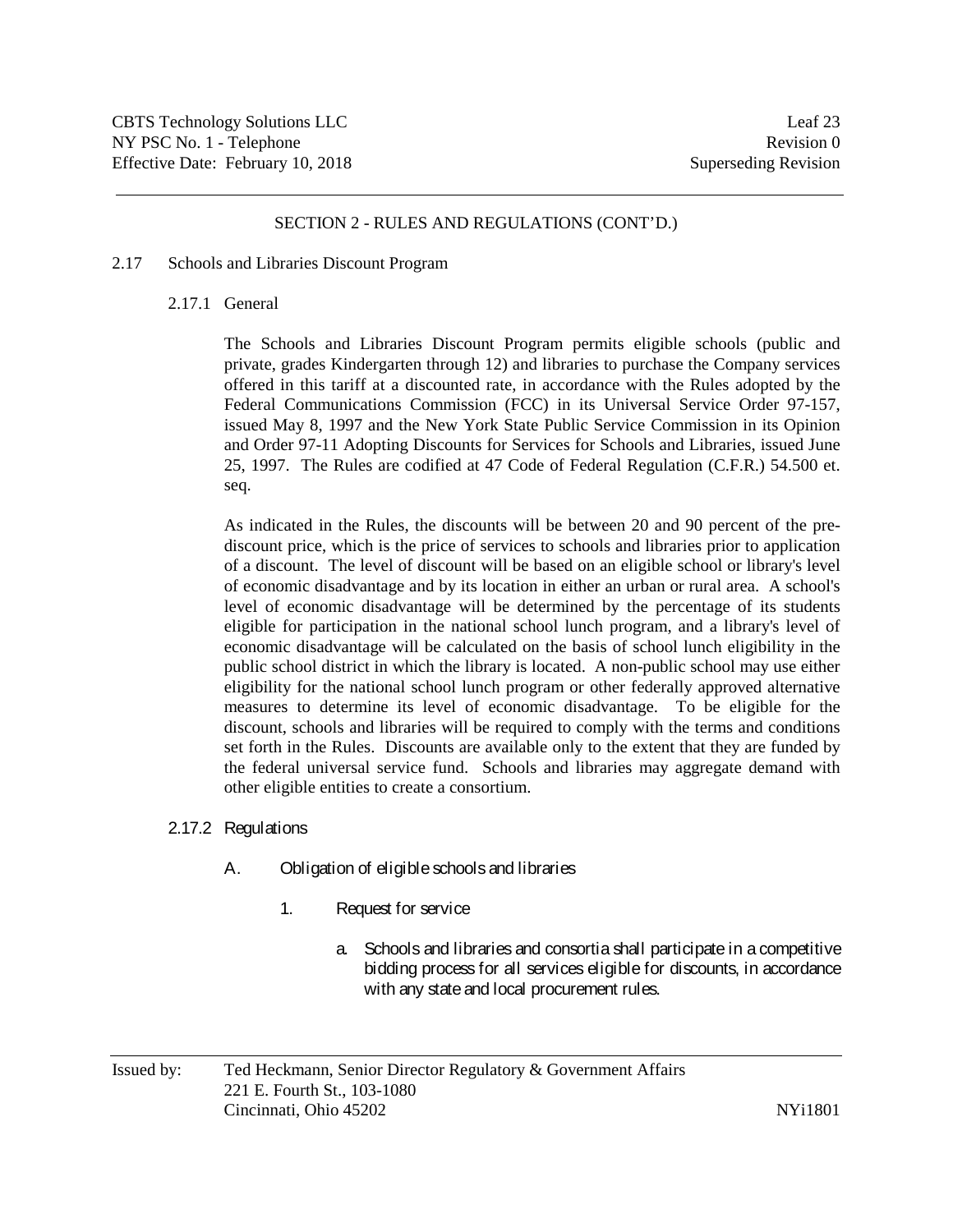- 2.17 Schools and Libraries Discount Program (Cont'd.)
	- 2.17.2 Regulations (Cont'd.)
		- A. Obligation of eligible schools and libraries (Cont'd.)
			- 1. Request for service (Cont'd.)
				- b. Schools and libraries and consortia shall submit requests for services to the Schools and Libraries Corporation, as designated by the FCC, and follow established procedures.
				- c. Service requested will be used for educational purposes.
				- d. Services will not be sold, resold or transferred in consideration for money or any other thing of value.
		- B. Obligations of the Company
			- 1. The Company will offer discounts to eligible schools and libraries on commercially available telecommunications services contained in this tariff. Those services contained in this tariff which are excluded from the discount program, in accordance with the Rules are included as an attachment to this tariff.
			- 2. The Company will offer services to eligible schools, libraries and consortia at prices no higher than the lowest price it charges to similarly situated non-residential customers for similar services (lowest corresponding price).
			- 3. In competitive bidding situations, the Company may offer flexible pricing or rates other than in this tariff, where specific flexible pricing arrangements are allowed, subject to New York State Public Service Commission approval.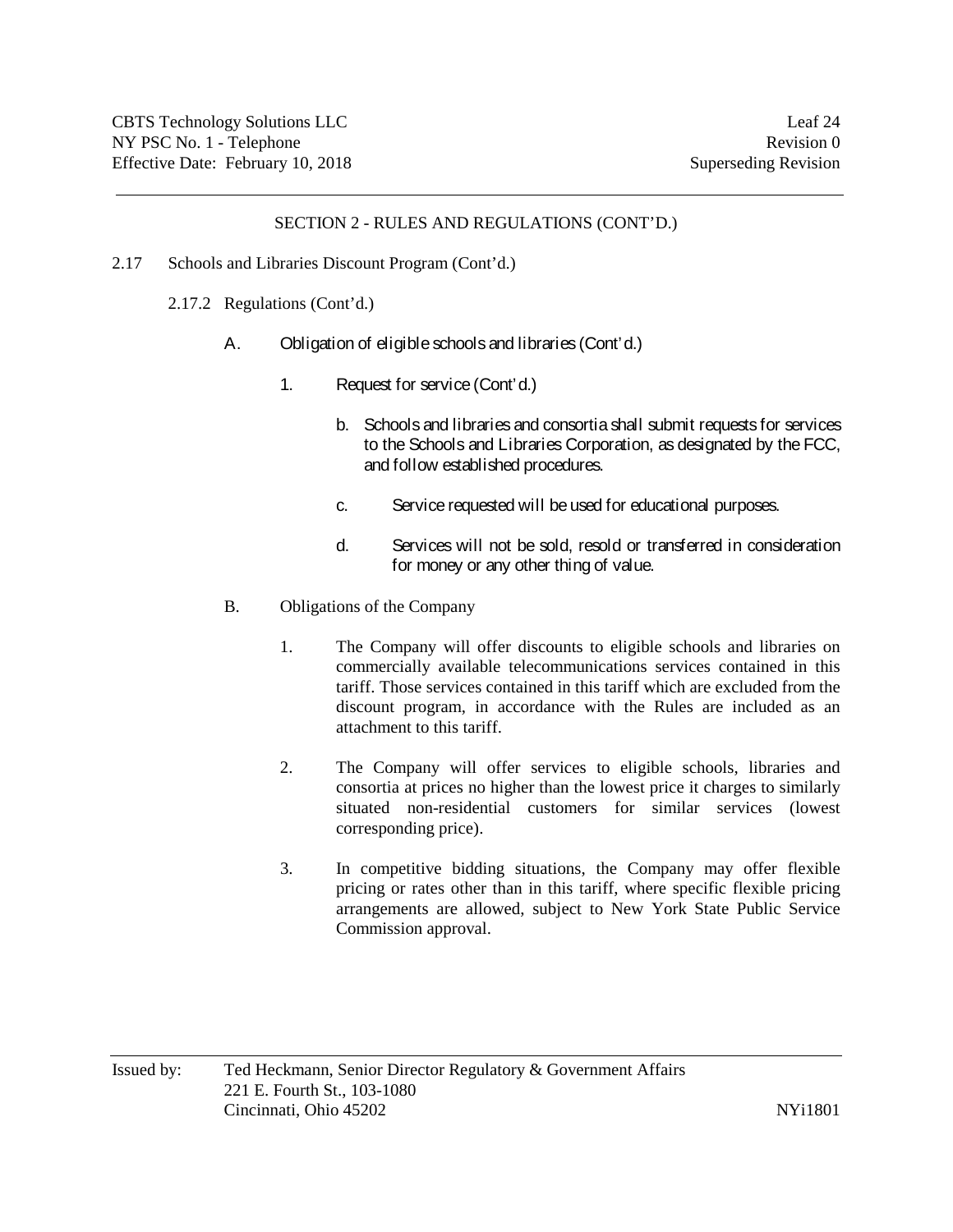## 2.17 Schools and Libraries Discount Program (Cont'd.)

- 2.17.3 Discounted Rates for Schools and Libraries
	- A. Discounts for eligible schools and libraries and consortia shall be set as a percentage from the pre-discount price, which is the price of services to schools and libraries prior to application of a discount.
	- B. The discount rate will be applied to eligible intrastate services purchased by eligible schools, libraries or consortia.
	- C. The discount rate is based on each school or library's level of economic disadvantage as determined in accordance with the FCC Order or other federally approved alternative measures (as permitted by the Rules) and by its location in either an urban or rural area.
	- D. The discount matrix for eligible schools, libraries and consortia is included as an attachment to this tariff.
- 2.18 Health Care Providers Support Program
	- 2.18.1 General

The purpose of the Health Care Providers Support Program is to enable public and nonprofit rural health care providers to have access to telecommunications services necessary for the provision of health care services at rates comparable to those paid for similar services in urban areas. The Health Care Providers Support Program offers eligible public and non-profit health care providers located in rural areas reduced rates for Company intrastate services, available in this Tariff. Such services must be purchased in accordance with the Rules adopted by the Federal Communications Commission (FCC) in its Universal Service Order 97-157, issued May 8, 1997 and the New York State Public Service Commission in its Order in Cases 94-C-0095 and 28425, issued November 4, 1997. The FCC Rules are codified at 47 Code of Federal Regulation (C.F.R.) 54.601 et. seq., and any amendments made thereto.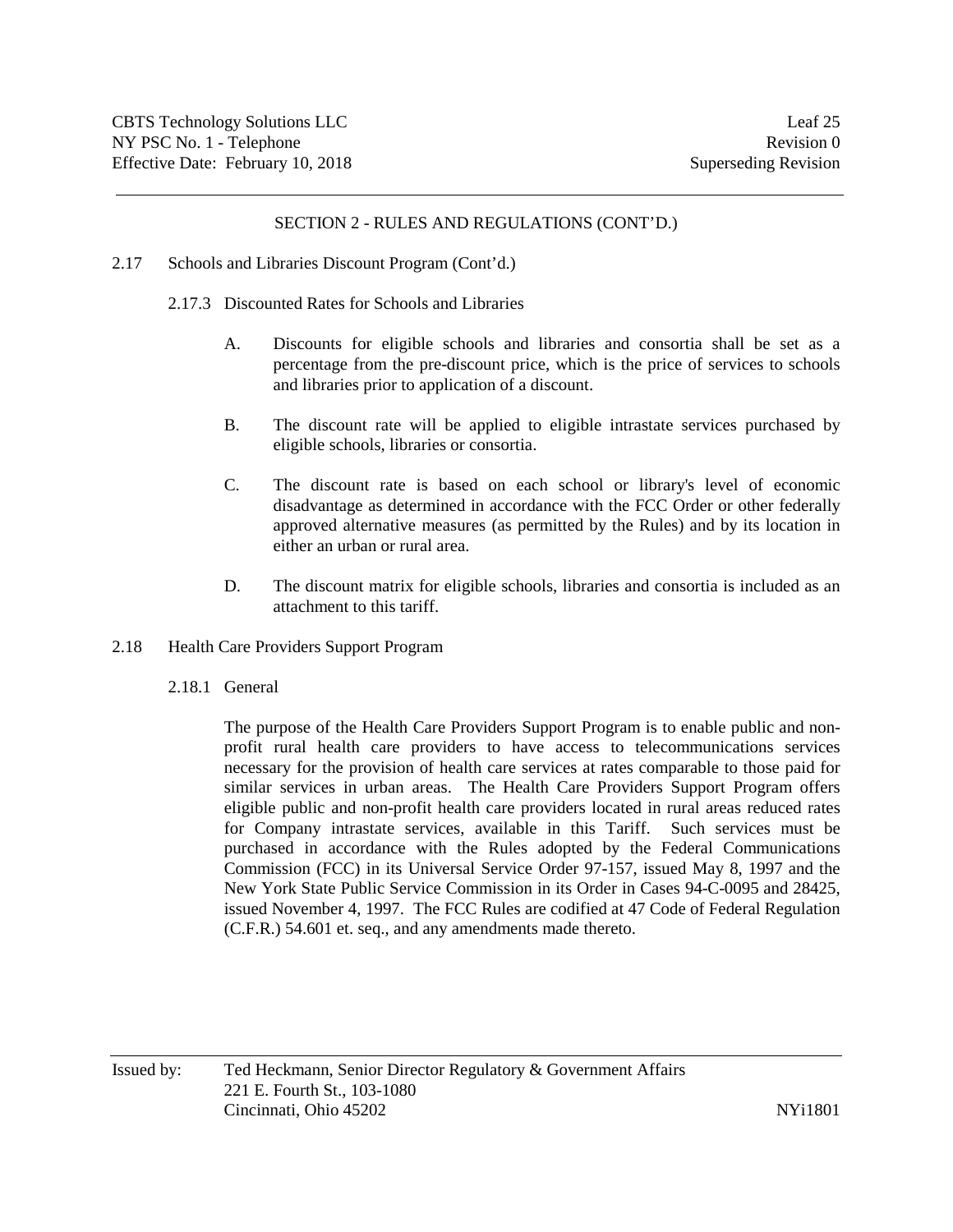- 2.18 Health Care Providers Support Program (Cont'd.)
	- 2.18.2 Regulations
		- A. To be eligible for the reduced rates, rural health care providers are required to comply with the terms and conditions set forth in the FCC Rules.
		- B. Reduced rates are available only to the extent that they are funded by the federal universal service fund.
		- C. Eligible rural health care providers may aggregate demand with other entities to create a consortium. Universal service support shall apply only to the portion of eligible services used by an eligible health care provider.
		- D. Responsibility of eligible health care providers
			- 1. Rural health care providers and consortia shall participate in a competitive bidding process for all services eligible for reduced rates in accordance with any state and local procurement rules.
			- 2. Rural health care providers and consortia shall submit requests for services to the program Administrator, as designated by the FCC, and follow established procedures.
			- 3. Services requested must be used for purposes related to the provision of health care services or instruction that the health care provider is legally authorized to provide under the law.
			- 4. A health care provider that cannot obtain toll free access to an Internet service provider and who is eligible for support for limited toll-free access under the Rules must certify that it lacks toll-free Internet access and that it is an eligible health care provider.
			- 5. Services cannot be sold, resold or transferred in consideration for money or any other thing of value.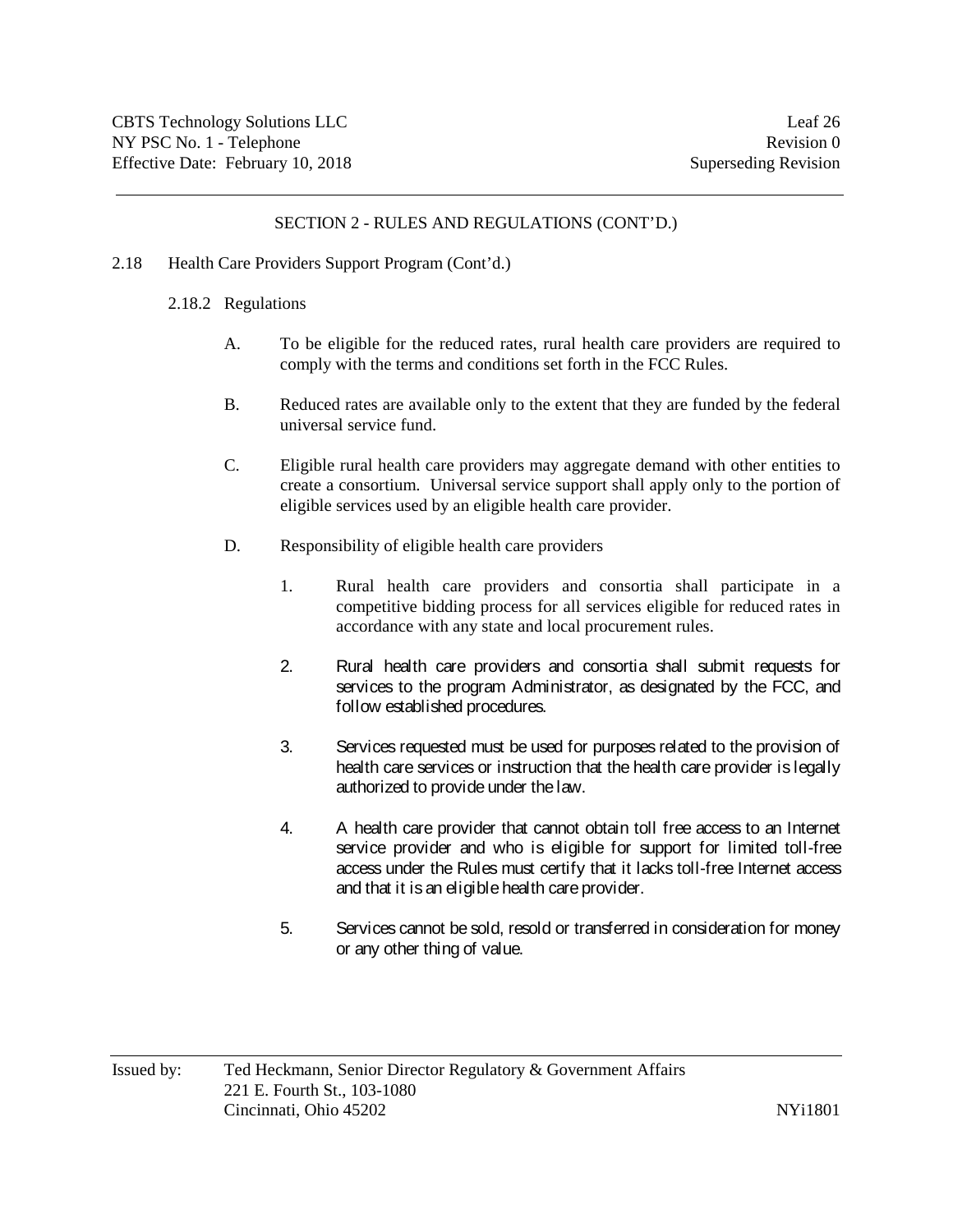- 2.18 Health Care Providers Support Program (Cont'd.)
	- 2.18.2 Regulations (Cont'd.)
		- E. Responsibility of the Company
			- 1. The Company shall offer the rates and charges as specified in Section 3, to eligible health care providers to the extent that facilities and services are available and offered in this tariff.
			- 2. The Company shall offer services to eligible rural health care providers and consortia at prices no higher than the highest urban rate as defined in the FCC Order and Rules.
			- 3. In competitive bidding situations, where specific flexible pricing arrangements are allowed, the Company may offer flexible pricing (to determine the reduced rate) subject to New York State Public Service Commission approval.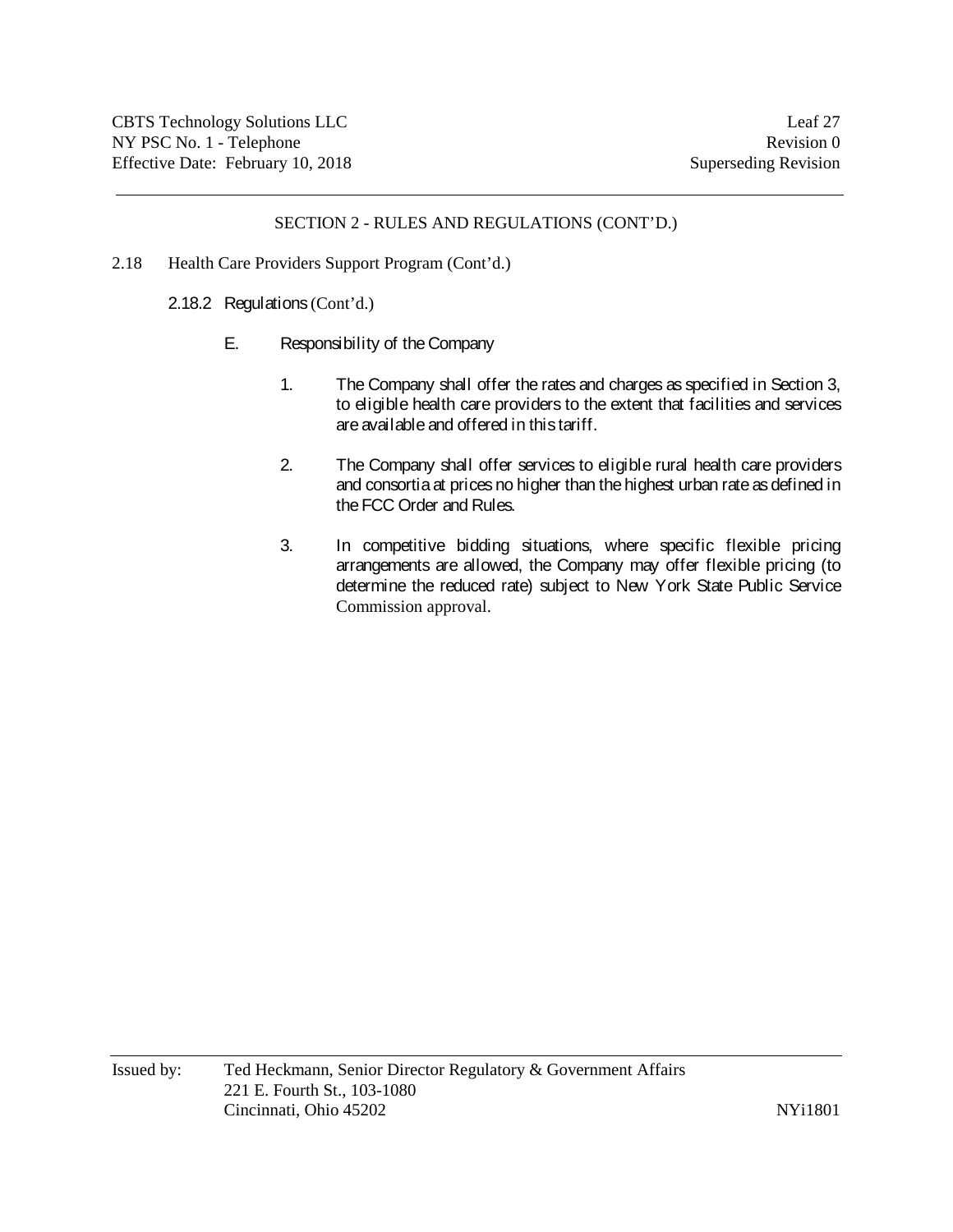- 2.18 Health Care Providers Support Program (Cont'd.)
	- 2.18.3 Rates and Charges

The following price adjustments will be available to eligible rural health care providers, except subparagraph C., which shall be available to all eligible health care providers, regardless of location:

- A. A reduced rate for telecommunications services, using a bandwidth capacity of up to 1.544 Mbps, not to exceed the highest tariffed or publicly available rate charged to a commercial customer for a similar service provided over the same distance in the nearest city in New York State with a population of at least 50,000.
- B. An exemption from some mileage charges for any telecommunications services, using a bandwidth capacity of up to 1.544 Mbps, that is necessary for the provision of health care services. The exempted mileage includes the distance between the rural health care provider and the most distant perimeter of the nearest city in New York State with a population of 50,000 or more, less the standard urban distance, which is the maximum average diameter of all cities with population of 50,000 or more in the state.
- C. Each eligible health care provider that cannot obtain toll-free access to an Internet service provider is entitled to receive toll charge credits for toll charges imposed for connecting to an Internet service provider as per the FCC Rules. Such toll charge credits are available pursuant to applicable toll tariffs.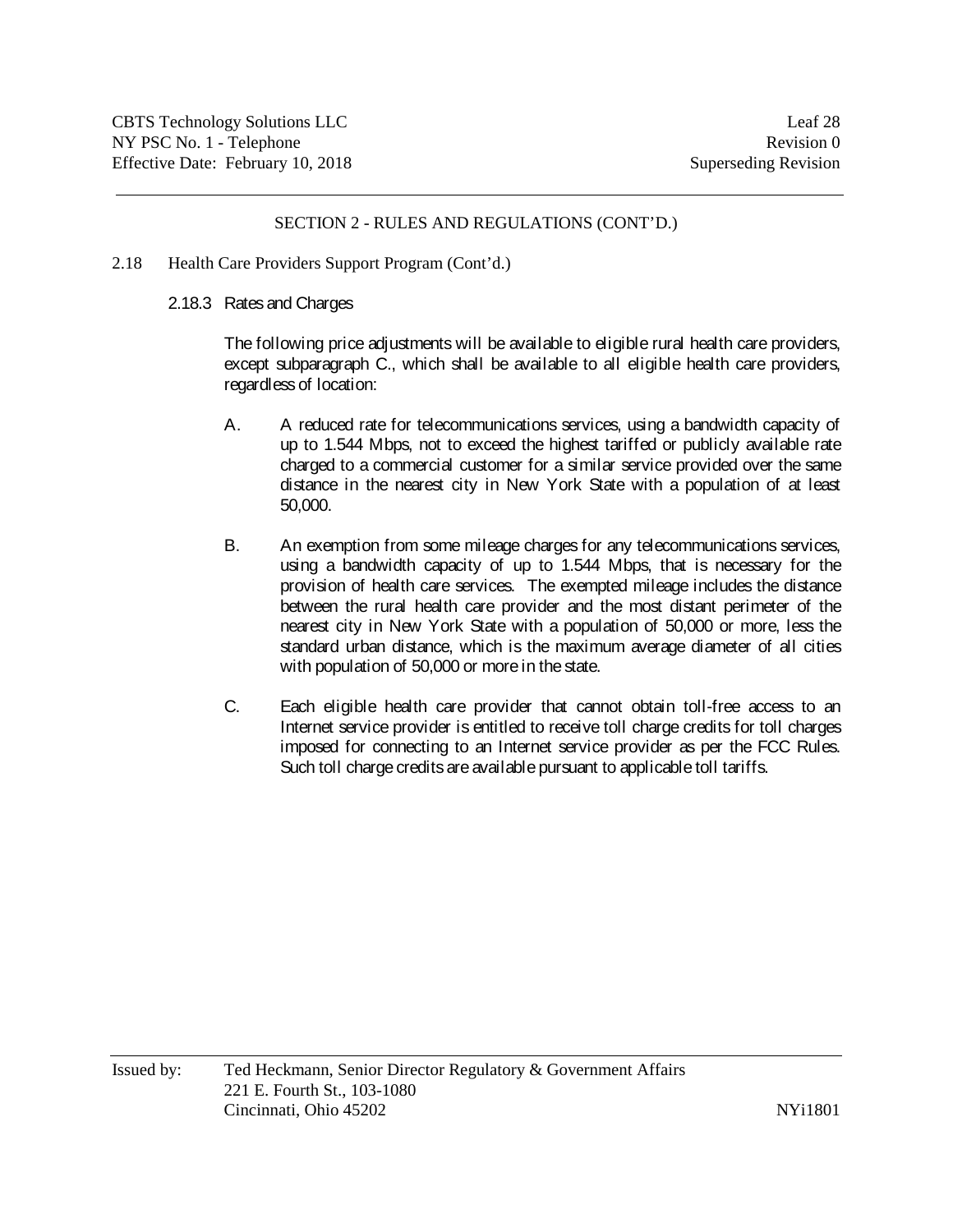- 2.19 Emergency/Crisis/Disaster Restoration and Provisioning Telecommunications Service Priority
	- 2.19.1 General
		- A. The Telecommunications Service Priority (TSP) Program is a federal program used to identify and prioritize telecommunications services that support national security or emergency preparedness (NS/EP) missions.

NS/EP services are defined as those telecommunications services which are used to maintain a state of readiness or respond to and manage any event or crisis which causes or could cause injury or harm to the population, damage or loss to property, or degrades or threatens the NS/EP posture of the United States.

TSP restoration and/or provisioning shall be provided in accordance with Part 64, Appendix A of the Federal Communications Commission's Rules and Regulations (47 C.F.R.), and the "Service Vendor Handbook For The Telecommunications Service Priority (TSP) Program" and the "Service User Manual for the Telecommunications Service Priority (TSP) System" (NCS Manual 3-1-1) (Service User Manual) issued and updated as necessary by the Office of Priority Telecommunications (OPT) of the National Communications System. Any changes to or reissuance of these regulations or manuals supersede tariff language contained herein.

- B. The TSP program has two components, restoration and provisioning.
	- 1. A restoration priority is applied to new or existing telecommunications services to ensure restoration before any other services during a service outage. TSP restoration priorities must be requested and assigned before a service outage occurs.
	- 2.. A provisioning priority is obtained to facilitate priority installation of new telecommunications services during a service outage. Provisioning on a priority basis becomes necessary when an end-user has an urgent requirement for a new NS/EP service that must be installed immediately or by a specific due date that can be met only by a shorter than standard or expedited Company provisioning time frame. As a matter of general practice, existing TSP services will be restored before provisioning new TSP services.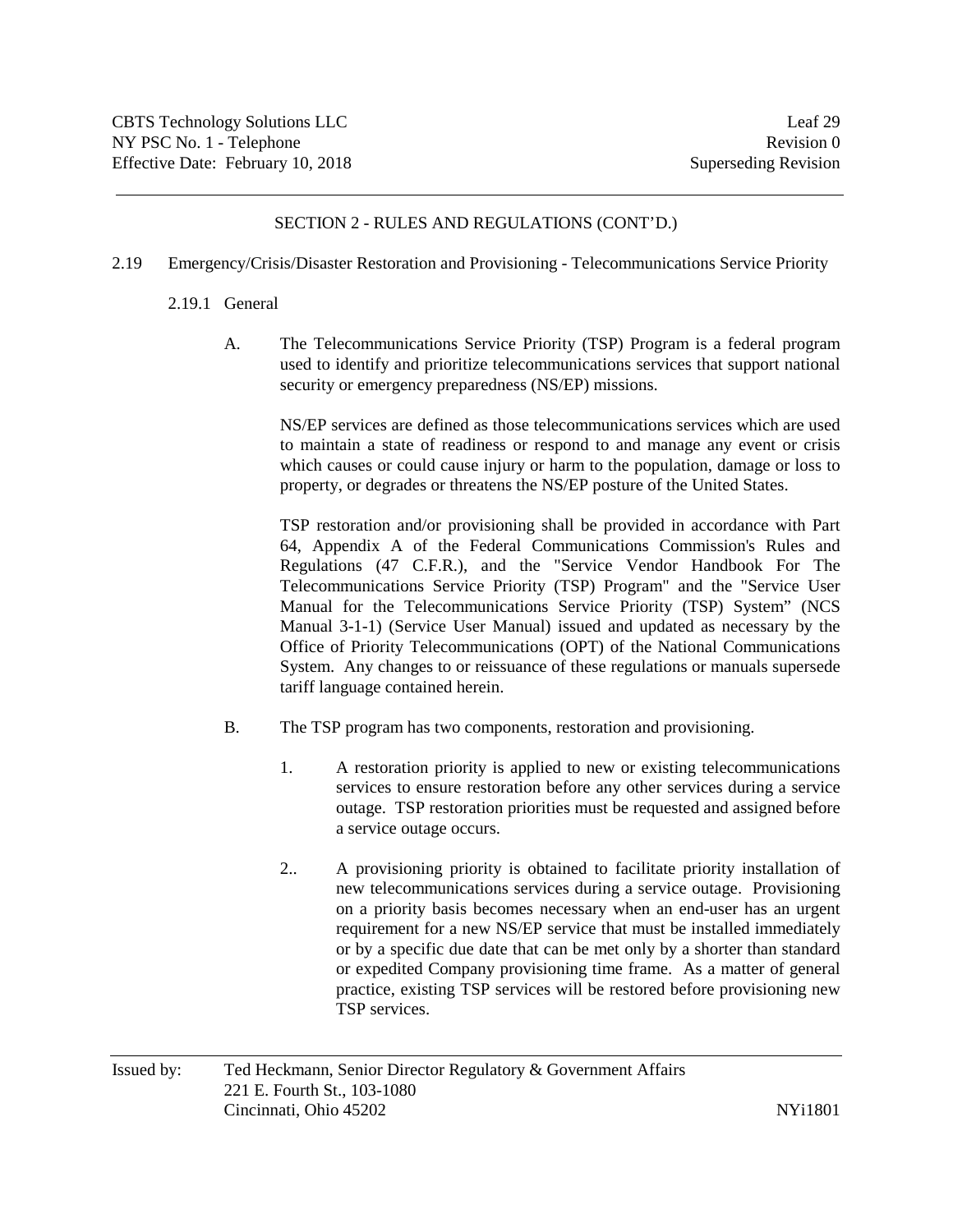- 2.19 Emergency/Crisis/Disaster Restoration and Provisioning Telecommunications Service Priority (Cont'd.)
	- 2.19.2 TSP Request Process Restoration

To request a TSP restoration priority assignment, a prospective TSP user must:

- A. determine that the user's telecommunications service supports an NS/EP function under one of the following four TSP categories.
	- 1. National Security Leadership
	- 2. National Security Posture and U.S. Population Attack Warning
	- 3. Public Health, Safety, and Maintenance of Law and Order
	- 4. Public Welfare and Maintenance of National Economic Posture
- B. Identify the priority level to be requested for the telecommunications service. The priority level is determined by the end-user's TSP category and service profile. The service profile defines the user's level of support to the portion of the telecommunications service that the user owns and operates, such as customer premises equipment or wiring. The five levels of priority and seven element groups that define the service profile are contained in the Service User Manual.
- C. Complete the TSP Request for Service Users form (SF 315) available on the National Communications System (NCS) website (http://tsp.ncs.gov/).
- D. For non-federal users, have their TSP requests approved by a federal agency sponsor. Non-federal users should contact the OPT, at the NCS website (http://tsp.ncs.gov/), for information on identifying a sponsor for TSP requests.
- E. Submit the SF 315 to the OPT.
- F. Upon receipt of the TSP Authorization Code from the OPT, notify the Company, and include the TSP Authorization Code in any service order to the Company requesting restoration of NS/EP services.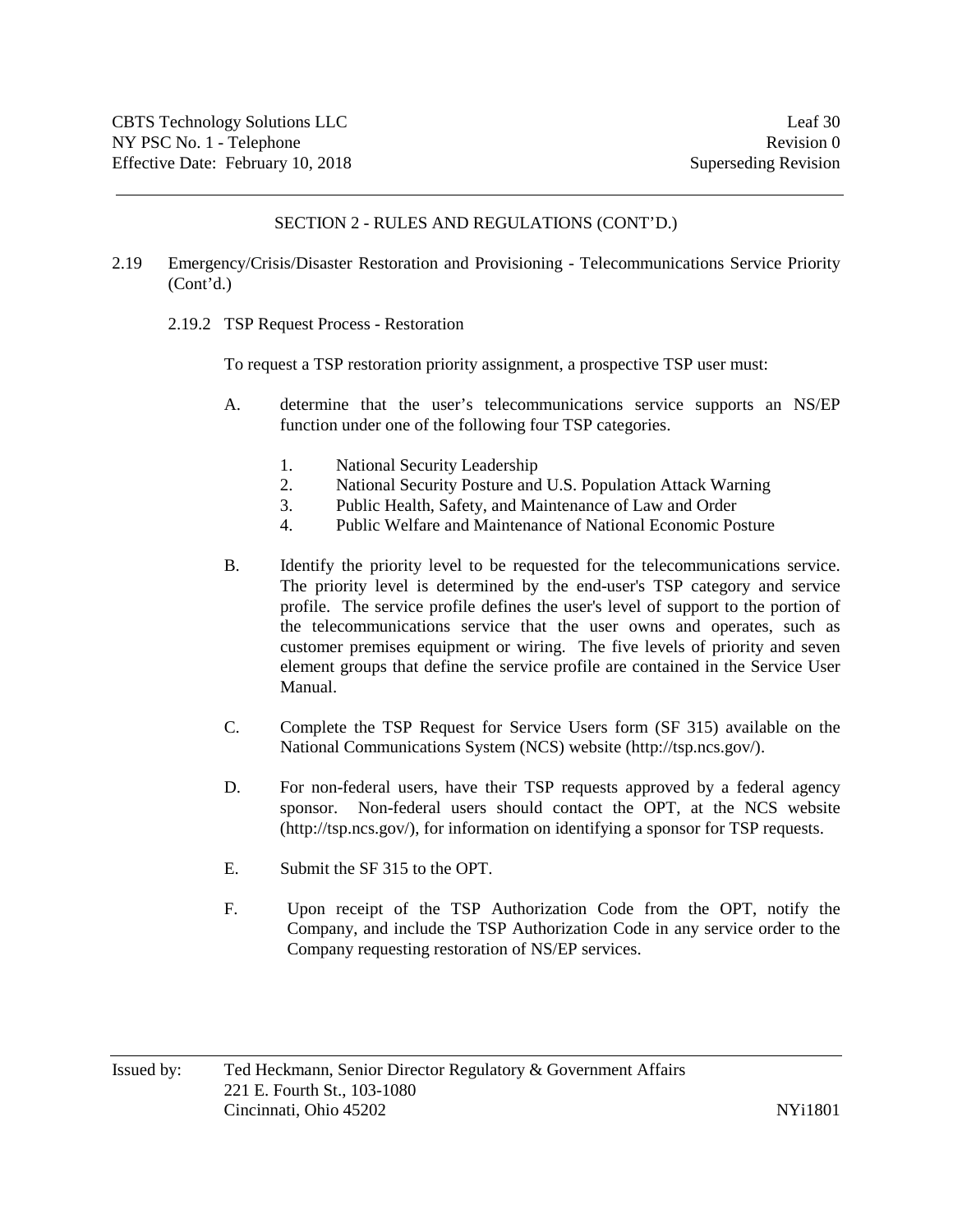- 2.19 Emergency/Crisis/Disaster Restoration and Provisioning Telecommunications Service Priority (Cont'd.)
	- 2.19.3 TSP Request Process Provisioning

To request a TSP provisioning priority assignment, a prospective TSP user must follow the same steps listed in 2A. above for restoration priority assignment except for the following differences. The user should:

- A. Certify that its telecommunications service is an Emergency service. Emergency services are those that support one of the NS/EP functions listed in 2a(a) above and are so critical that they must be provisioned at the earliest possible time, without regard to cost to the user.
- B. Verify that the Company cannot meet the service due date without a TSP assignment.
- C. Obtain approval from the end-user's invocation official to request a provisioning priority. Invocation officials are designated individuals with the authority to request TSP provisioning for a telecommunications service, and include the head or director of a federal agency, commander of a unified/specified military command, chief of a military service, commander of a major military command, or state governor.
- 2.19.4 Responsibilities of the End-User

End-users or entities acting on their behalf must perform the following:

- A. Identify telecommunications services requiring priority.
- B. Request, justify, and revalidate all priority level assignments. Revalidation must be completed every 2 years, and must be done before expiration of the end-user's TSP Authorization Code(s).
- C. Accept TSP services by the service due dates.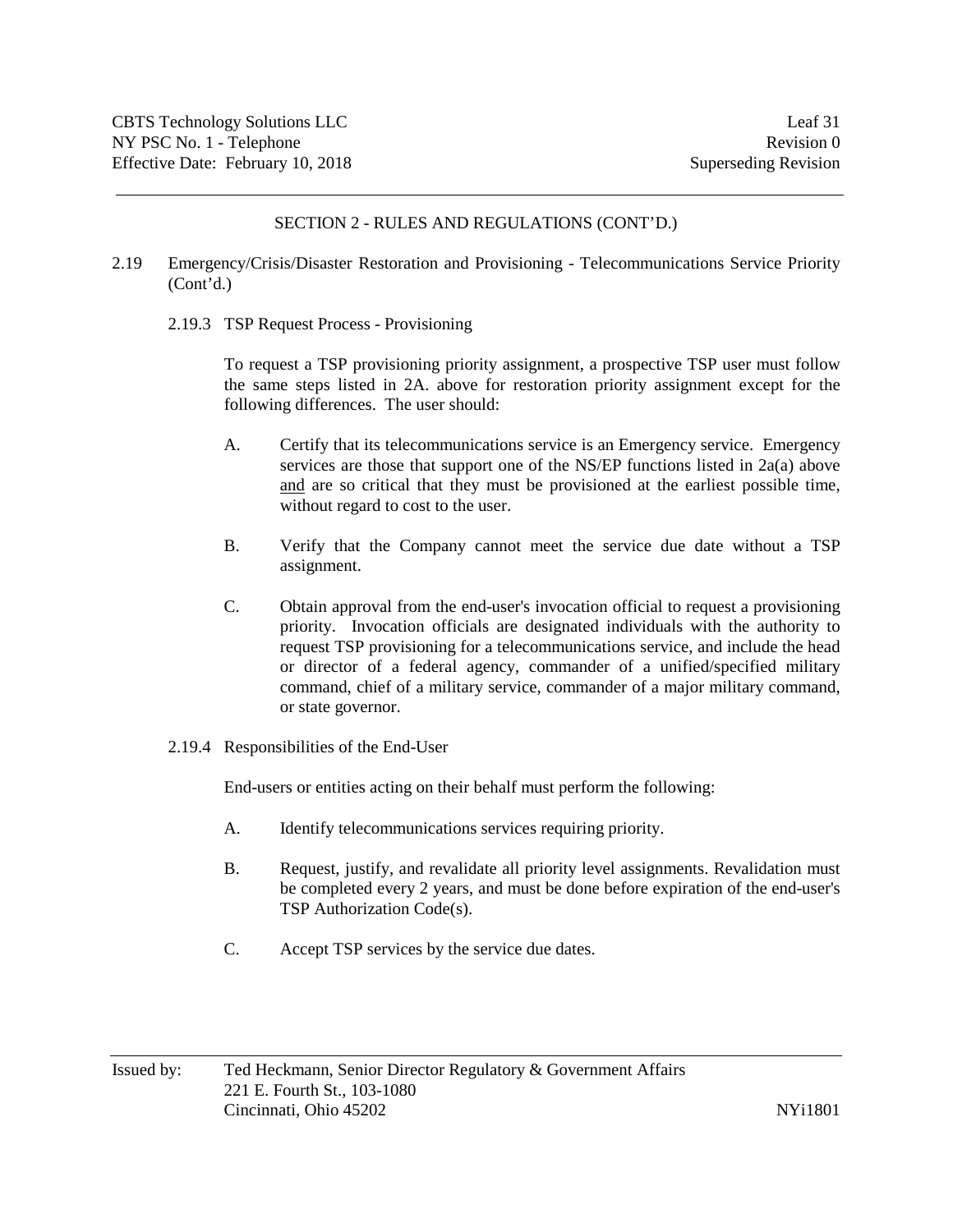- 2.19 Emergency/Crisis/Disaster Restoration and Provisioning Telecommunications Service Priority (Cont'd.)
	- 2.19.4 Responsibilities of the End-User (Cont'd.)
		- D. Have Customer Premises Equipment (CPE) and Customer Premises Wiring (CPW) available by the requested service due date and ensure (through contractual means or otherwise) priority treatment for CPE and CPW necessary for end-to-end service continuity.
		- E. Pay the Company any authorized costs associated with priority services.
		- F. Report to the Company any failed or unusable services with priority levels.
		- G. Designate a 24-hour point of contact for each TSP request and apprise the OPT.
		- H. Cooperate with the OPT during reconciliation (comparison of NS/EP service information and resolution of any identified discrepancies) and revalidation.
	- 2.19.5 Responsibility of the Company

The Company will perform the following:

- A. Provide TSP service only after receipt of a TSP authorization code.
- B. Revoke TSP services at the direction of the end-user or OPT.
- C. Ensure that TSP Program priorities supersede any other telecommunications priority that may be provided (other than control services and order wires).
- D. Designate a 24-hour point of contact to receive reports of TSP service outages from TSP service users.
- E. Designate a 24-hour point of contact to coordinate TSP processes with the OPT.
- F. Confirm completion of TSP service order activity to the OPT.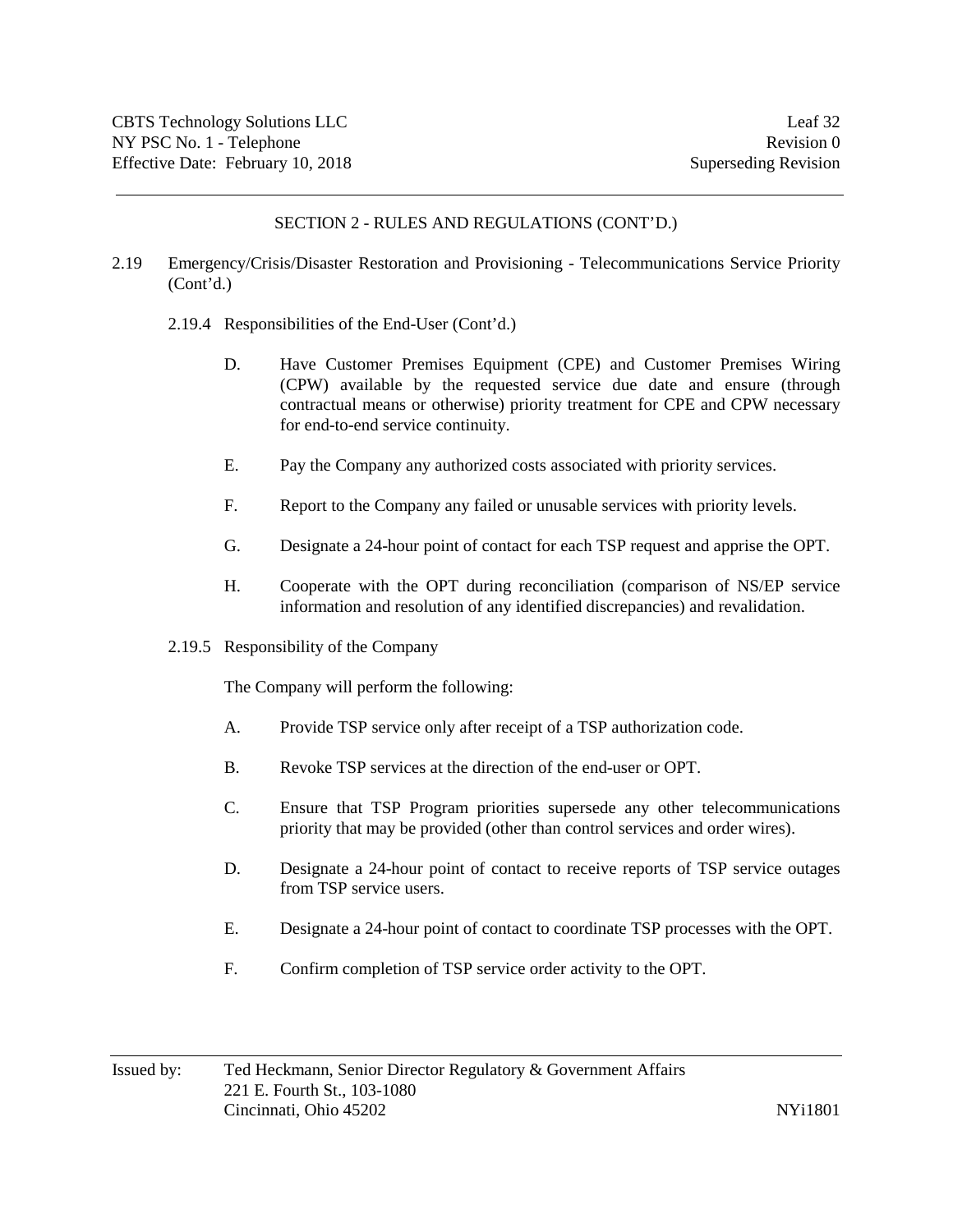- 2.19 Emergency/Crisis/Disaster Restoration and Provisioning Telecommunications Service Priority, (Cont'd.)
	- 2.19.5 Responsibility of the Company (Cont'd.)
		- G. Participate in reconciliation of TSP information at the request of the OPT.
		- H. Ensure that all subcontractors complete reconciliation of TSP information with the service vendor.
		- I. Ensure that other carriers supplying underlying facilities are provided information necessary to implement priority treatment of facilities that support NS/EP services.
		- J. Assist in ensuring that priority level assignments of NS/EP services are accurately identified "end-to-end" by providing to subcontractors and interconnecting carriers the restoration priority level assigned to a service.
		- K. Disclose content of the NS/EP TSP database only as may be required by law.
		- L. Comply with regulations and procedures supplemental to and consistent with guidelines issued by the OPT.
	- 2.19.6 Preemption

When spare facilities are not available, it may be necessary for the Company to preempt the facilities required to provision or restore a TSP service. When preemption is necessary, non-TSP services may be preempted based on the Company's best judgment. If no suitable spare or non-TSP services are available, the Company may preempt an existing TSP service to restore a TSP service with a higher restoration priority assignment. When preemption is necessary, prior consent of the service user whose service will be preempted is not required; however, the Company will make every reasonable effort to notify the preempted customer of the action to be taken.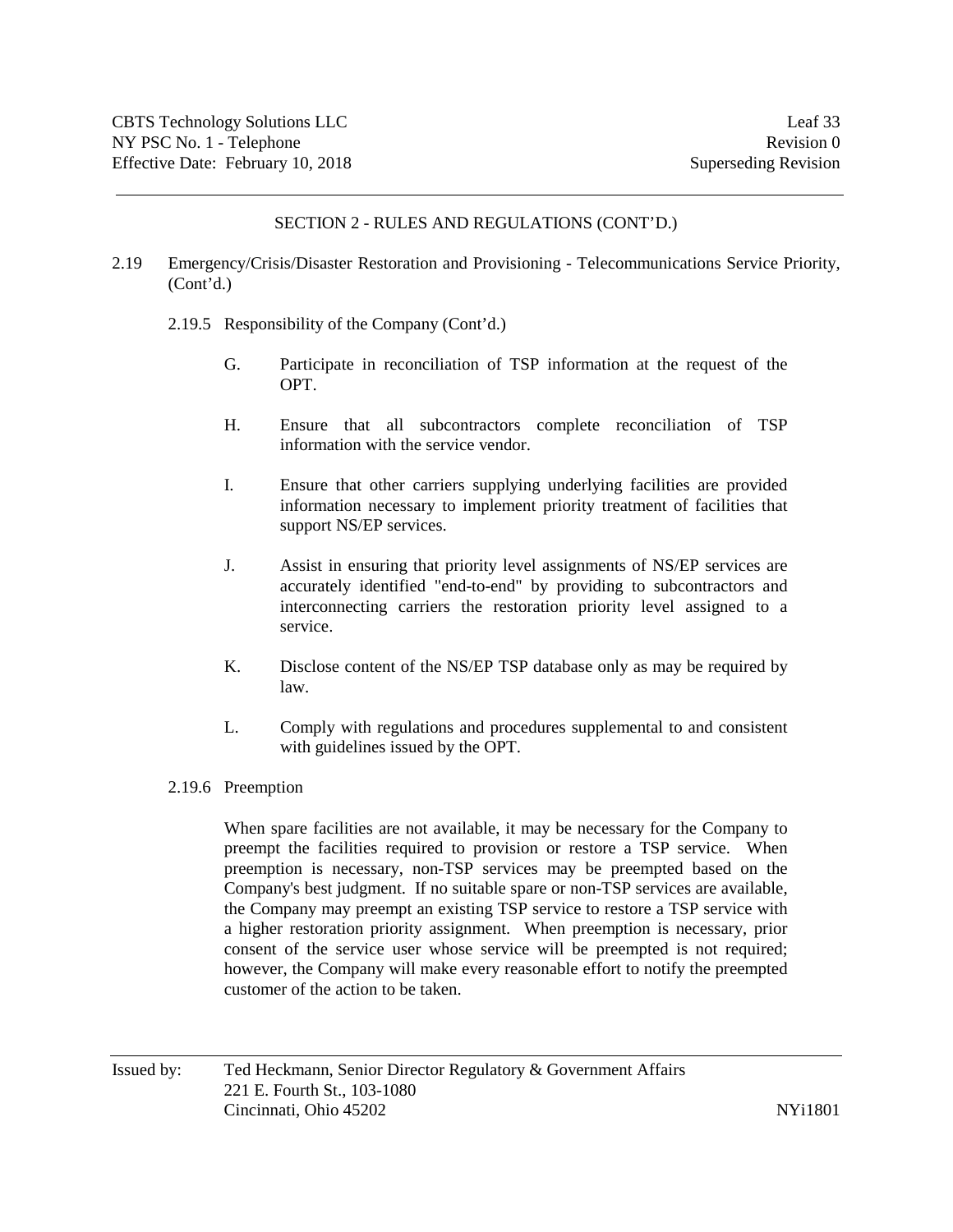#### 2.20 General Service Descriptions

The Company offers Message Telecommunications Service or MTS, Inbound 800 Service, Calling Card Service and Operator Services. The customer's total monthly use of Carrier's service is charged at the applicable rates per minute set forth herein.

#### 2.20.1 Message Telecommunications Service (MTS)

MTS or 1+ dialing is achieved by when the LEC programs the customer's telephone lines to automatically route 1+ calls to the Company's network. For business customer's service is billed in six 6-second increments, with a minimum billing of 30 seconds. For residential customer service is billed in 60-second increments with a minimum billing of 60 seconds.

#### 2.20.2 Toll Free (i.e., 800/888) Service

Toll Free Service is inbound telecommunications service which permits calls to be completed to the customer's location without charge to the calling party. Access to the service is gained by dialing a ten-digit telephone number which terminates at the customer's location. Toll Free Services originate via normal shared use facilities and are terminated via the customers' local exchange service access line. Toll free service is offered to presubscribed customers and is not a stand-alone product.

The Company will accept a prospective Toll Free Service at customer's request for up to ten (10) toll free telephone numbers and will reserve such numbers on a first-come firstserved basis. The Company does not guarantee the availability of numbers until assigned. The requested Toll Free Service telephone numbers, if available, will be reserved for and furnished to the customer.

If a customer who has received a Toll Free Service number does not subscribe to Toll Free Service within thirty (30) days, the Company reserves the right to re-assign the number to another customer.

There are optional features associated with toll free service.

Time of day routing allows the customer to change the telephone number where the toll free telephone number terminates. The toll free telephone number can be re-routed to four different terminating telephone numbers based on three variables: time of day (1/2 hour increments); day of the week; and holiday schedule.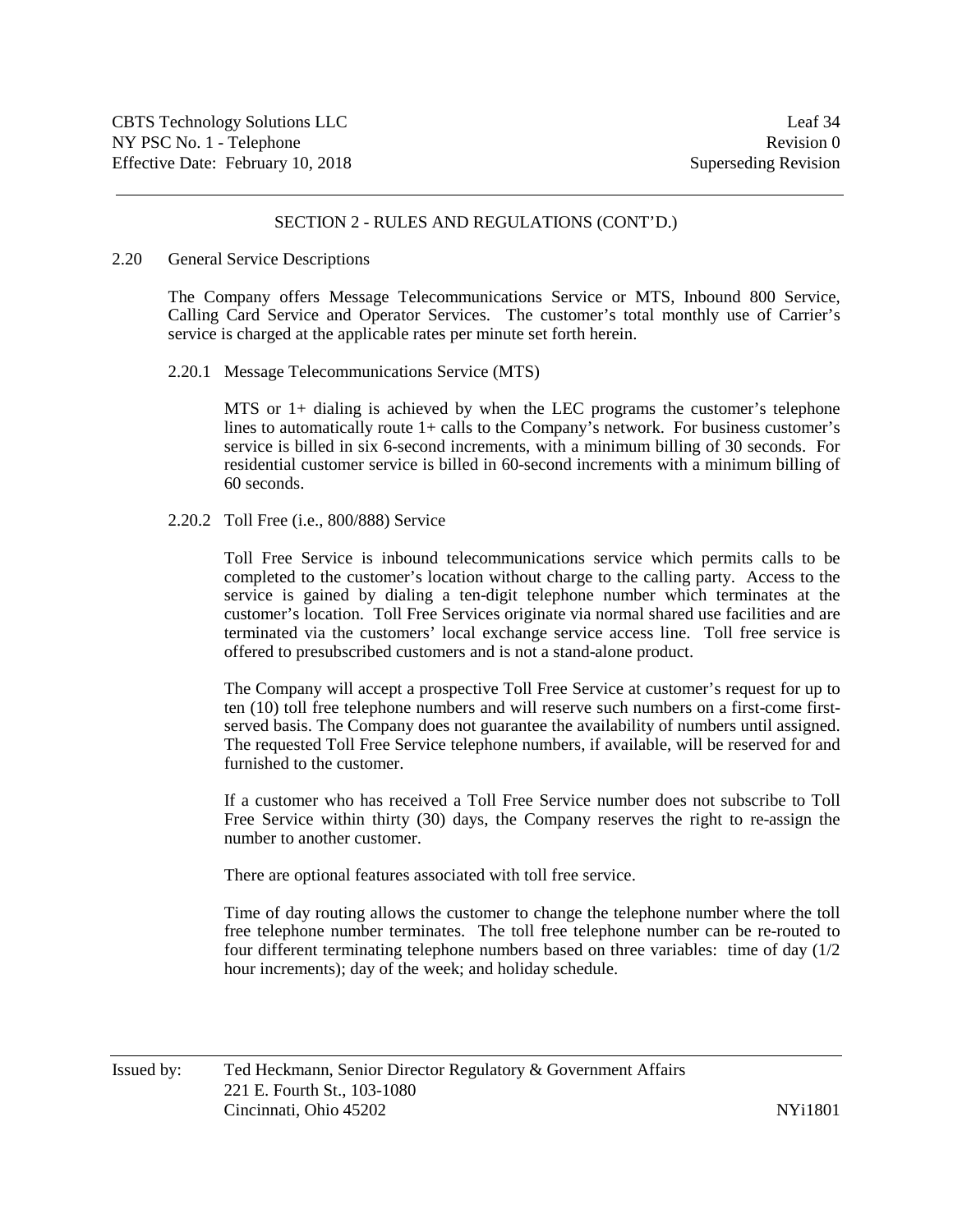- 2.20 General Service Descriptions (Cont'd.)
	- 2.20.2 Toll Free (i.e., 800/888) Service (Cont'd.)

Area code blocking permits customers to select the area codes from which they may receive calls.

800 Directory Service provides the customer with the option to have their 8XX number listed in directory assistance.

2.20.3 Calling Card Service

Calling Card Service allows subscribers who are away from home or office to place calls by gaining access to the Company's network via an 800 number. Calling Card Service is provided to presubscribed customer and is not a stand-alone product. Billing increments for calling cards are in 6 second increments with a 30 second minimum.

2.20.4 Directory Assistance

Listed telephone numbers will be provided to requesting customers at a per call charge.

- 2.21 Usage Charges and Billing Increments
	- 2.21.1 Usage Charges

Usage charges are determined by the time of day rate periods and minutes of use within each rate period. The rate period is determined by the time and day of call origination at the customer's location.

2.21.2 Billing Increments

Unless specifically stated in the product description, usage is billed in six 6-second increments for business customers and 60-second increments for residential customers.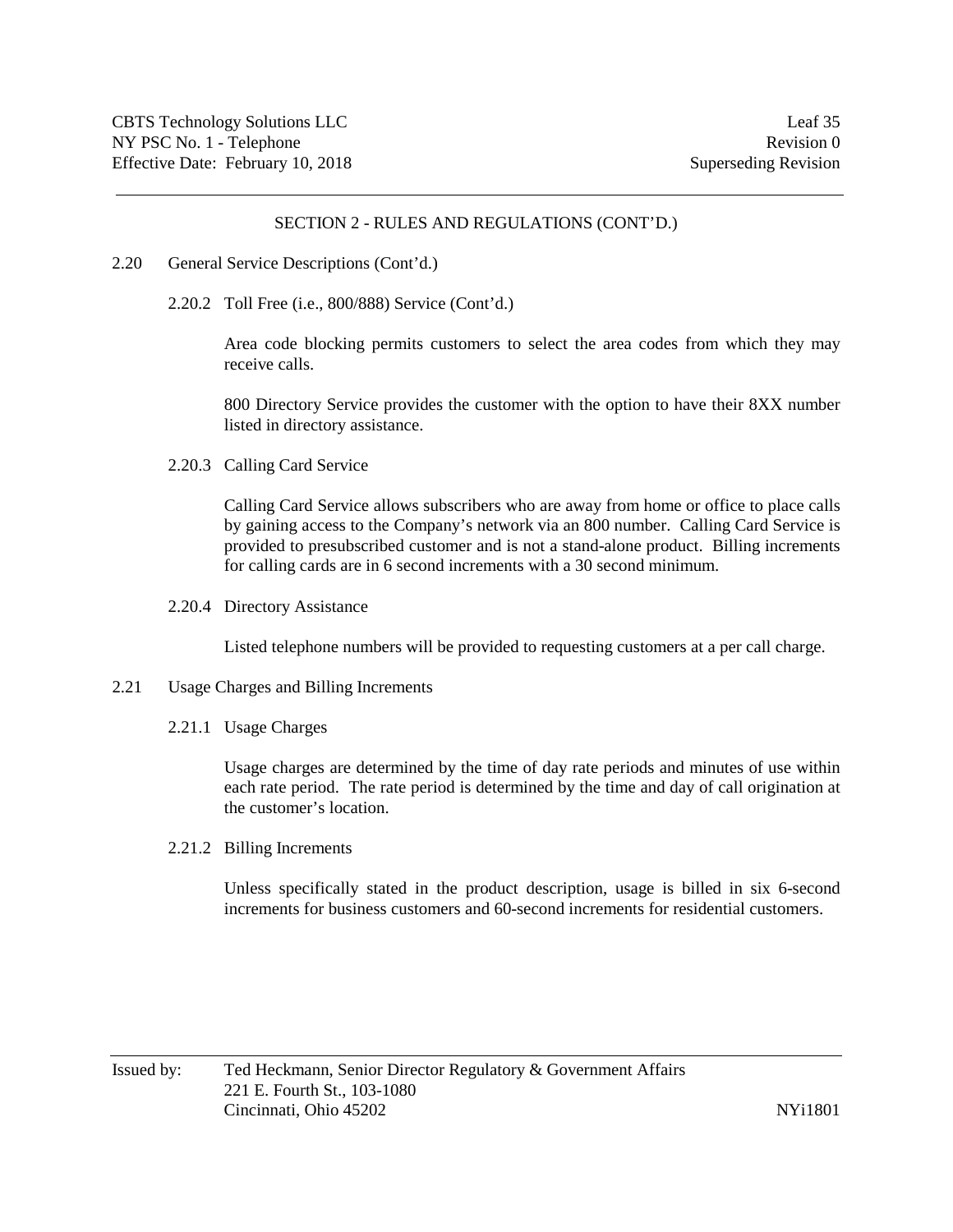#### 2.22 Pay Telephone Surcharge

A surcharge shall be assessed for each call made from a pay telephone to a Company-provided toll-free number or placed by using a Company-provided calling card. This charge is to compensate the Company for the Federal Communications Commission assessment, which is paid by the Company to pay telephone service providers for the use of their pay telephone instruments. The following charges are applicable on the first day of the billing month following the effective date of FCC Order 99-7 in CC Docket No. 96-128.

|                  | Minimum | Maximum |
|------------------|---------|---------|
| Per Call Charge: | \$0.25  | \$2.00  |

### 2.23 Directory Assistance Charge (unless stated otherwise in Section 4)

| Per Call Charge | Minimum | Maximum |
|-----------------|---------|---------|
| Interstate      | \$1.00  | \$4.00  |
| Intrastate      | \$0.50  | \$2.00  |
| Calling Card    | \$1.00  | \$3.00  |

## 2.24 Calling Card Charges

A surcharge shall be assessed when calls are made using a post-paid calling card. These charges will be added to the per minute charges assessed for each calling card call and will appear on the "calling card calls" portion of the customer's bill as part of the total charges associated with each itemized call.

Per Minute Rates (unless stated otherwise in Rate Schedule)

|                                 | Minimum          | Maximum         |
|---------------------------------|------------------|-----------------|
| Residence                       | $$0.20/m$ inute  | $$0.50/m$ inute |
| <b>Business</b>                 | $$0.20/m$ inute  | \$0.50/minute   |
| Surcharge                       |                  |                 |
| Domestic                        | $$0.50$ per call | \$2.00 per call |
| Mexico and Canada International | $$1.00$ per call | \$3.00 per call |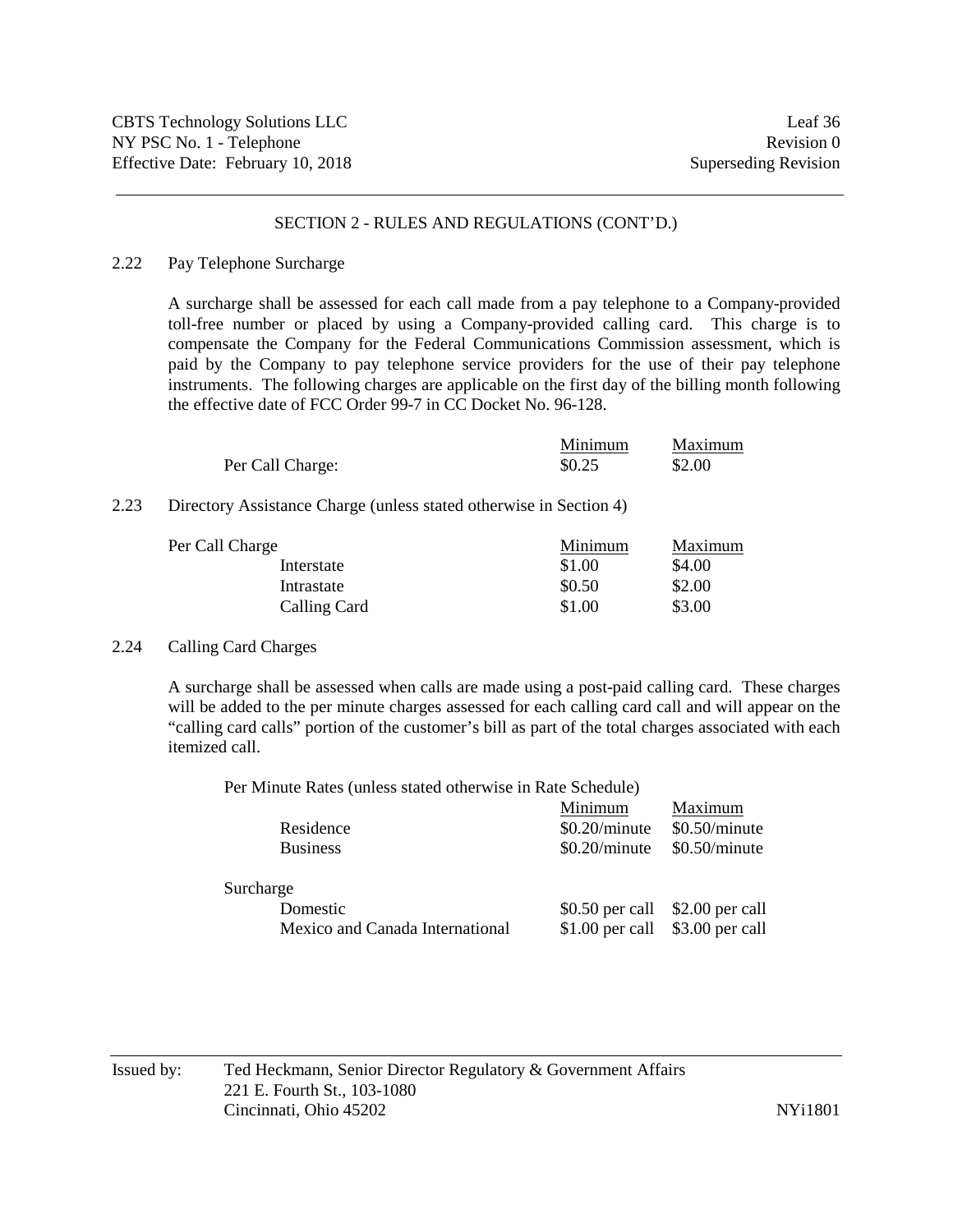| 2.25 | Toll Free (800/8XX) Charges                                       |         |          |
|------|-------------------------------------------------------------------|---------|----------|
|      |                                                                   | Minimum | Maximum  |
|      | <b>Monthly Service Charge</b>                                     | \$5.00  | \$20.00  |
|      | Time of Day Routing Service                                       | \$50.00 | \$200.00 |
|      | (per setup, change, removal)                                      |         |          |
|      | Area Code blocking                                                | \$50.00 | \$200.00 |
|      | (per setup, change, removal)                                      |         |          |
|      | 800 Directory Service                                             |         |          |
|      | <b>Monthly Service Charge</b>                                     | \$10.00 | \$20.00  |
|      | <b>Initial Charge</b>                                             | \$10.00 | \$20.00  |
| 2.26 | <b>Return Check Charge</b>                                        |         |          |
|      | All customers issuing dishonored checks<br>will be charged a fee. | \$10.00 | \$20.00  |

#### 2.27 Operator Services

Operator services are available to Consumers from any Customer location. Operator Services allows the Consumer to place a call from a Customer location and arrange for billing other than to the originating telephone number. Calls are rounded up to the next whole minute for billing purposes and are billed to the Consumer through the monthly bill of the Consumer's local exchange carrier.

The following billing arrangements are available to Consumers through the Company's Operator Services:

2.27.1. Customer Dialed Calling/Credit Card

This is a service whereby the end user dials all of the digits necessary to route and bill the call without any operator assistance. Such calls may be billed either to a telephone company issued calling card or a commercial credit card.

#### 2.27.2 Operator Station

This is a service whereby the caller places a non-person-to-person call with the assistance of an operator (live or automated). When placing an operator station call, the caller is connected to a non-specified individual at the terminating end. Such calls may be billed to a calling card, credit card, the called number (collect) or a valid third party telephone number.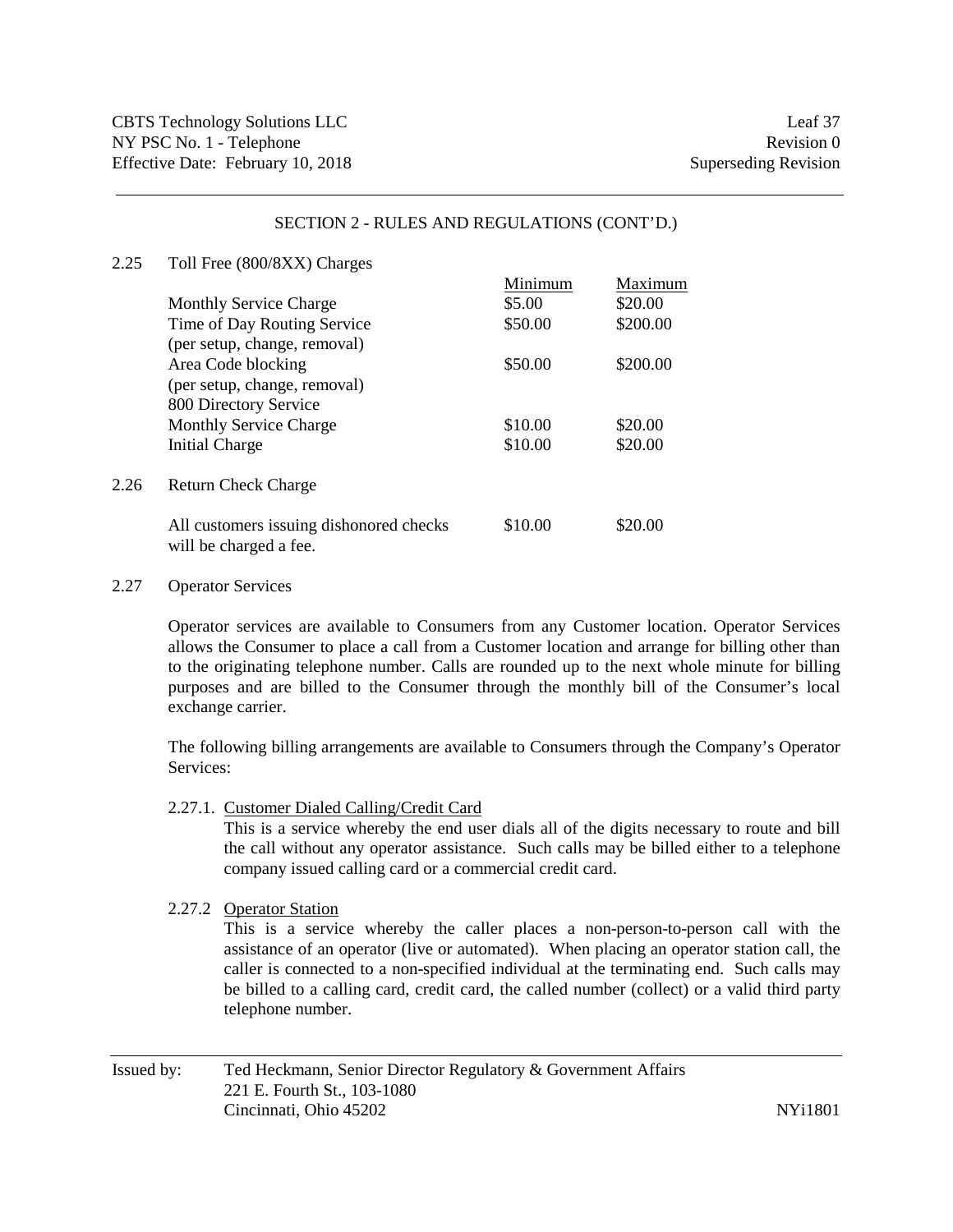#### 2.27 Operator Services (Cont'd.)

2.27.3 Person-to-Person

This is a service whereby the person originating the call specifies to Cincinnati Bell Any Distance Inc's operator a particular person to be reached, or a particular person, station, room number, department, or office to be reached through a PBX attendant. Person-to-person calls may be billed to a calling card, credit card, the called number (collect) or a valid third party telephone number.

2.27.4 Minimum Rates

|                                                   |       | Day Evening Night                               |  |       |
|---------------------------------------------------|-------|-------------------------------------------------|--|-------|
|                                                   | First | Add'l First Add'l First                         |  | Add'l |
| Mileage Minute Minute Minute Minute Minute Minute |       |                                                 |  |       |
| 0-18                                              |       | \$.2000 \$.1000 \$.1500 \$.0600 \$.1000 \$.0400 |  |       |
| 19-44                                             |       | \$.2200 \$.1100 \$.1600 \$.0800 \$.1100 \$.0500 |  |       |
| 45-65                                             |       | \$.2700 \$.1200 \$.1900 \$.0900 \$.1400 \$.0600 |  |       |
| 66-104                                            |       | \$.2700 \$.1300 \$.2000 \$.1000 \$.1400 \$.0700 |  |       |
| 105-164                                           |       | \$.2800 \$.1400 \$.2100 \$.1100 \$.1500 \$.0800 |  |       |
| $165$ -over                                       |       | \$.2900 \$.1500 \$.2200 \$.1200 \$.1600 \$.0900 |  |       |

#### Maximum Rates

| First |  |  |                                        | Add'l                                                                                                                                                                                                                                                                                                                                                                |
|-------|--|--|----------------------------------------|----------------------------------------------------------------------------------------------------------------------------------------------------------------------------------------------------------------------------------------------------------------------------------------------------------------------------------------------------------------------|
|       |  |  |                                        |                                                                                                                                                                                                                                                                                                                                                                      |
|       |  |  |                                        |                                                                                                                                                                                                                                                                                                                                                                      |
|       |  |  |                                        |                                                                                                                                                                                                                                                                                                                                                                      |
|       |  |  |                                        |                                                                                                                                                                                                                                                                                                                                                                      |
|       |  |  |                                        |                                                                                                                                                                                                                                                                                                                                                                      |
|       |  |  |                                        |                                                                                                                                                                                                                                                                                                                                                                      |
|       |  |  |                                        |                                                                                                                                                                                                                                                                                                                                                                      |
|       |  |  | Day Evening Night<br>Add'l First Add'l | First<br>Mileage Minute Minute Minute Minute Minute Minute<br>\$1.000 \$1.000 \$1.000 \$1.000 \$1.000 \$1.000<br>\$1.000 \$1.000 \$1.000 \$1.000 \$1.000 \$1.000<br>\$1.000 \$1.000 \$1.000 \$1.000 \$1.000 \$1.000<br>\$1.000 \$1.000 \$1.000 \$1.000 \$1.000 \$1.000<br>\$1.000 \$1.000 \$1.000 \$1.000 \$1.000<br>\$1.000 \$1.000 \$1.000 \$1.000 \$1.000 \$1.000 |

| <b>Operator Assisted Surcharges:</b>        | Minimum | Maximum |
|---------------------------------------------|---------|---------|
| <b>Customer Dialed Calling Card Station</b> | \$0.75  | \$4.00  |
| <b>Operator Dialed Calling Card</b>         | \$1.25  | \$5.00  |
| <b>Operator Station</b>                     | \$1.25  | \$5.00  |
| <b>Billed to Third Party</b>                | \$2.00  | \$5.00  |
| Person-to-Person                            | \$3.00  | \$10.00 |

#### 2.28 Casual Calling Plan

Allows an end user who does not have a current account with the Company, to have access to the Company's network and the subsequent use of service. Access is obtained by dialing the Company's access code. Per Minute Rate:  $$0.20$  \$2.00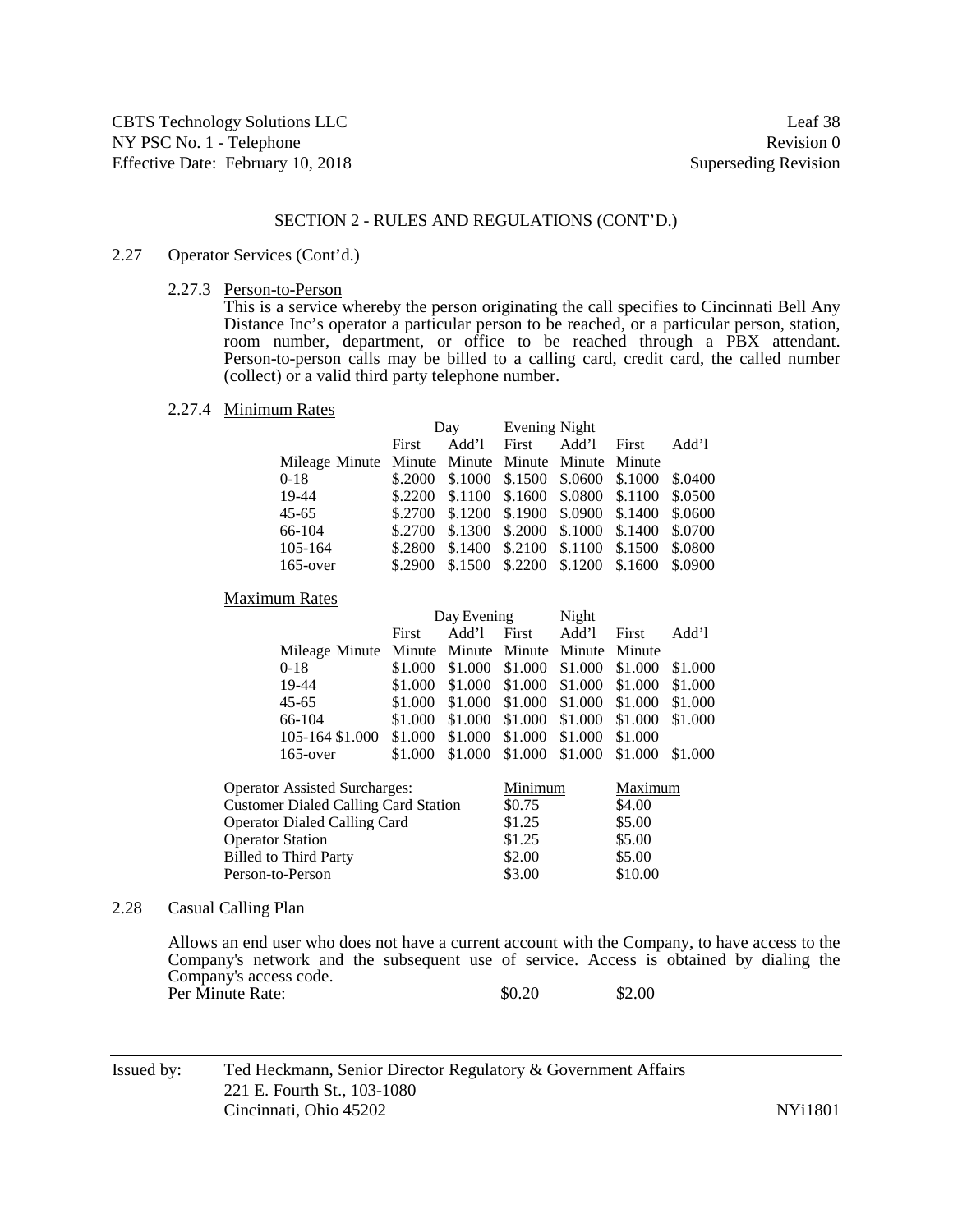### SECTION 3 – LONG DISTANCE PLAN DESCRIPTIONS

#### 3.1 Any Distance Rate Plans

3.1.1 AnyTime 500 (Product 64) – Residential

This plan is offered to residential customers. For a monthly service fee, customers subscribing to this plan will receive 500 minutes of outbound domestic long distance each month. A per minute rate will apply after the initial 500 minutes, each month. Plan includes a calling card. 8XX service is available for a monthly charge. Call detail will be provided on monthly bills only when plan minutes are exceeded or upon customer's request.

3.1.2 AnyTime 750 (Product 189) – Residential

This plan is being offered to residential customers. For a monthly service fee, customers subscribing to this plan will receive 750 minutes of outbound domestic long distance each month. A per minute rate will apply after the initial 750 minutes, each month. Plan includes a calling card. 8XX service is available for a monthly fee. Call detail will be provided on monthly bills onlywhen plan minutes are exceeded or upon customer's request.

3.1.3 AnyTime 1000 (Product 198) – Residential

This plan is being offered to residential customers. For a monthly service fee, customers subscribing to this plan will receive 1000 minutes of outbound domestic long distance each month. A per minute rate will apply after the initial 1000 minutes, each month. Plan includes a calling card. 8XX service is available for a monthly fee. Call detail will be provided on monthly bills only when plan minutes are exceeded or upon customer's request.

3.1.4 AnyTime 500 (Product 391) – Business

This plan is being offered to business customers. For a monthly service fee, customers subscribing to this plan will receive 500 minutes of outbound domestic long distance each month. A per minute rate will apply after the initial 500 minutes, each month. Plan includes a calling card. 8XX service is available for a monthly fee. Call detail will be provided on monthly bills only whenplan minutes are exceeded or upon customer's request.

3.1.5 AnyTime 750 (Product 393) – Business

This plan is being offered to business customers. For a monthly service fee, customers subscribing to this plan will receive 750 minutes of outbound domestic long distance each month. A per minute rate will apply after the initial 750 minutes, each month. Plan includes a calling card. 8XX service is available for a monthly fee. Call detail will be provided on monthly bills only when plan minutes are exceeded or upon customer's request.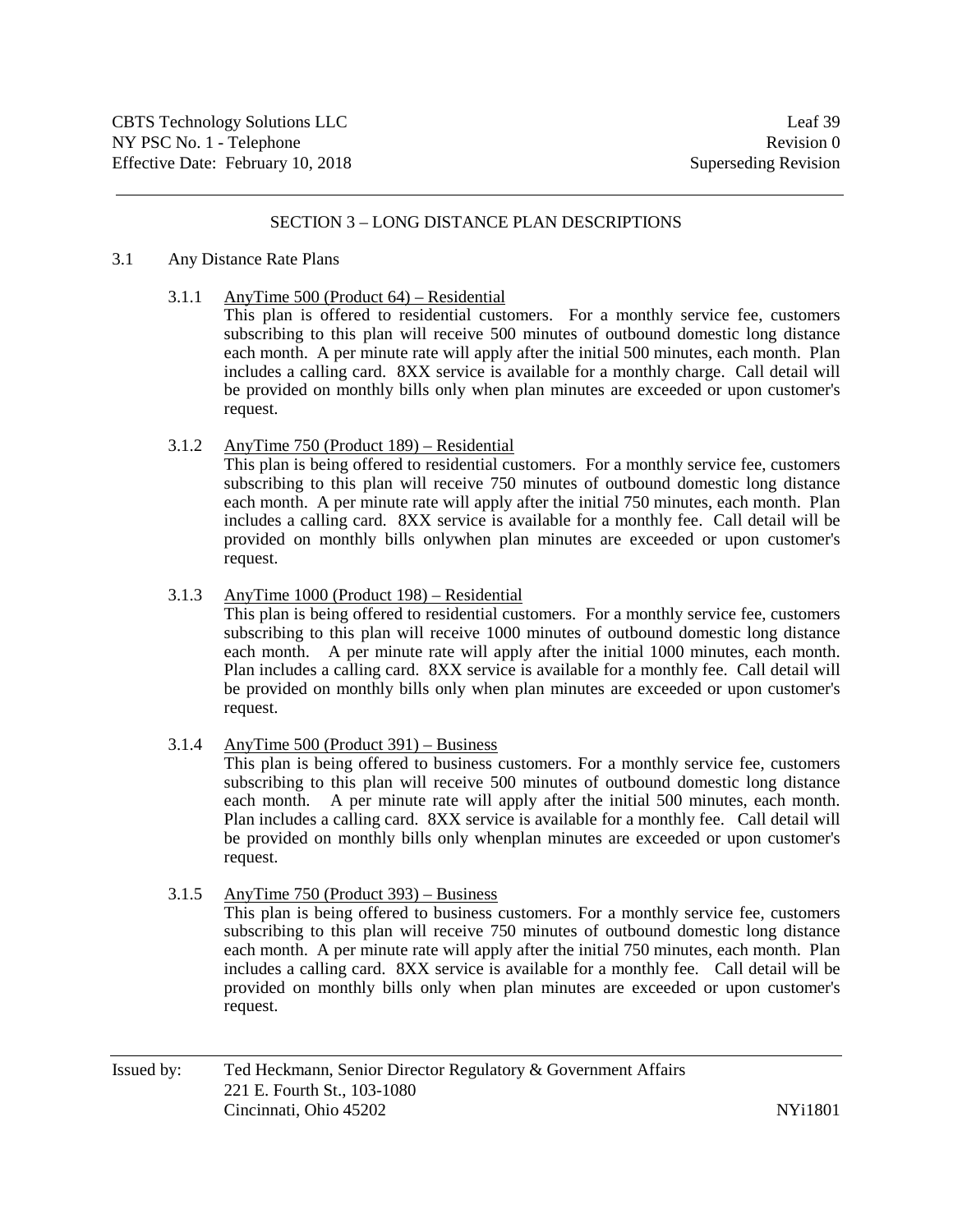### SECTION 3 – LONG DISTANCE PLAN DESCRIPTIONS (CONT'D.)

#### 3.1 Any Distance Rate Plans (Cont'd.)

3.1.6 AnyTime 1000 (Product 395) – Business

This plan is being offered to business customers. For a monthly service fee, customers subscribing to this plan will receive 1000 minutes of outbound domestic long distance each month. A per minute rate will apply after the initial 750 minutes, each month. Plan includes a calling card. 8XX service is available for a monthly fee. Call detail will be provided on monthly bills only whenplan minutes are exceeded or upon customer's request.

3.1.7 Basic II (Product 358) – Business

This plan is being offered to business customers. There is a monthly, minimum usage charge associated with this plan. Calls that will be applied to the minimum usage include inbound and outbound toll calls, calling card calls; collect calls, and operatorassisted calls. Plan includes a calling card.

3.1.8 Basic II (Product 368) – Residence

This plan is being offered to business customers. There is a monthly, minimum usage charge associated with this plan. Calls that will be applied to the minimum usage include inbound and outbound toll calls, calling card calls; collect calls, and operatorassisted calls. Plan includes a calling card.

### 3.1.9 AnyTime 100 (Product 591) – Residential

This plan is being offered to residential customers. For a monthly service fee, customers subscribing to this plan will receive 100 minutes of outbound domestic long distance each month. A per minute rate will apply after the initial 100 minutes, each month. Plan includes a calling card. 8XX service is available for a monthly fee. Call detail will be provided on monthly bills only when plan minutes are exceeded or upon customer's request.

3.1.10 AnyTime 100 (Product 593) – Business

This plan is being offered to business customers. For a monthly service fee, customers subscribing to this plan will receive 100 minutes of outbound domestic long distance each month. A per minute rate will apply after the initial 100 minutes, each month. Plan includes a calling card. 8XX service is available for a monthly fee. Call detail will be provided on monthly bills only when plan minutes are exceeded or upon customer's request.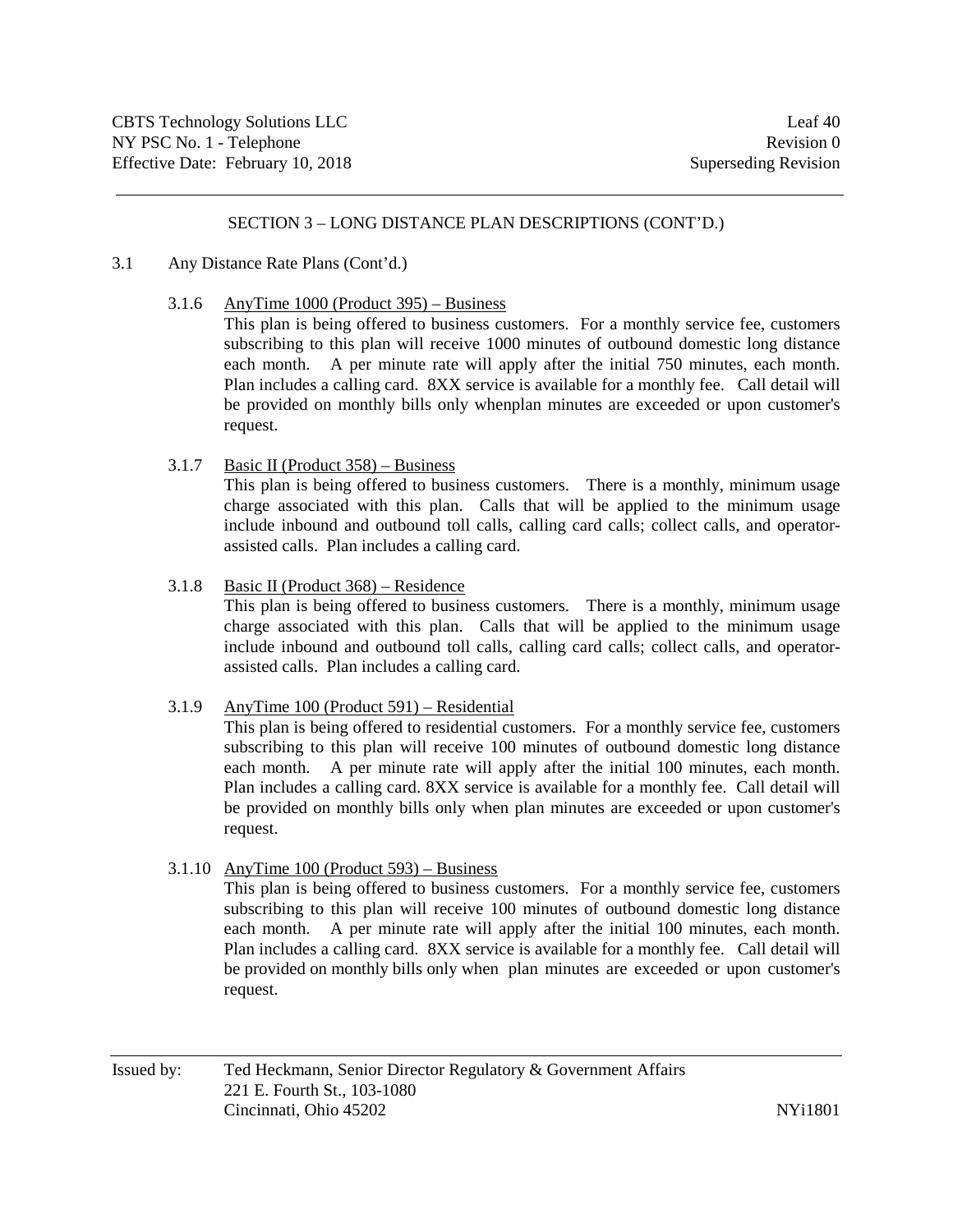### SECTION 3 – LONG DISTANCE PLAN DESCRIPTIONS (CONT'D.)

#### 3.1 Any Distance Rate Plans (Cont'd.)

3.1.11 AnyTime 5000 (Product 597) – Residential

This plan is being offered to residential customers. For a monthly service fee, customers subscribing to this plan will receive 5000 minutes of outbound domestic long distance each month. A per minute rate will apply after the initial 5000 minutes, each month. Plan includes a calling card. 8XX service is available for a monthly fee. Call detail will be provided on monthly bills only when plan minutes are exceeded or upon customer's request.

3.1.12 AnyTime 375 (Product 951) – Residential

This plan is being offered to residential customers. For a monthly service fee, customers subscribing to this plan will receive 375 minutes of outbound domestic long distance each month. A per minute rate will apply after the initial 375 minutes, each month. Plan includes a calling card. 8XX service is available for a monthly fee. Call detail will be provided on monthly bills only when plan minutes are exceeded or upon customer's request.

3.1.13 AnyTime 375 (Product 948) – Business

This plan is being offered to business customers. For a monthly service fee, customers subscribing to this plan will receive 375 minutes of outbound domestic long distance each month. A per minute rate will apply after the initial 375 minutes, each month. Plan includes a calling card. 8XX service is available for a monthly fee. Call detail will be provided on monthly bills only when plan minutes are exceeded or upon customer's request

3.1.14 AnyTime 4000 (Product 475) – Business

This plan is being offered to business customers. For a monthly service fee, customers subscribing to this plan will receive 4000 minutes of outbound domestic long distance each month. A per minute rate will apply after the initial 4000 minutes, each month. Plan includes a calling card. 8XX service is available for a monthly fee. Call detail will be provided on monthly bills only when plan minutes are exceeded or upon customer's request.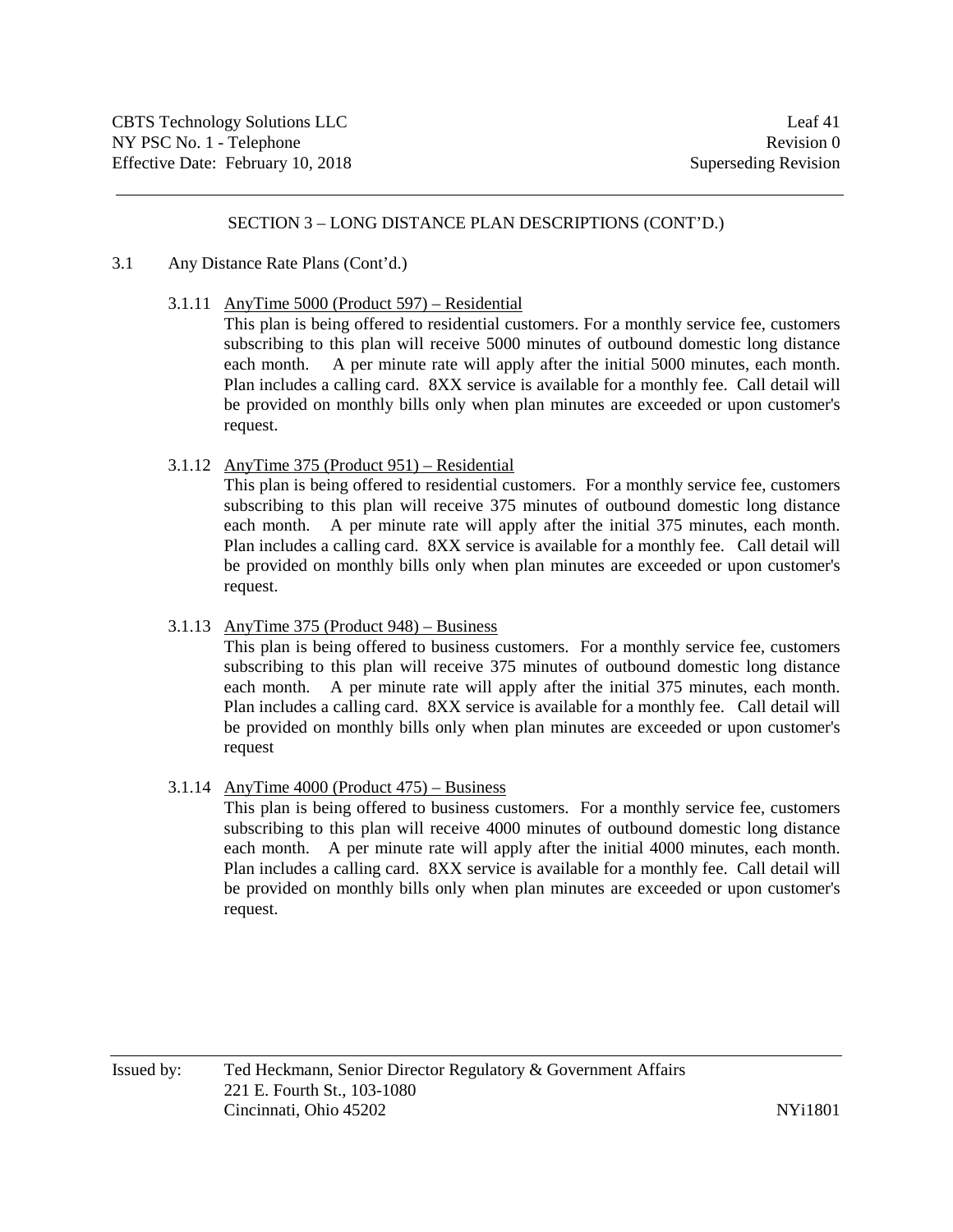## SECTION 3 – LONG DISTANCE PLAN DESCRIPTIONS (CONT'D.)

#### 3.2 Basic Plans

- 3.2.1 Product 333 Business This long distance plan includes an outbound domestic rate and a discounted calling card rate.
- 3.2.2 Product 333 Residential This long distance plan includes an outbound domestic rate and a discounted calling card rate.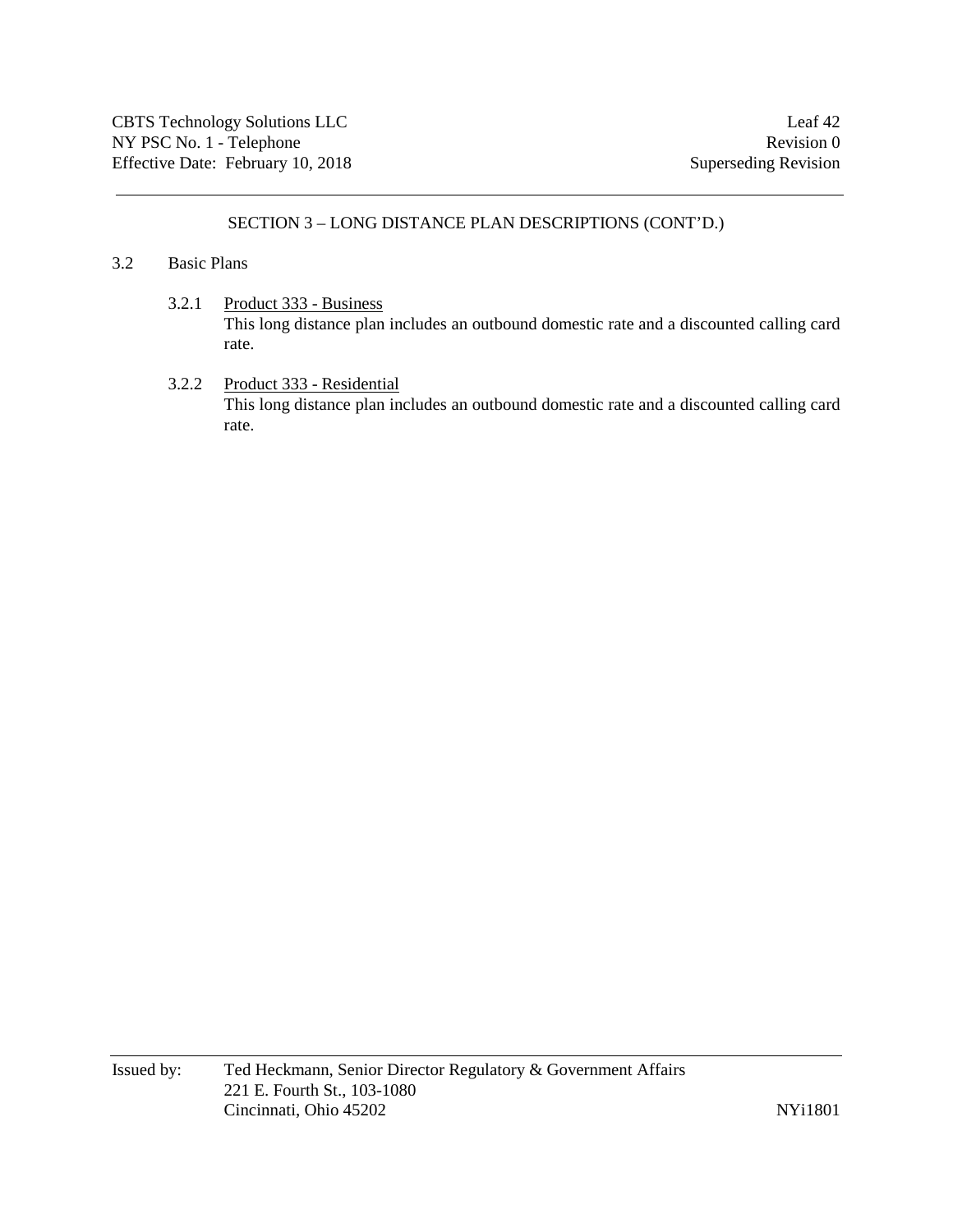### SECTION 4 – LONG DISTANCE PLAN RATES

#### 4.1 Any Distance Plans

4.1.1 Any Distance AnyTime 500 (Product 64) - Residential

| $1+$ Outbound<br>8XX Inbound | Minimum<br>\$0.0200<br>\$0.0500 | Maximum<br>\$0.3000<br>\$0.4000 |
|------------------------------|---------------------------------|---------------------------------|
| Monthly Service Fee          | \$10.00                         | \$30.00                         |

Per minute outbound rate will apply after the first 500 domestic direct dialed minutes each month.

8XX Service Monthly Charge – See Section 2.25.

Time periods: all times

#### 4.1.2 Any Distance AnyTime 750 (Product 189) Residential

| 1+ Outbound/8XX Inbound<br>8XX Inbound | Minimum<br>\$0.0200<br>\$0.0500 | Maximum<br>\$0.3000<br>\$0.4000 |
|----------------------------------------|---------------------------------|---------------------------------|
| <b>Monthly Service Fee</b>             | \$20.00                         | \$60.00                         |

Per minute outbound rate will apply after the first 750 domestic direct dialed minutes each month.

8XX Service Monthly Charge – See Section 2.25.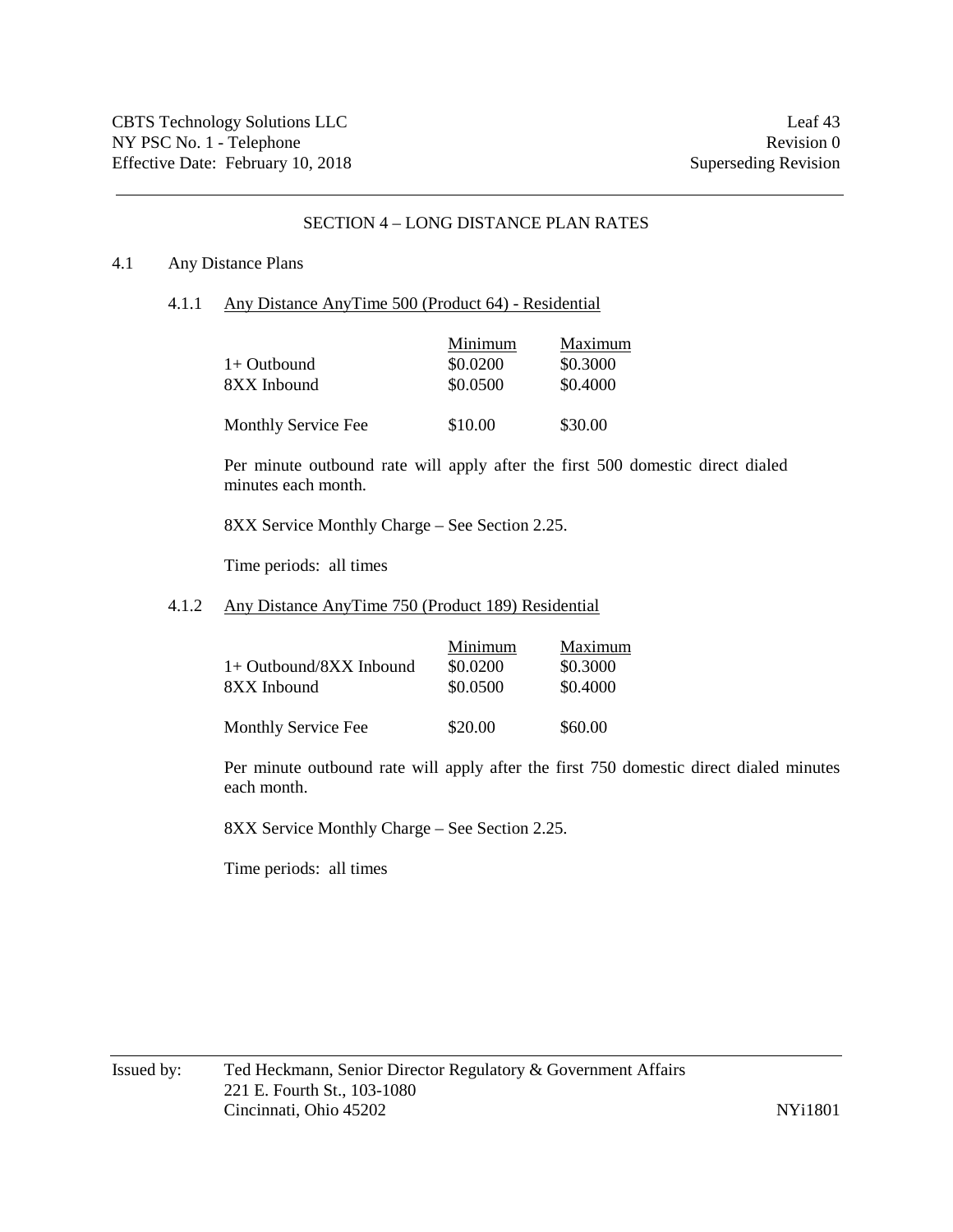#### 4.1 Any Distance Plans (Cont'd.)

4.1.3 Any Distance AnyTime 1000 (Product 198) – Residential

| $1+$ Outbound<br>8XX Inbound | Minimum<br>\$0.0200<br>\$0.0500 | Maximum<br>\$0.3000<br>\$0.4000 |
|------------------------------|---------------------------------|---------------------------------|
| Monthly Service Fee          | \$20.00                         | \$60.00                         |

Per minute outbound rate will apply after the first 1000 domestic direct dialed minutes each month.

8XX Service Monthly Charge – See Section 2.25.

Time periods: all times

#### 4.1.4 Any Distance AnyTime 500 (Product 391) - Business

| $1+$ Outbound<br>8XX Inbound | Minimum<br>\$0.0200<br>\$0.0500 | Maximum<br>\$0.3000<br>\$0.4000 |
|------------------------------|---------------------------------|---------------------------------|
| <b>Monthly Service Fee</b>   | \$10.00                         | \$30.00                         |

Per minute outbound rate will apply after the first 500 domestic direct dialed minutes each month.

8XX Service Monthly Charge – See Section 2.25.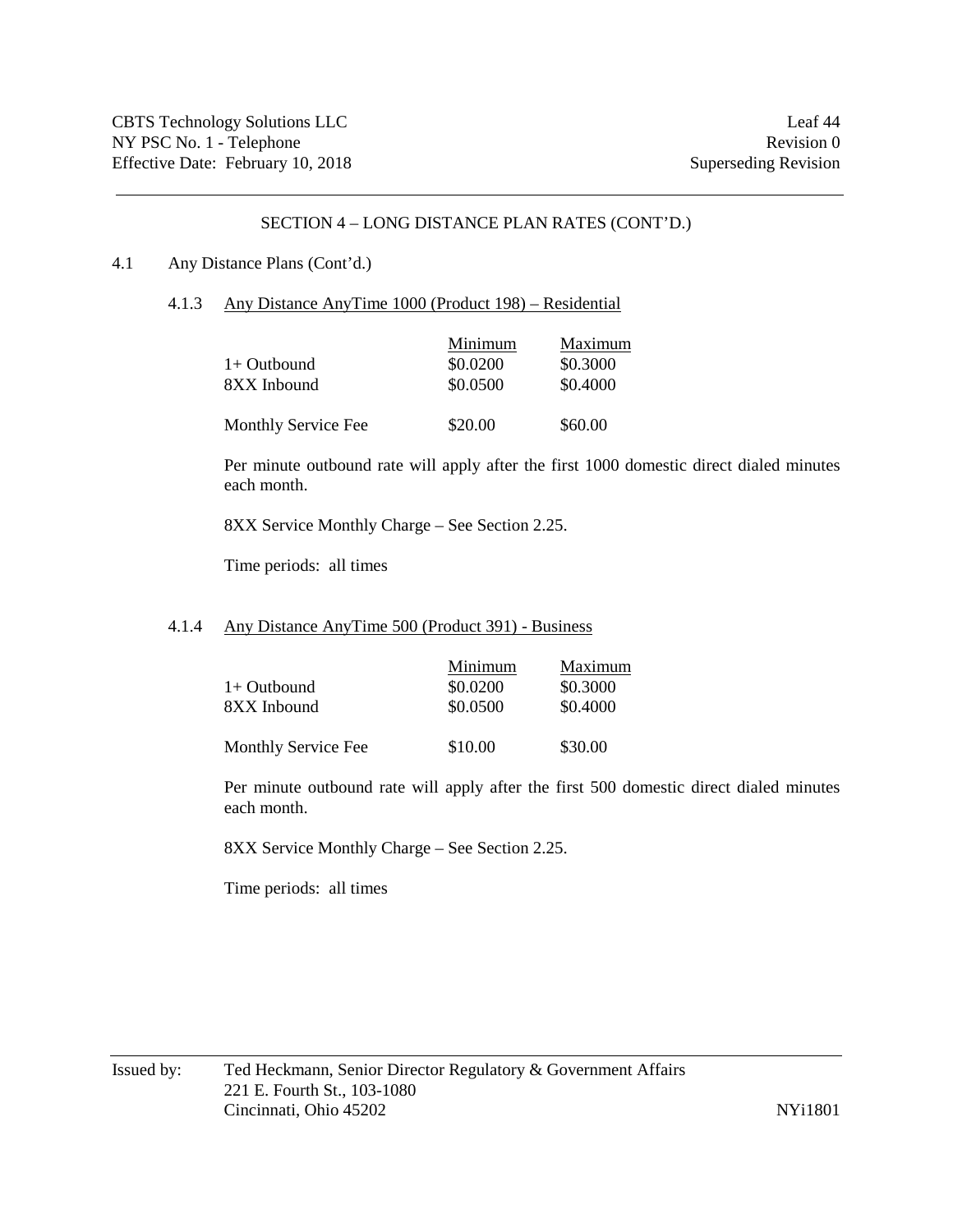#### 4.1 Any Distance Plans (Cont'd.)

4.1.5 Any Distance AnyTime 750 (Product 393) – Business

|                     | Minimum  | Maximum  |
|---------------------|----------|----------|
| $1+$ Outbound       | \$0.0200 | \$0.3000 |
| 8XX Inbound         | \$0.0500 | \$0.4000 |
|                     |          |          |
| Monthly Service Fee | \$20.00  | \$60.00  |

Per minute outbound rate will apply after the first 750 domestic direct dialed minutes each month.

8XX Service Monthly Charge – See Section 2.25.

Time periods: all times

### 4.1.6 Any Distance AnyTime 1000 (Product 395) - Business

|                     | Minimum  | Maximum  |
|---------------------|----------|----------|
| $1+$ Outbound       | \$0.0200 | \$0.3000 |
| 8XX Inbound         | \$0.0500 | \$0.4000 |
| Monthly Service Fee | \$20.00  | \$60.00  |

Per minute outbound rate will apply after the first 1000 domestic direct dialed minutes each month.

8XX Service Monthly Charge – See Section 2.25.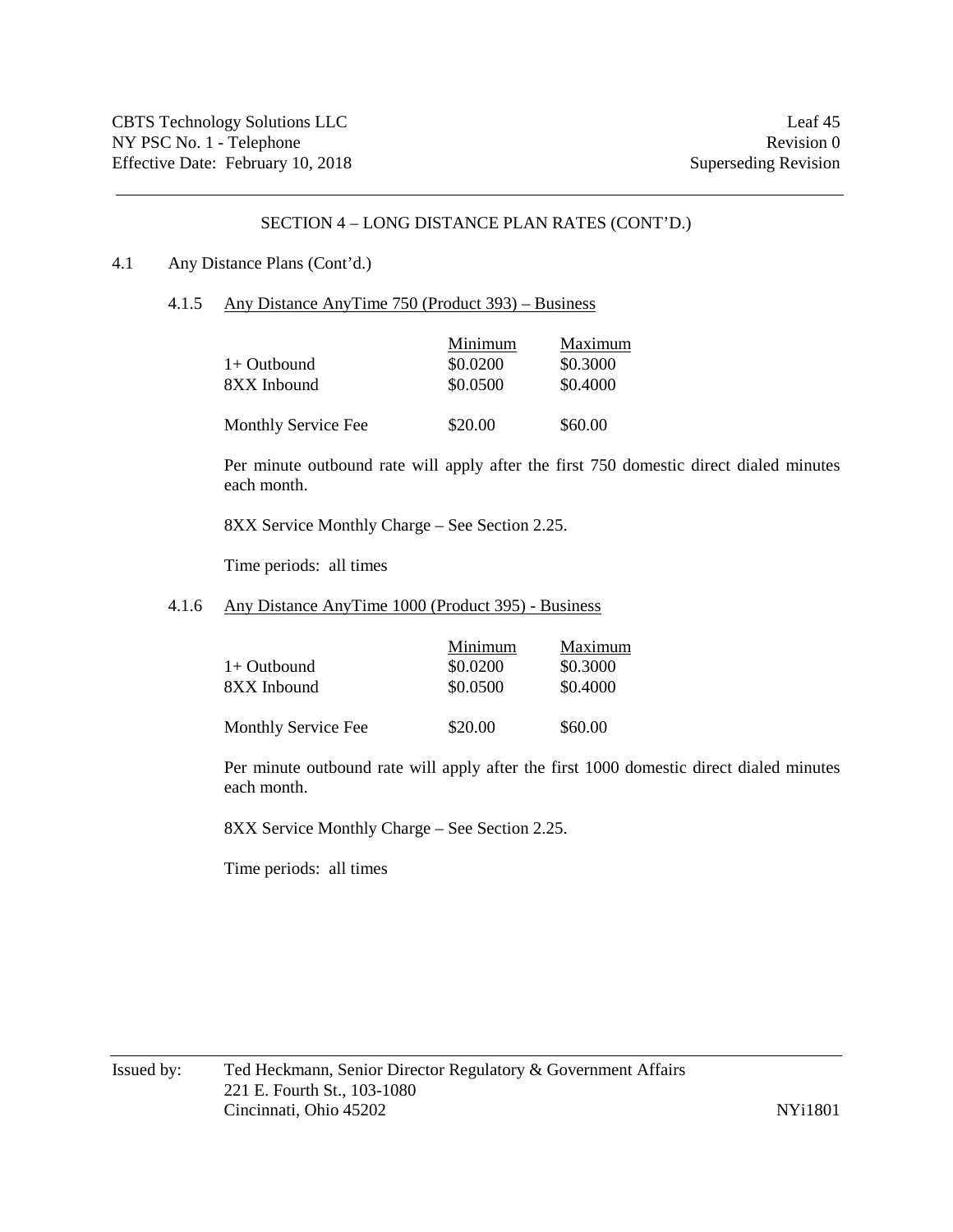### 4.1 Any Distance Plans (Cont'd.)

4.1.7 Any Distance Basic II (Product 358) - Business

| $1+$ Outbound<br>8XX Inbound | Minimum<br>\$0.0200<br>\$0.0500 | Maximum<br>\$0.3000<br>\$0.4000 |
|------------------------------|---------------------------------|---------------------------------|
| <b>Monthly Service Fee</b>   | \$2.00                          | \$20.00                         |

8XX Service Monthly Charge – See Section 2.25.

Time periods: all times

4.1.8 Any Distance Basic II (Product 368) - Residence

| $1+$ Outbound<br>8XX Inbound | Minimum<br>\$0.0200<br>\$0.0500 | Maximum<br>\$0.3000<br>\$0.4000 |
|------------------------------|---------------------------------|---------------------------------|
| Monthly Service Fee          | \$2.00                          | \$20.00                         |

8XX Service Monthly Charge – See Section 2.25.

Time periods: all times

#### 4.1.9 Any Distance AnyTime 100 (Product 591) - Residential

| $1+$ Outbound<br>8XX Inbound | Minimum<br>\$0.0200<br>\$0.0500 | Maximum<br>\$0.3000<br>\$0.4000 |
|------------------------------|---------------------------------|---------------------------------|
| Monthly Service Fee          | \$5.00                          | \$30.00                         |

Per minute outbound rate will apply after the first 100 domestic direct dialed minutes each month.

8XX Service Monthly Charge – See Section 2.25.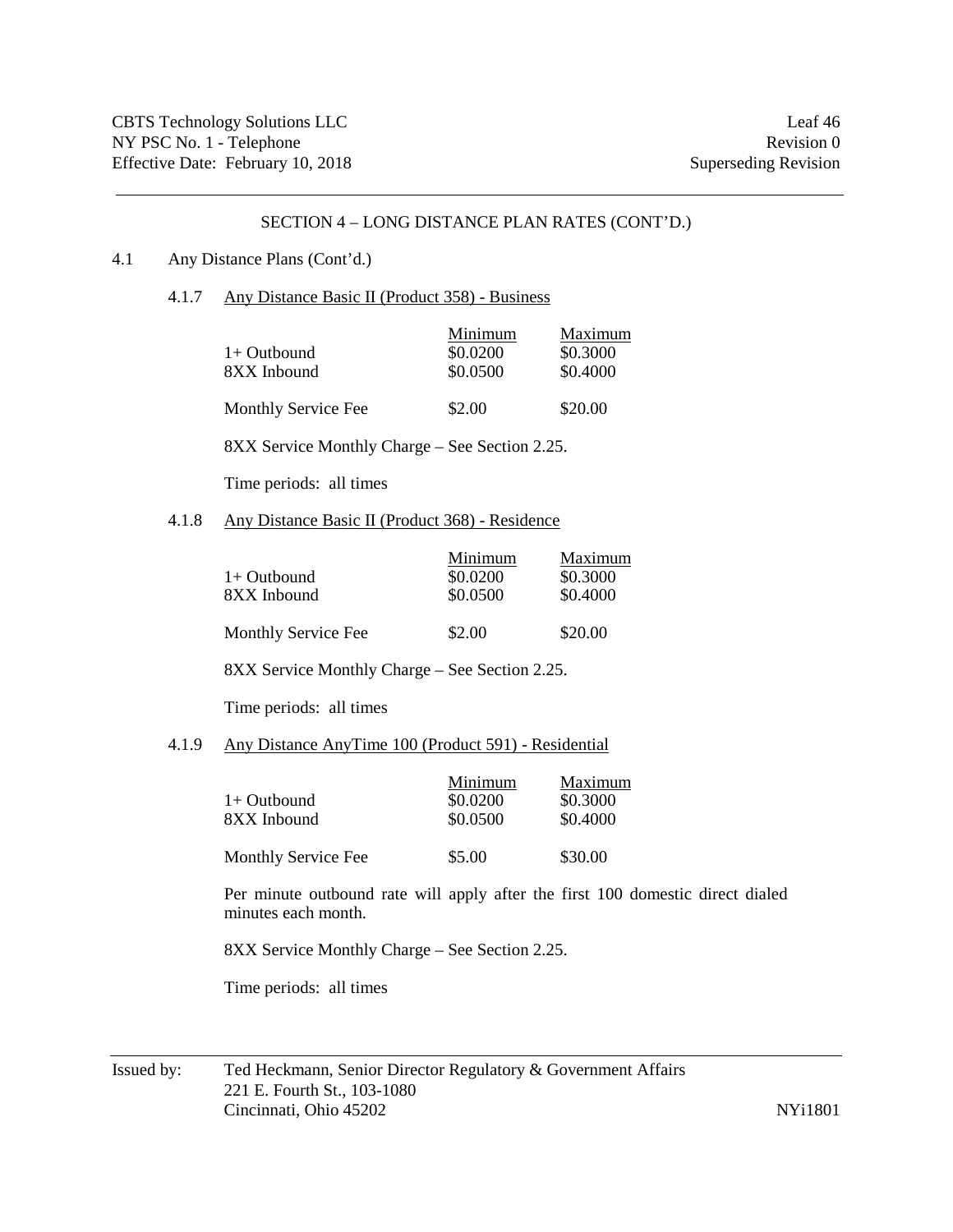#### 4.1 Any Distance Plans (Cont'd.)

4.1.10 Any Distance AnyTime 100 (Product 593) – Business

| $1+$ Outbound<br>8XX Inbound | Minimum<br>\$0.0200<br>\$0.0500 | Maximum<br>\$0.3000<br>\$0.4000 |
|------------------------------|---------------------------------|---------------------------------|
| Monthly Service Fee          | \$5.00                          | \$30.00                         |

Per minute outbound rate will apply after the first 5000 domestic direct dialed minutes each month.

8XX Service Monthly Charge – See Section 2.25.

Time periods: all times

#### 4.1.11 Any Distance AnyTime 5000 (Product 597) – Residential

| $1+$ Outbound<br>8XX Inbound | Minimum<br>\$0.0200<br>\$0.0500 | Maximum<br>\$0.3000<br>\$0.4000 |
|------------------------------|---------------------------------|---------------------------------|
| <b>Monthly Service Fee</b>   | \$100.00                        | \$400.00                        |

Per minute outbound rate will apply after the first 5000 domestic direct dialed minutes each month.

8XX Service Monthly Charge – See Section 2.25.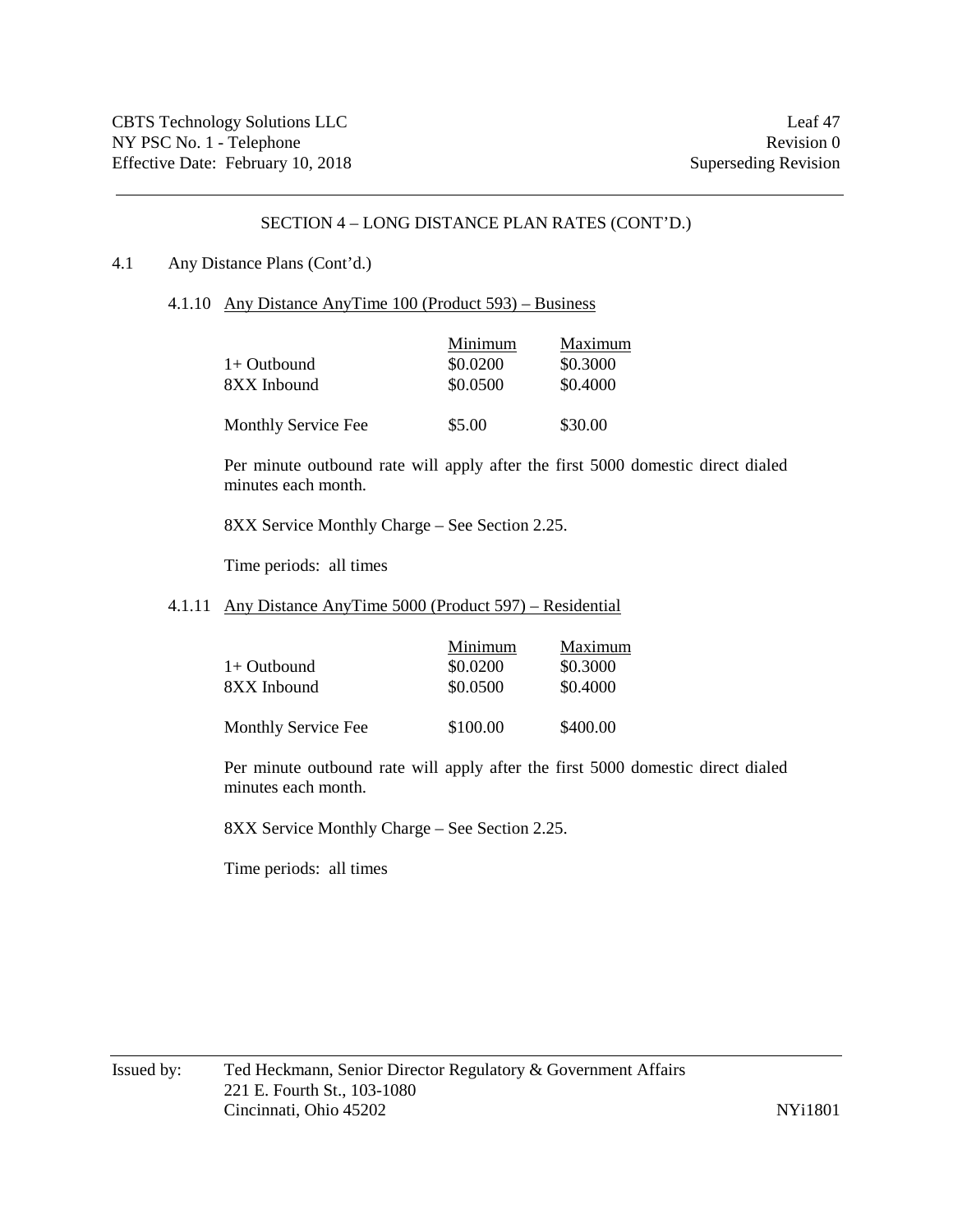#### 4.1 Any Distance Plans (Cont'd.)

4.1.12 Any Distance AnyTime 375 (Product 951) – Residential

| $1+$ Outbound<br>8XX Inbound | Minimum<br>\$0.0200<br>\$0.0500 | Maximum<br>\$0.3000<br>\$0.4000 |
|------------------------------|---------------------------------|---------------------------------|
| Monthly Service Fee          | \$10.00                         | \$30.00                         |

Per minute outbound rate will apply after the first 375 domestic direct dialed minutes each month.

Charges are calculated on a per call basis and rounded up to the nearest penny.

8XX Service Monthly Charge – See Section 2.25.

Time periods: all times

### 4.1.13 Any Distance AnyTime 375 (Product 948) - Business

| $1+$ Outbound<br>8XX Inbound | Minimum<br>\$0.0200<br>\$0.0500 | Maximum<br>\$0.3000<br>\$0.4000 |
|------------------------------|---------------------------------|---------------------------------|
| Monthly Service Fee          | \$10.00                         | \$50.00                         |

Per minute charge will apply to calls after the first 375 domestic direct dialed minutes each month.

8XX Service Monthly Charge – See Section 2.25.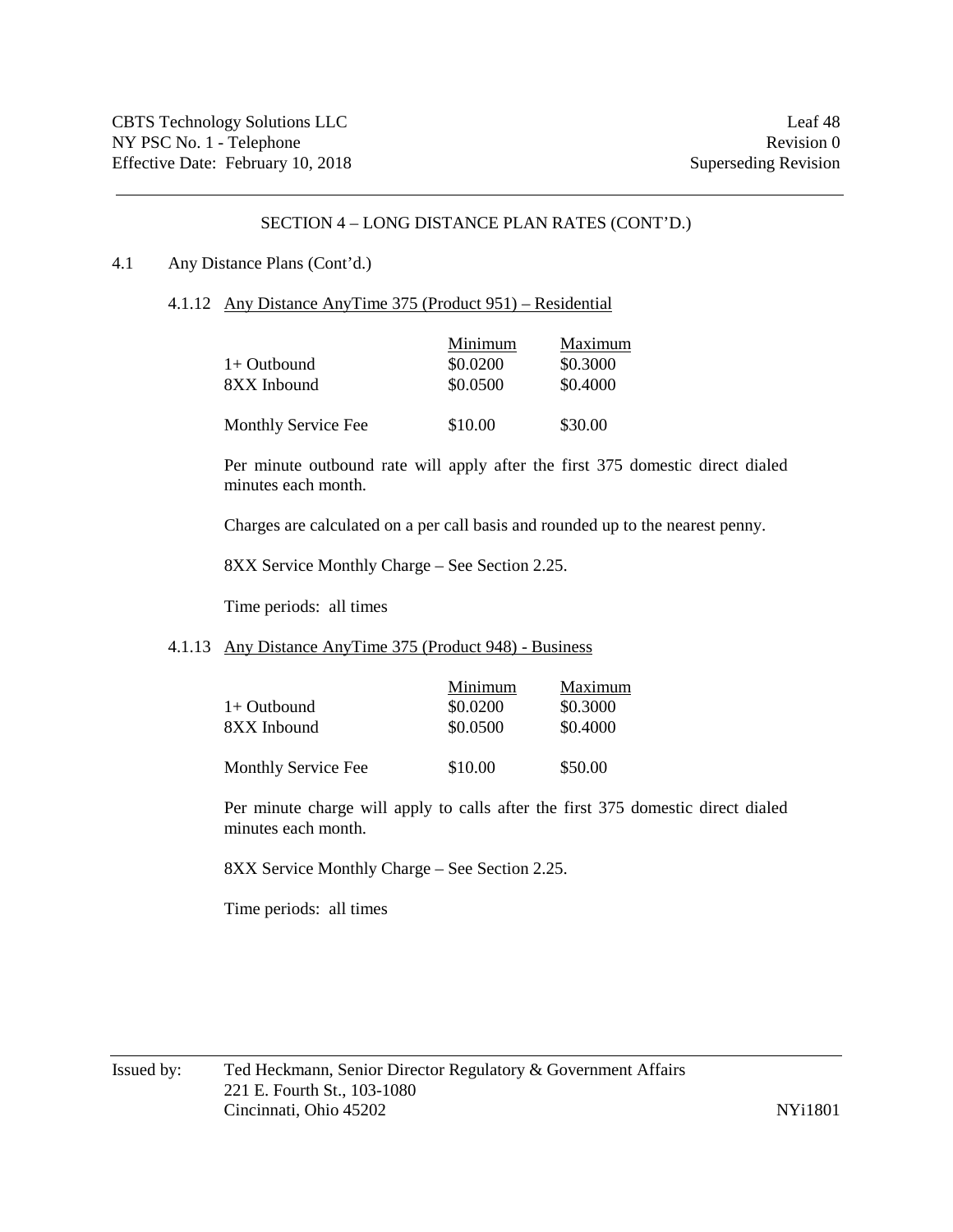### 4.1 Any Distance Plans (Cont'd.)

4.1.14 AnyTime 4000 (Product 475) – Business

| $1+$ Outbound<br>8XX Inbound | Minimum<br>\$0.0200<br>\$0.0200 | Maximum<br>\$0.3000<br>\$0.4000 |
|------------------------------|---------------------------------|---------------------------------|
| Monthly Service Fee          | \$100.00                        | \$300.00                        |

Outbound rate applies after the first 4000 domestic direct dialed minutes

8XX Service Monthly Charge – See Section 2.25.

Time periods: all times

## 4.2 Basic Plans

4.2.1 Product 333 - Business

|                      | Minimum  | Maximum  |
|----------------------|----------|----------|
| $1+$ Outbound        | \$0.0400 | \$0.3000 |
| Calling Card Service | \$0.1000 | \$0.250  |

Time periods: all times

### 4.2.2 Product 333 - Residence

|                             | Minimum  | Maximum  |
|-----------------------------|----------|----------|
| 1+ Outbound                 | \$0.0400 | \$0.3000 |
| <b>Calling Card Service</b> | \$0.1000 | \$0.250  |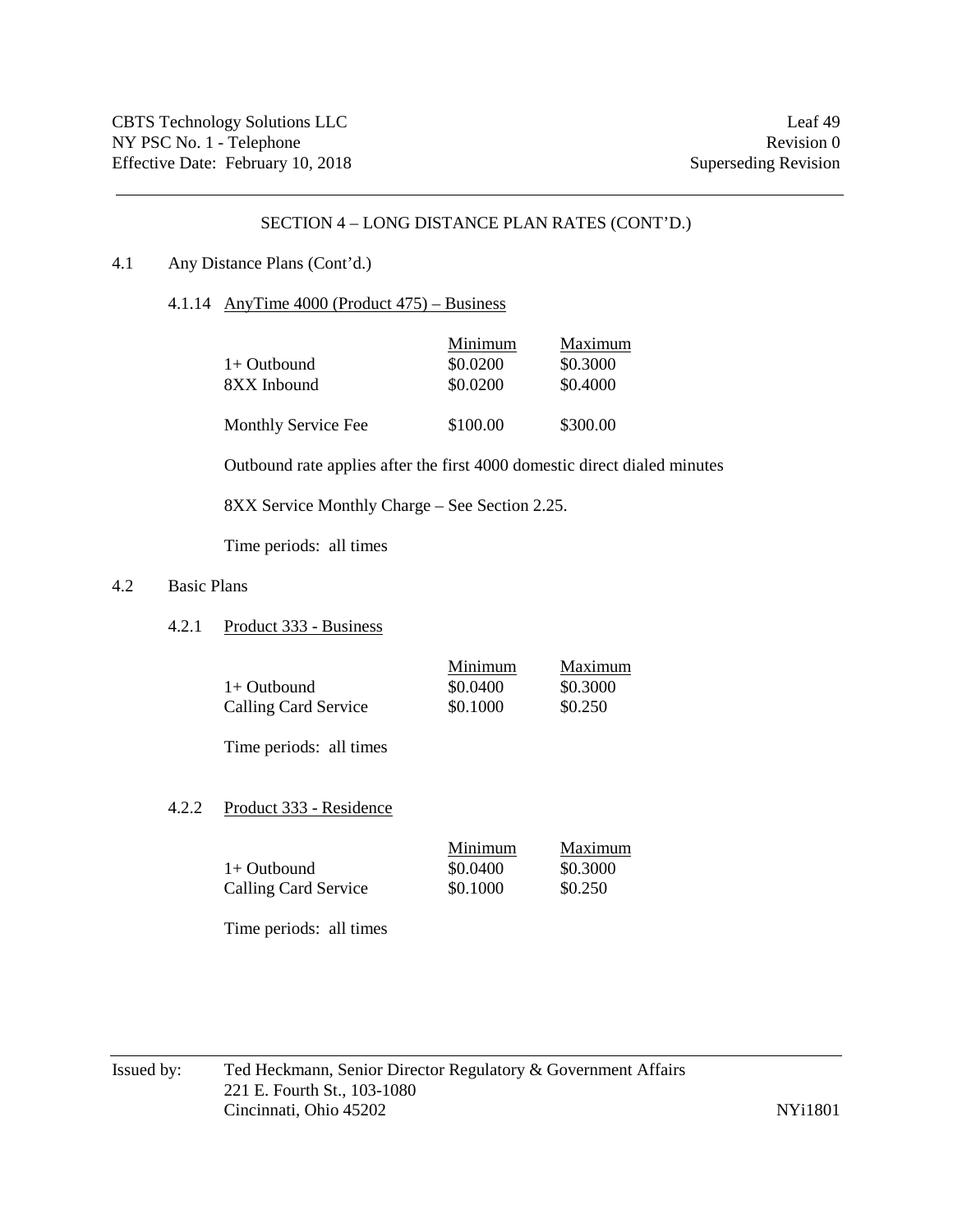# SECTION 5 – PROMOTIONAL OFFERINGS

From time to time the Company shall, at its option, promote subscription or stimulate network usage by offering to waive or reduce some or all of the nonrecurring or recurring charges for the Customer (if eligible) of target services for a limited duration. Such promotions shall be filed with and approved by the Commission no later than the date upon which the offer is to commence.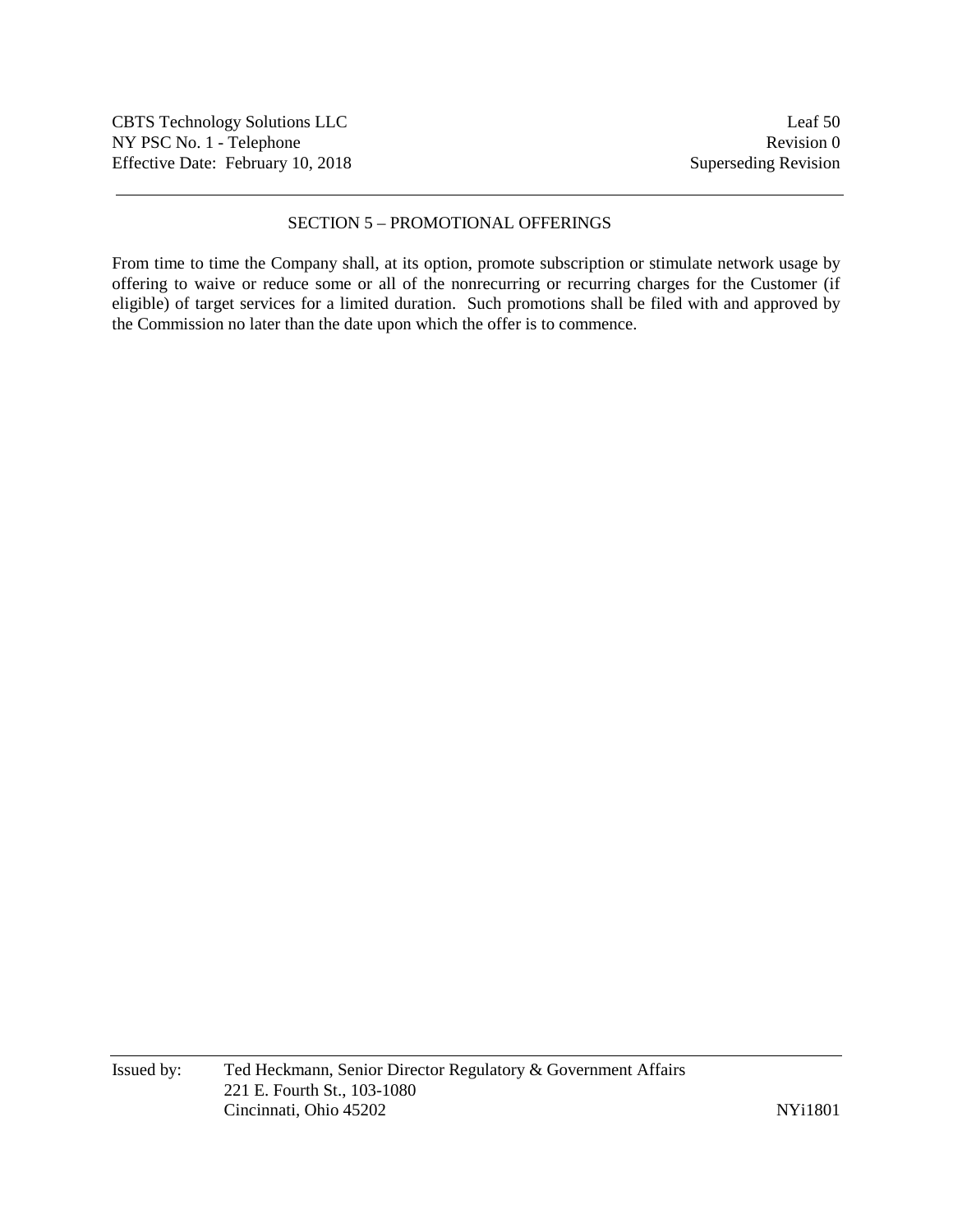|      |                                                                        | <b>CURRENT RATES</b>                  |  |
|------|------------------------------------------------------------------------|---------------------------------------|--|
| 2.22 | Pay Telephone Surcharge                                                |                                       |  |
|      | Per Call Charge:                                                       | \$0.60                                |  |
| 2.23 | Directory Assistance Charge (unless stated otherwise in Rate Schedule) |                                       |  |
|      | Per Call Charge Interstate<br>Intrastate<br><b>Calling Card</b>        | \$1.99<br>\$.80<br>\$1.25             |  |
| 2.24 | <b>Calling Card Charges</b>                                            |                                       |  |
|      | Per Minute Rates (unless stated otherwise in Rate Schedule)            |                                       |  |
|      | Residence<br><b>Business</b>                                           | \$0.25/minute<br>\$0.23/minute        |  |
|      | Surcharge<br>Domestic<br>Mexico and Canada<br>International            | \$0.69 per call<br>\$1.25 per call    |  |
| 2.25 | Toll Free (800/8XX) Charges                                            |                                       |  |
|      | Monthly Service Charge                                                 | \$7.50                                |  |
|      | Time of Day Routing Service:                                           | \$100.00 per setup, change or removal |  |
|      | Area Code blocking                                                     | \$100.00 per setup, change or removal |  |
|      | 800 Directory Service                                                  |                                       |  |
|      | Monthly Service Charge<br><b>Initial Charge</b>                        | \$13.69<br>\$15.00                    |  |
| 2.26 | <b>Return Check Charge</b>                                             | \$20.00                               |  |

# Issued by: Ted Heckmann, Senior Director Regulatory & Government Affairs 221 E. Fourth St., 103-1080 Cincinnati, Ohio 45202 NYi1801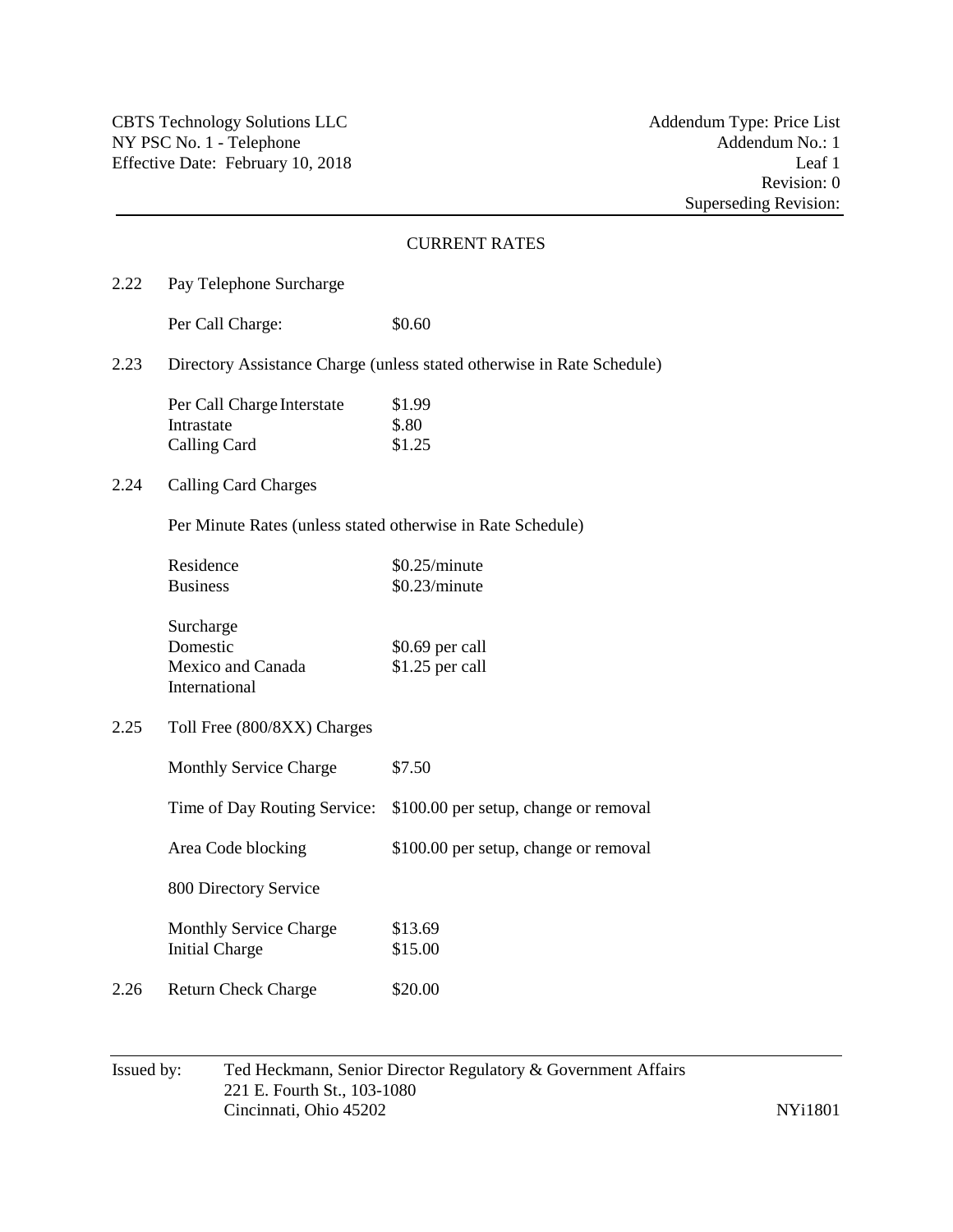2.27 Operator Services

Per Minute Rate - \$0.60

Operator Assisted Surcharges:

| <b>Customer Dialed Calling Card Station</b> | \$2.75 |
|---------------------------------------------|--------|
| <b>Operator Dialed Calling Card</b>         | \$3.99 |
| <b>Operator Station</b>                     | \$4.25 |
| <b>Billed to Third Party</b>                | \$4.99 |
| Person-to-Person                            | \$7.50 |
| Collect Calls                               | \$3.99 |

2.28 Casual Calling Plan

Allows an end user who does not have a current account with the Company, to have access to the Company's network and the subsequent use of service. Access is obtained by dialing the Company's access code.

Per Minute Rate:  $\$0.20$ 

4.1 Any Distance Plans

#### 4.1.1 Any Distance AnyTime 500 (Product 64) – Residential

Rates Per Minute  $1+$  Outbound  $\$0.06$ 8XX Inbound \$0.06 Monthly Service Fee: \$20.00 Per minute outbound rate will apply after the first 500 domestic direct dialed minutes each month. 8XX Service Monthly Charge: \$7.50 Time periods: all times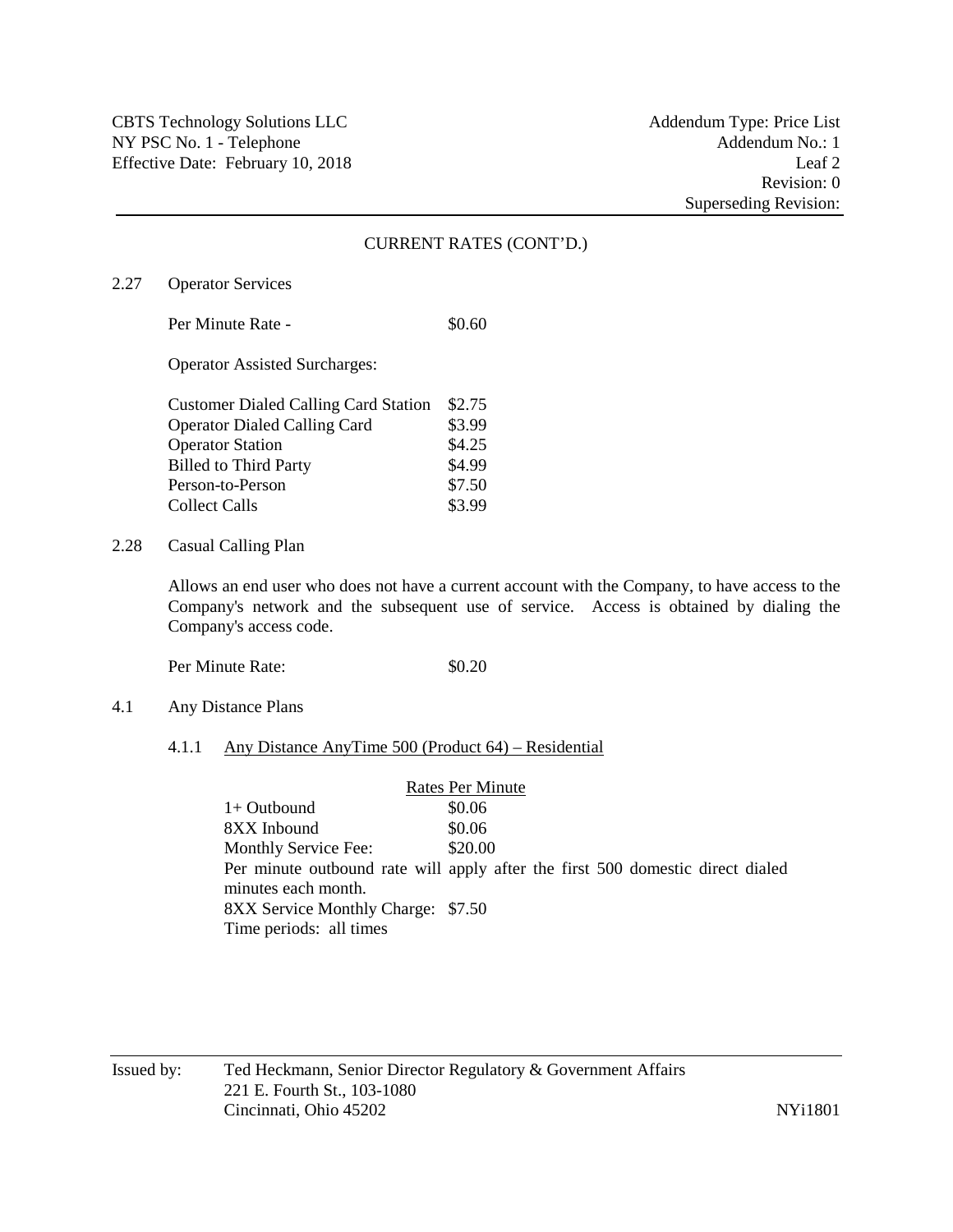4.1 Any Distance Plans (Cont'd.)

#### 4.1.2 Any Distance AnyTime 750 (Product 189) Residential

|                                                                                | <b>Rates Per Minute</b> |  |  |
|--------------------------------------------------------------------------------|-------------------------|--|--|
| $1+$ Outbound                                                                  | \$0.06                  |  |  |
| 8XX Inbound                                                                    | \$0.06                  |  |  |
| <b>Monthly Service Fee:</b>                                                    | \$30.00                 |  |  |
| Per minute outbound rate will apply after the first 750 domestic direct dialed |                         |  |  |
| minutes each month.                                                            |                         |  |  |
| <b>8XX Service Monthly Charge:</b>                                             | \$7.50                  |  |  |
| Time periods: all times                                                        |                         |  |  |

#### 4.1.3 Any Distance AnyTime 1000 (Product 198) Residential

|                                                                                 | <b>Rates Per Minute</b> |  |
|---------------------------------------------------------------------------------|-------------------------|--|
| $1+$ Outbound                                                                   | \$0.06                  |  |
| 8XX Inbound                                                                     | \$0.06                  |  |
| Monthly Service Fee:                                                            | \$40.00                 |  |
| Per minute outbound rate will apply after the first 1000 domestic direct dialed |                         |  |
| minutes each month.                                                             |                         |  |
| <b>8XX Service Monthly Charge:</b>                                              | \$7.50                  |  |
| Time periods: all times                                                         |                         |  |

#### 4.1.4 Any Distance AnyTime 500 (Product 391) - Business

|                                                                                | <b>Rates Per Minute</b> |  |
|--------------------------------------------------------------------------------|-------------------------|--|
| 1+ Outbound                                                                    | \$0.06                  |  |
| 8XX Inbound                                                                    | \$0.06                  |  |
| <b>Monthly Service Fee:</b>                                                    | \$20.00                 |  |
| Per minute outbound rate will apply after the first 500 domestic direct dialed |                         |  |
| minutes each month.                                                            |                         |  |
| <b>8XX Service Monthly Charge:</b>                                             | \$7.50                  |  |
| Time periods: all times                                                        |                         |  |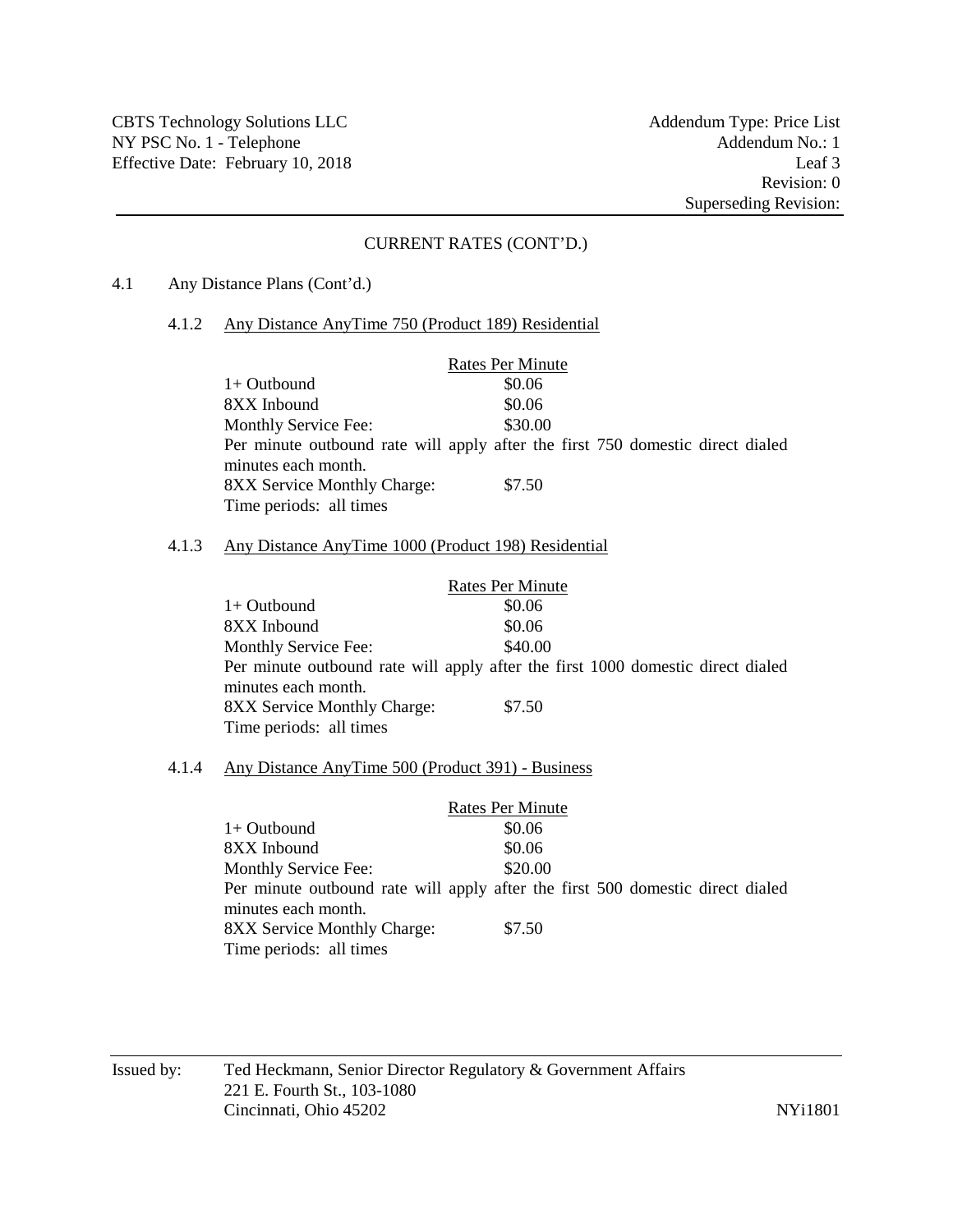4.1 Any Distance Plans (Cont'd.)

#### 4.1.5 Any Distance AnyTime 750 (Product 393) - Business

|                                                                                | <b>Rates Per Minute</b> |  |
|--------------------------------------------------------------------------------|-------------------------|--|
| $1+$ Outbound                                                                  | \$0.06                  |  |
| 8XX Inbound                                                                    | \$0.06                  |  |
| <b>Monthly Service Fee:</b>                                                    | \$30.00                 |  |
| Per minute outbound rate will apply after the first 750 domestic direct dialed |                         |  |
| minutes each month.                                                            |                         |  |
| <b>8XX Service Monthly Charge:</b>                                             | \$7.50                  |  |
| Time periods: all times                                                        |                         |  |

#### 4.1.6 Any Distance AnyTime 1000 (Product 395) - Business

|                                                                                 | <b>Rates Per Minute</b> |  |
|---------------------------------------------------------------------------------|-------------------------|--|
| $1+$ Outbound                                                                   | \$0.06                  |  |
| 8XX Inbound                                                                     | \$0.06                  |  |
| Monthly Service Fee:                                                            | \$40.00                 |  |
| Per minute outbound rate will apply after the first 1000 domestic direct dialed |                         |  |
| minutes each month.                                                             |                         |  |
| 8XX Service Monthly Charge:                                                     | \$7.50                  |  |
| Time periods: all times                                                         |                         |  |

## 4.1.7 Any Distance Basic II (Product 358) – Business

|                               | <b>Rates Per Minute</b> |
|-------------------------------|-------------------------|
| $1+$ Outbound                 | \$0.09                  |
| 8XX Inbound                   | \$0.15                  |
| Monthly minimum usage charge: | \$6.95                  |
| 8XX Service Monthly Charge:   | \$7.50                  |
| Time periods: all times       |                         |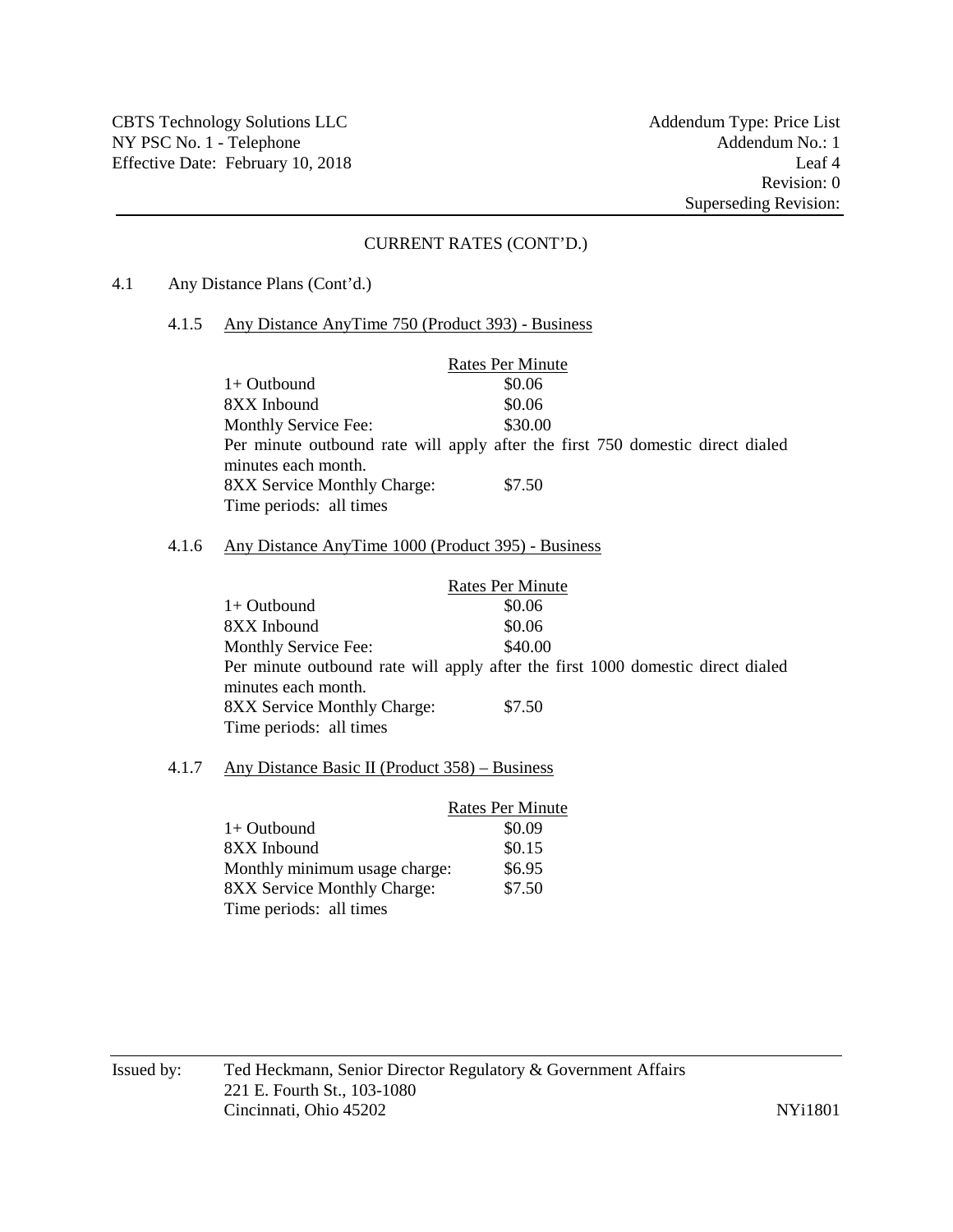4.1 Any Distance Plans (Cont'd.)

#### 4.1.8 Any Distance Basic II (Product 368) – Residence

|                               | <b>Rates Per Minute</b> |
|-------------------------------|-------------------------|
| $1+$ Outbound                 | \$0.10                  |
| 8XX Inbound                   | \$0.15                  |
| Monthly minimum usage charge: | \$6.95                  |
| 8XX Service Monthly Charge:   | \$7.50                  |
| Time periods: all times       |                         |

## 4.1.9 Any Distance AnyTime 100 (Product 591) - Residential

|                                                                                | <b>Rates Per Minute</b> |  |  |
|--------------------------------------------------------------------------------|-------------------------|--|--|
| $1+$ Outbound                                                                  | \$0.07                  |  |  |
| 8XX Inbound                                                                    | \$0.07                  |  |  |
| Monthly Service Fee:                                                           | \$10.00                 |  |  |
| Per minute outbound rate will apply after the first 100 domestic direct dialed |                         |  |  |
| minutes each month.                                                            |                         |  |  |
| <b>8XX Service Monthly Charge:</b>                                             | \$7.50                  |  |  |
| Time periods: all times                                                        |                         |  |  |

### 4.1.10 Any Distance AnyTime 100 (Product 593) - Business

|                                                                                 | <b>Rates Per Minute</b> |  |
|---------------------------------------------------------------------------------|-------------------------|--|
| $1+$ Outbound                                                                   | \$0.07                  |  |
| 8XX Inbound                                                                     | \$0.07                  |  |
| Monthly Service Fee:                                                            | \$10.00                 |  |
| Per minute outbound rate will apply after the first 5000 domestic direct dialed |                         |  |
| minutes each month.                                                             |                         |  |
| <b>8XX Service Monthly Charge:</b>                                              | \$7.50                  |  |
| Time periods: all times                                                         |                         |  |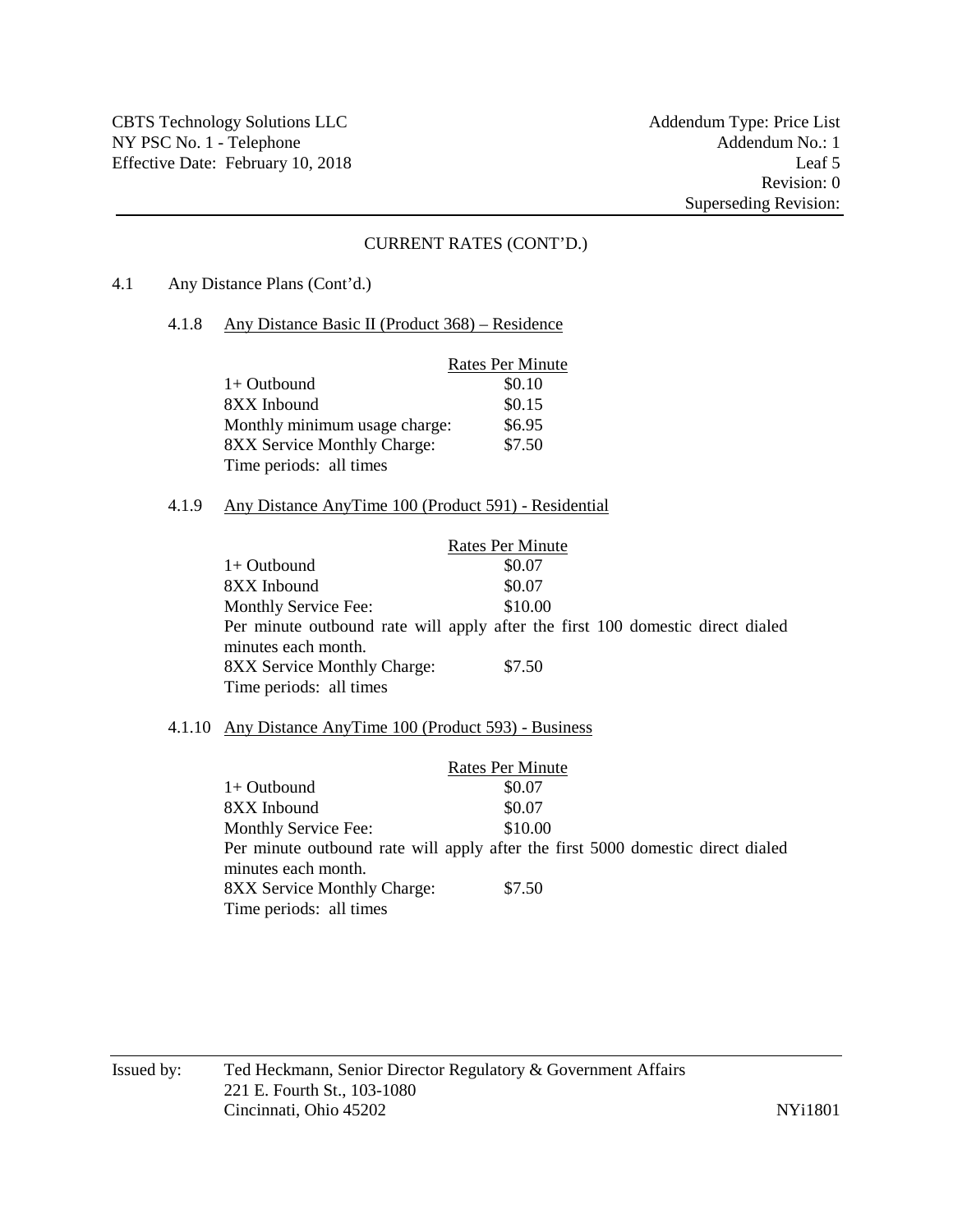4.1 Any Distance Plans (Cont'd.)

#### 4.1.11 Any Distance AnyTime 5000 (Product 597) – Residential

|                                                                                 | <b>Rates Per Minute</b> |  |
|---------------------------------------------------------------------------------|-------------------------|--|
| $1+$ Outbound                                                                   | \$0.06                  |  |
| 8XX Inbound                                                                     | \$0.06                  |  |
| <b>Monthly Service Fee:</b>                                                     | \$200.00                |  |
| Per minute outbound rate will apply after the first 5000 domestic direct dialed |                         |  |
| minutes each month.                                                             |                         |  |
| <b>8XX Service Monthly Charge:</b>                                              | \$7.50                  |  |
| Time periods: all times                                                         |                         |  |

#### 4.1.12 Any Distance AnyTime 375 (Product 951) – Residential

| <b>Rates Per Minute</b>                                                         |                                                                                |  |
|---------------------------------------------------------------------------------|--------------------------------------------------------------------------------|--|
| $1+$ Outbound                                                                   | \$0.07                                                                         |  |
| 8XX Inbound                                                                     | \$0.07                                                                         |  |
| Monthly Service Fee:                                                            | \$15.00                                                                        |  |
|                                                                                 | Per minute outbound rate will apply after the first 375 domestic direct dialed |  |
| minutes each month.                                                             |                                                                                |  |
| Charges are calculated on a per call basis and rounded up to the nearest penny. |                                                                                |  |
| 8XX Service Monthly Charge:                                                     | \$7.50                                                                         |  |
| Time periods: all times                                                         |                                                                                |  |

## 4.1.13 Any Distance AnyTime 375 (Product 948) – Business

|                                    | <b>Rates Per Minute</b>                                                          |
|------------------------------------|----------------------------------------------------------------------------------|
| $1+$ Outbound                      | \$0.07                                                                           |
| 8XX Inbound                        | \$0.07                                                                           |
| <b>Monthly Service Fee:</b>        | \$15.00                                                                          |
|                                    | Per minute charge will apply to calls after the first 375 domestic direct dialed |
| minutes each month                 |                                                                                  |
| <b>8XX Service Monthly Charge:</b> | \$7.50                                                                           |
| Time periods: all times            |                                                                                  |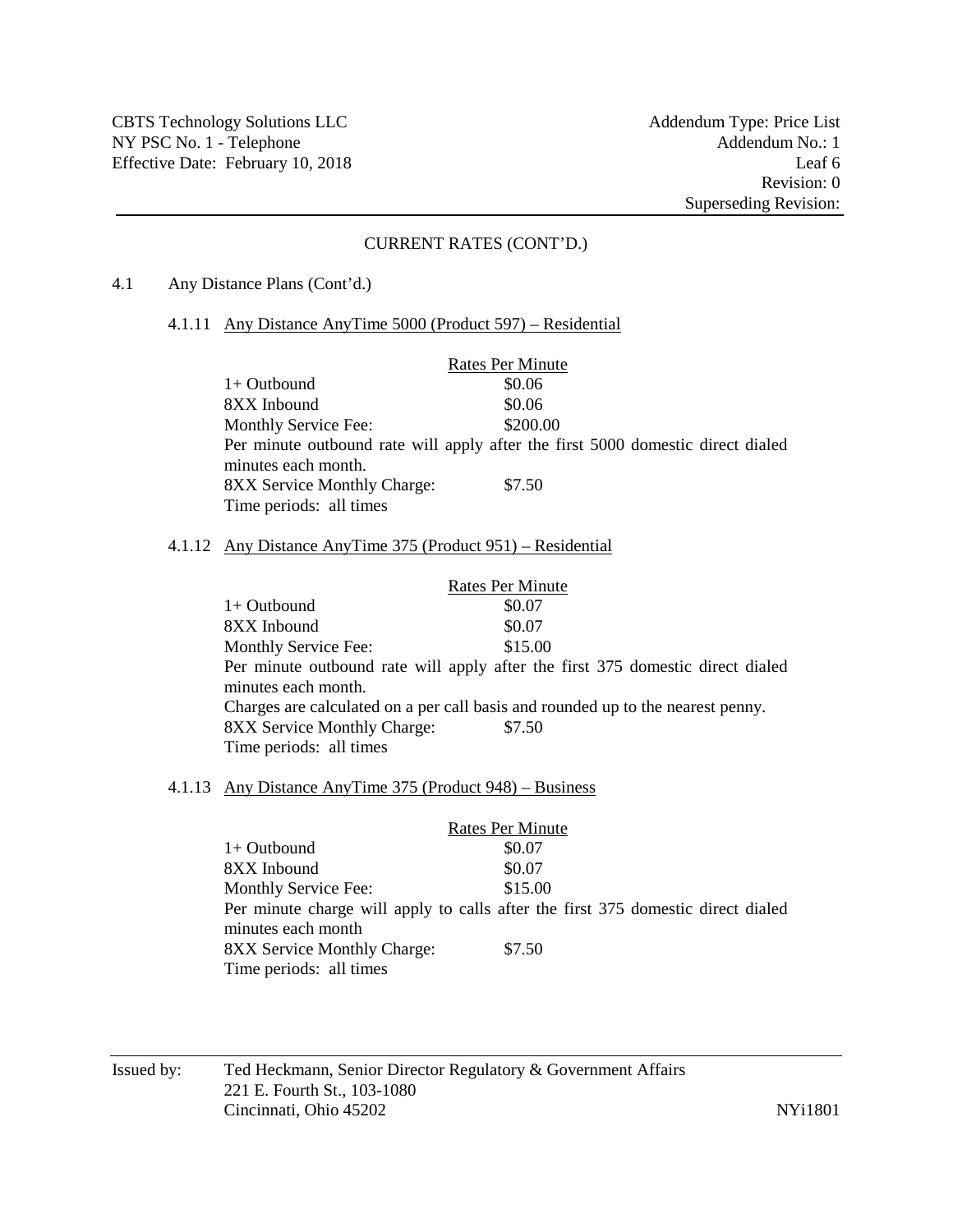#### 4.1 Any Distance Plans (Cont'd.)

4.1.14 AnyTime 4000 (Product 475) – Business

|                                    | <b>Rates Per Minute</b>                                                   |
|------------------------------------|---------------------------------------------------------------------------|
| $1+$ Outbound                      | \$0.0375                                                                  |
| 8XX Inbound                        | \$0.0375                                                                  |
| <b>Monthly Service Fee:</b>        | \$150.00                                                                  |
|                                    | Outbound rate applies after the first 4000 domestic direct dialed minutes |
| <b>8XX Service Monthly Charge:</b> | \$7.50                                                                    |
| Time periods: all times            |                                                                           |

#### 4.2 Basic Plans

4.2.1 Product 333 - Business

|                      | Rates Per Minute |
|----------------------|------------------|
| $1+$ Outbound        | \$0.0550         |
| Calling Card Service | \$0.1800         |

Time periods: all times

## 4.2.2 Product 333 – Residence

| $1+$ Outbound        | \$0.0550 |
|----------------------|----------|
| Calling Card Service | \$0.1800 |